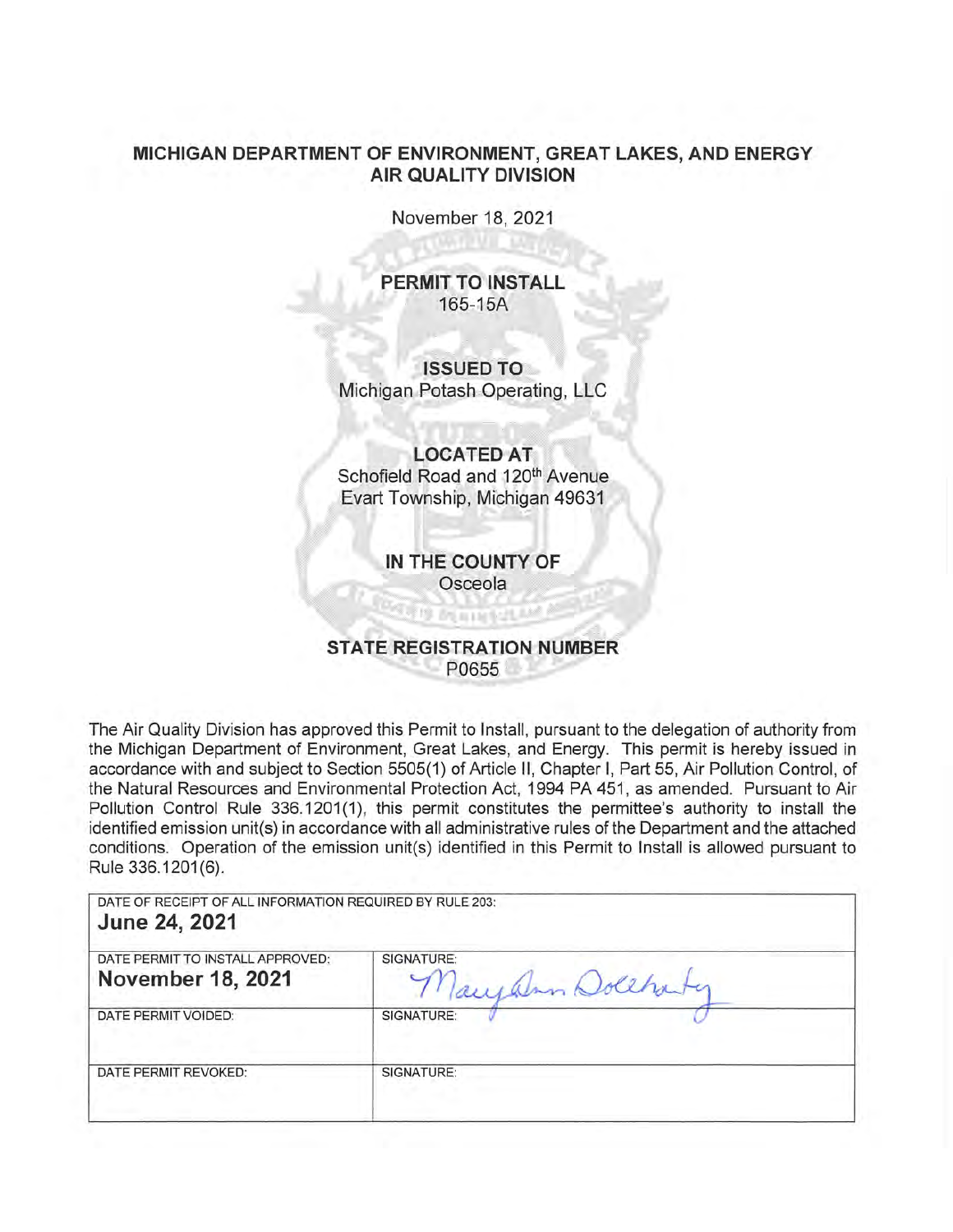## PERMIT TO INSTALL

## **Table of Contents**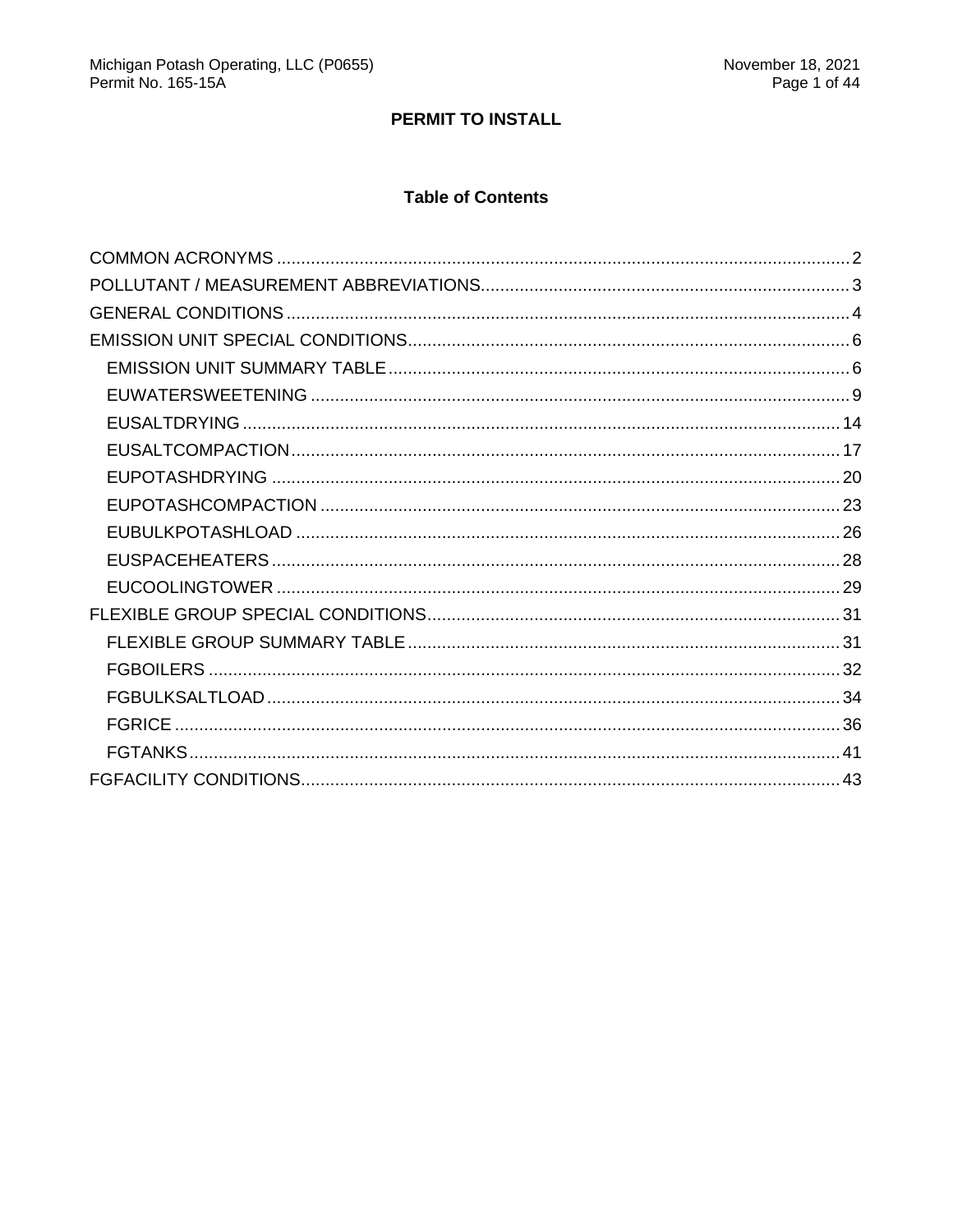### **COMMON ACRONYMS**

<span id="page-2-0"></span>

| AQD                        | <b>Air Quality Division</b>                                 |
|----------------------------|-------------------------------------------------------------|
| <b>BACT</b>                | <b>Best Available Control Technology</b>                    |
| <b>CAA</b>                 | Clean Air Act                                               |
| <b>CAM</b>                 | <b>Compliance Assurance Monitoring</b>                      |
| <b>CEMS</b>                | <b>Continuous Emission Monitoring System</b>                |
| <b>CFR</b>                 | Code of Federal Regulations                                 |
| <b>COMS</b>                | <b>Continuous Opacity Monitoring System</b>                 |
| Department/department/EGLE | Michigan Department of Environment, Great Lakes, and Energy |
| EU                         | <b>Emission Unit</b>                                        |
| FG                         | <b>Flexible Group</b>                                       |
| <b>GACS</b>                | <b>Gallons of Applied Coating Solids</b>                    |
| GC                         | <b>General Condition</b>                                    |
| GHGs                       | Greenhouse Gases                                            |
| <b>HVLP</b>                | High Volume Low Pressure*                                   |
| ID                         | Identification                                              |
| <b>IRSL</b>                | Initial Risk Screening Level                                |
| <b>ITSL</b>                | Initial Threshold Screening Level                           |
| LAER                       | Lowest Achievable Emission Rate                             |
| MACT                       | Maximum Achievable Control Technology                       |
| <b>MAERS</b>               | Michigan Air Emissions Reporting System                     |
| <b>MAP</b>                 | <b>Malfunction Abatement Plan</b>                           |
| <b>MSDS</b>                | <b>Material Safety Data Sheet</b>                           |
| NA.                        | Not Applicable                                              |
| <b>NAAQS</b>               | National Ambient Air Quality Standards                      |
| <b>NESHAP</b>              | National Emission Standard for Hazardous Air Pollutants     |
| <b>NSPS</b>                | New Source Performance Standards                            |
| <b>NSR</b>                 | <b>New Source Review</b>                                    |
| <b>PS</b>                  | Performance Specification                                   |
| <b>PSD</b>                 | Prevention of Significant Deterioration                     |
| <b>PTE</b>                 | <b>Permanent Total Enclosure</b>                            |
| PTI                        | Permit to Install                                           |
| <b>RACT</b>                | Reasonable Available Control Technology                     |
| <b>ROP</b>                 | <b>Renewable Operating Permit</b>                           |
| <b>SC</b>                  | <b>Special Condition</b>                                    |
| <b>SCR</b>                 | Selective Catalytic Reduction                               |
| <b>SNCR</b>                | Selective Non-Catalytic Reduction                           |
| <b>SRN</b>                 | <b>State Registration Number</b>                            |
| <b>TBD</b>                 | To Be Determined                                            |
| <b>TEQ</b>                 | <b>Toxicity Equivalence Quotient</b>                        |
| USEPA/EPA                  | United States Environmental Protection Agency               |
| VE                         | Visible Emissions                                           |
|                            |                                                             |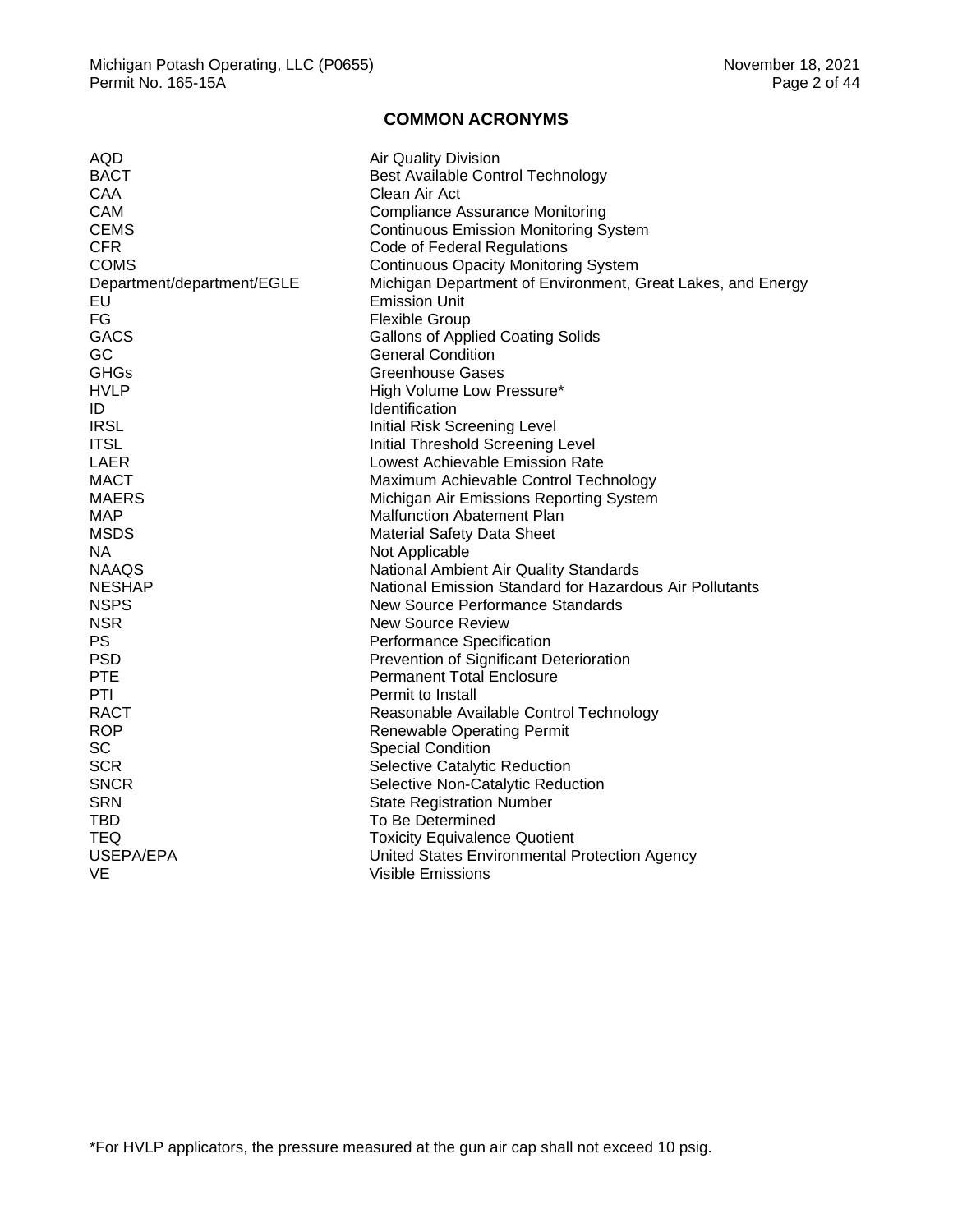## **POLLUTANT / MEASUREMENT ABBREVIATIONS**

<span id="page-3-0"></span>

| acfm              | Actual cubic feet per minute                                     |
|-------------------|------------------------------------------------------------------|
| <b>BTU</b>        | British Thermal Unit                                             |
| $^{\circ}{\rm C}$ | Degrees Celsius                                                  |
| CO                | Carbon Monoxide                                                  |
| CO <sub>2</sub> e | Carbon Dioxide Equivalent                                        |
| dscf              | Dry standard cubic foot                                          |
| dscm              | Dry standard cubic meter                                         |
| °F                | Degrees Fahrenheit                                               |
| gr                | Grains                                                           |
| <b>HAP</b>        | Hazardous Air Pollutant                                          |
| Hg                | Mercury                                                          |
| hr                | Hour                                                             |
| ΗP                | Horsepower                                                       |
| H <sub>2</sub> S  | Hydrogen Sulfide                                                 |
| kW                | Kilowatt                                                         |
| lb                | Pound                                                            |
| m                 | Meter                                                            |
| mg                | Milligram                                                        |
| mm                | Millimeter                                                       |
| MМ                | Million                                                          |
| MW                | Megawatts                                                        |
| <b>NMOC</b>       | Non-Methane Organic Compounds                                    |
| NO <sub>x</sub>   | Oxides of Nitrogen                                               |
| ng                | Nanogram                                                         |
| PМ                | <b>Particulate Matter</b>                                        |
| PM <sub>10</sub>  | Particulate Matter equal to or less than 10 microns in diameter  |
| PM2.5             | Particulate Matter equal to or less than 2.5 microns in diameter |
| pph               | Pounds per hour                                                  |
| ppm               | Parts per million                                                |
| ppmv              | Parts per million by volume                                      |
| ppmw              | Parts per million by weight                                      |
| psia              | Pounds per square inch absolute                                  |
| psig              | Pounds per square inch gauge                                     |
| scf               | Standard cubic feet                                              |
| sec               | Seconds                                                          |
| SO <sub>2</sub>   | Sulfur Dioxide                                                   |
| TAC               | <b>Toxic Air Contaminant</b>                                     |
| Temp              | Temperature                                                      |
| тнс               | <b>Total Hydrocarbons</b>                                        |
| tpy               | Tons per year                                                    |
| μg                | Microgram                                                        |
| μm                | Micrometer or Micron                                             |
| VOC               | Volatile Organic Compounds                                       |
| уr                | Year                                                             |
|                   |                                                                  |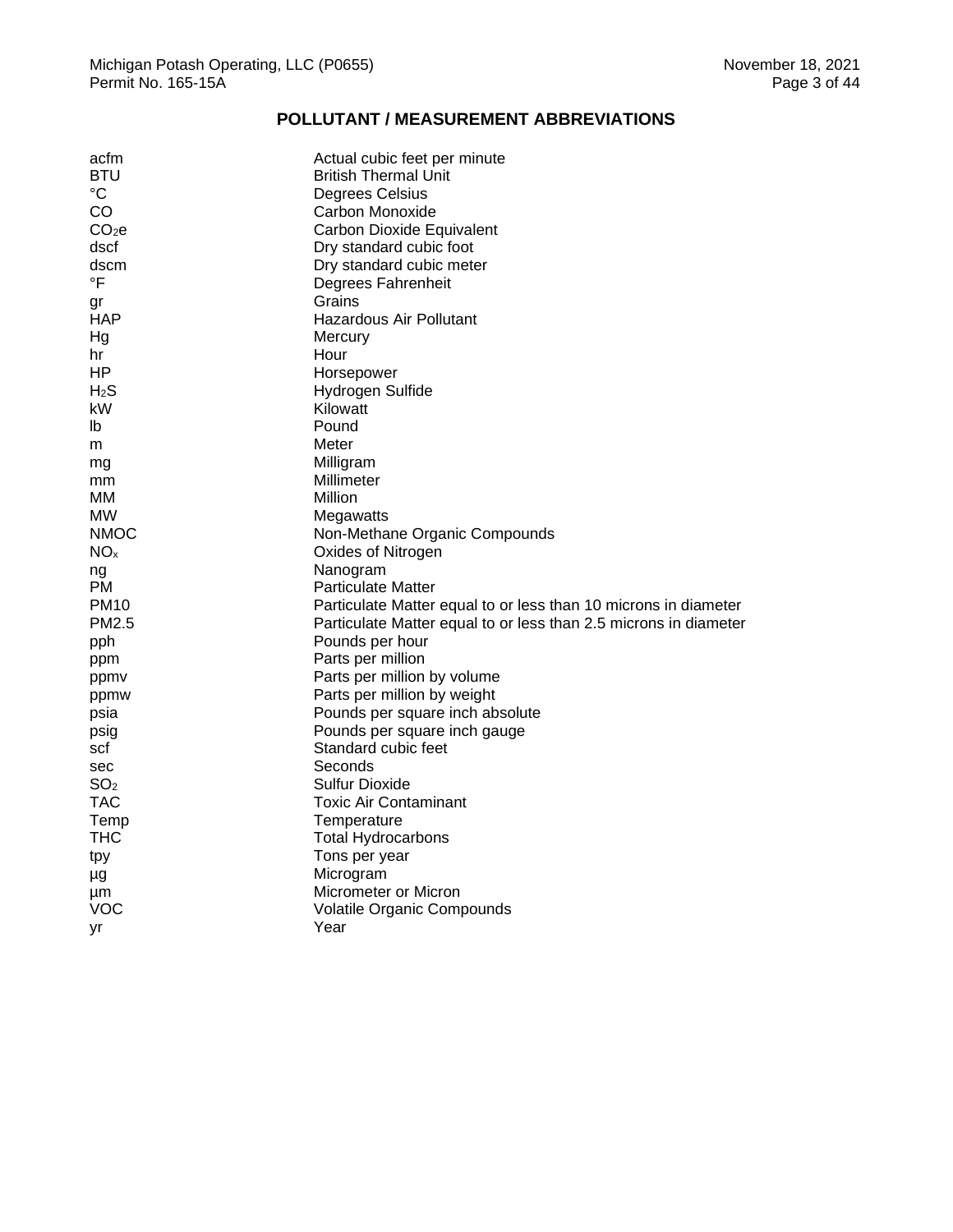### **GENERAL CONDITIONS**

- <span id="page-4-0"></span>1. The process or process equipment covered by this permit shall not be reconstructed, relocated, or modified, unless a Permit to Install authorizing such action is issued by the Department, except to the extent such action is exempt from the Permit to Install requirements by any applicable rule. **(R 336.1201(1))**
- 2. If the installation, construction, reconstruction, relocation, or modification of the equipment for which this permit has been approved has not commenced within 18 months, or has been interrupted for 18 months, this permit shall become void unless otherwise authorized by the Department. Furthermore, the permittee or the designated authorized agent shall notify the Department via the Supervisor, Permit Section, Air Quality Division, Michigan Department of Environment, Great Lakes, and Energy, P.O. Box 30260, Lansing, Michigan 48909-7760, if it is decided not to pursue the installation, construction, reconstruction, relocation, or modification of the equipment allowed by this Permit to Install. **(R 336.1201(4))**
- 3. If this Permit to Install is issued for a process or process equipment located at a stationary source that is not subject to the Renewable Operating Permit program requirements pursuant to Rule 210 (R 336.1210), operation of the process or process equipment is allowed by this permit if the equipment performs in accordance with the terms and conditions of this Permit to Install. **(R 336.1201(6)(b))**
- 4. The Department may, after notice and opportunity for a hearing, revoke this Permit to Install if evidence indicates the process or process equipment is not performing in accordance with the terms and conditions of this permit or is violating the Department's rules or the Clean Air Act. **(R 336.1201(8), Section 5510 of Act 451, PA 1994)**
- 5. The terms and conditions of this Permit to Install shall apply to any person or legal entity that now or hereafter owns or operates the process or process equipment at the location authorized by this Permit to Install. If the new owner or operator submits a written request to the Department pursuant to Rule 219 and the Department approves the request, this permit will be amended to reflect the change of ownership or operational control. The request must include all of the information required by subrules (1)(a), (b), and (c) of Rule 219 and shall be sent to the District Supervisor, Air Quality Division, Michigan Department of Environment, Great Lakes, and Energy. **(R 336.1219)**
- 6. Operation of this equipment shall not result in the emission of an air contaminant which causes injurious effects to human health or safety, animal life, plant life of significant economic value, or property, or which causes unreasonable interference with the comfortable enjoyment of life and property. **(R 336.1901)**
- 7. The permittee shall provide notice of an abnormal condition, start-up, shutdown, or malfunction that results in emissions of a hazardous or toxic air pollutant which continue for more than one hour in excess of any applicable standard or limitation, or emissions of any air contaminant continuing for more than two hours in excess of an applicable standard or limitation, as required in Rule 912, to the Department. The notice shall be provided not later than two business days after start-up, shutdown, or discovery of the abnormal condition or malfunction. Written reports, if required, must be filed with the Department within 10 days after the startup or shutdown occurred, within 10 days after the abnormal condition or malfunction has been corrected, or within 30 days of discovery of the abnormal condition or malfunction, whichever is first. The written reports shall include all of the information required in Rule 912(5). **(R 336.1912)**
- 8. Approval of this permit does not exempt the permittee from complying with any future applicable requirements which may be promulgated under Part 55 of 1994 PA 451, as amended or the Federal Clean Air Act.
- 9. Approval of this permit does not obviate the necessity of obtaining such permits or approvals from other units of government as required by law.
- 10. Operation of this equipment may be subject to other requirements of Part 55 of 1994 PA 451, as amended and the rules promulgated thereunder.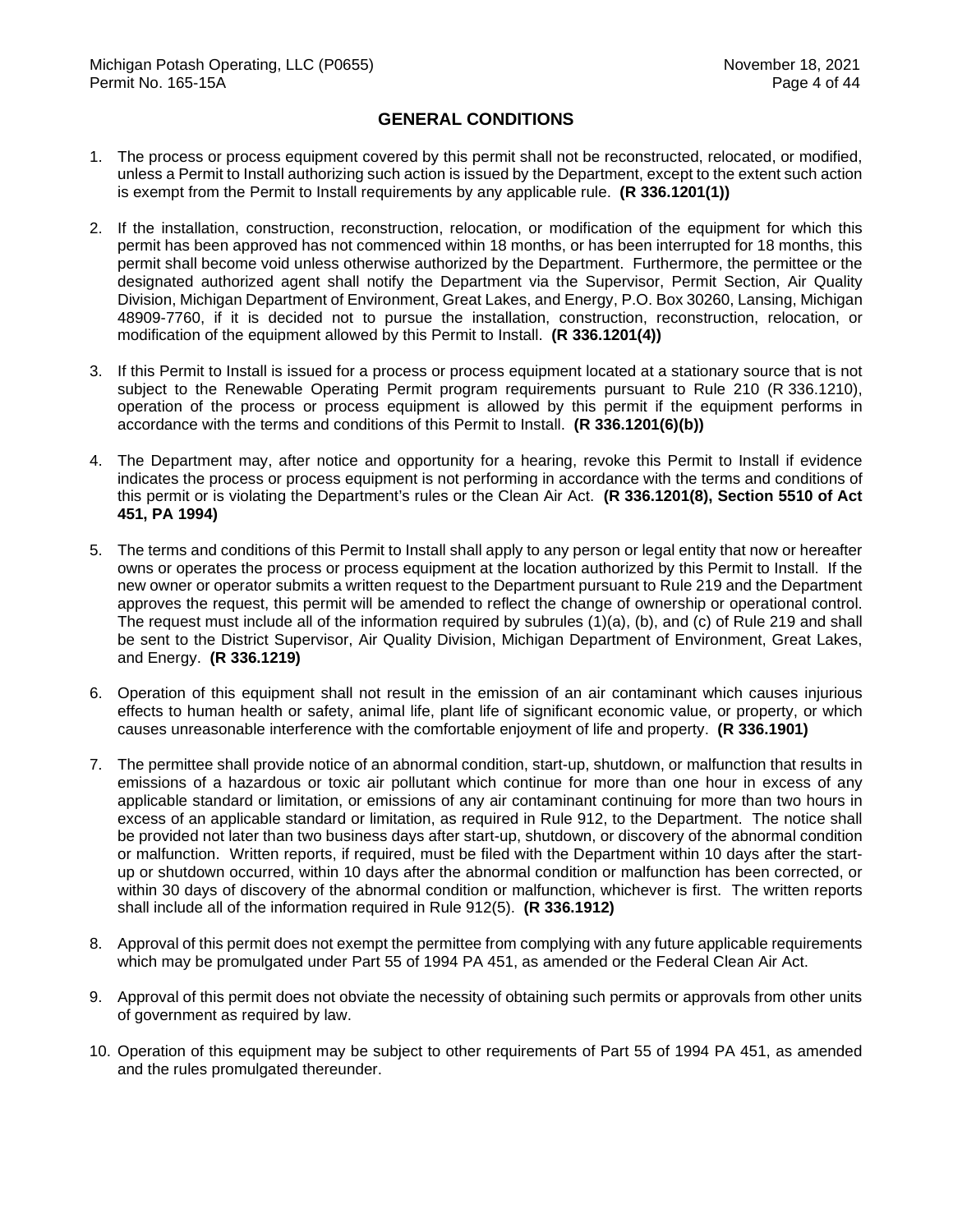- 11. Except as provided in subrules (2) and (3) or unless the special conditions of the Permit to Install include an alternate opacity limit established pursuant to subrule (4) of Rule 301, the permittee shall not cause or permit to be discharged into the outer air from a process or process equipment a visible emission of density greater than the most stringent of the following. The grading of visible emissions shall be determined in accordance with Rule 303 (R 336.1303). **(R 336.1301)**
	- a) A six-minute average of 20 percent opacity, except for one six-minute average per hour of not more than 27 percent opacity.
	- b) A visible emission limit specified by an applicable federal new source performance standard.
	- c) A visible emission limit specified as a condition of this Permit to Install.
- 12. Collected air contaminants shall be removed as necessary to maintain the equipment at the required operating efficiency. The collection and disposal of air contaminants shall be performed in a manner so as to minimize the introduction of contaminants to the outer air. Transport of collected air contaminants in Priority I and II areas requires the use of material handling methods specified in Rule 370(2). **(R 336.1370)**
- 13. The Department may require the permittee to conduct acceptable performance tests, at the permittee's expense, in accordance with Rule 1001 and Rule 1003, under any of the conditions listed in Rule 1001. **(R 336.2001)**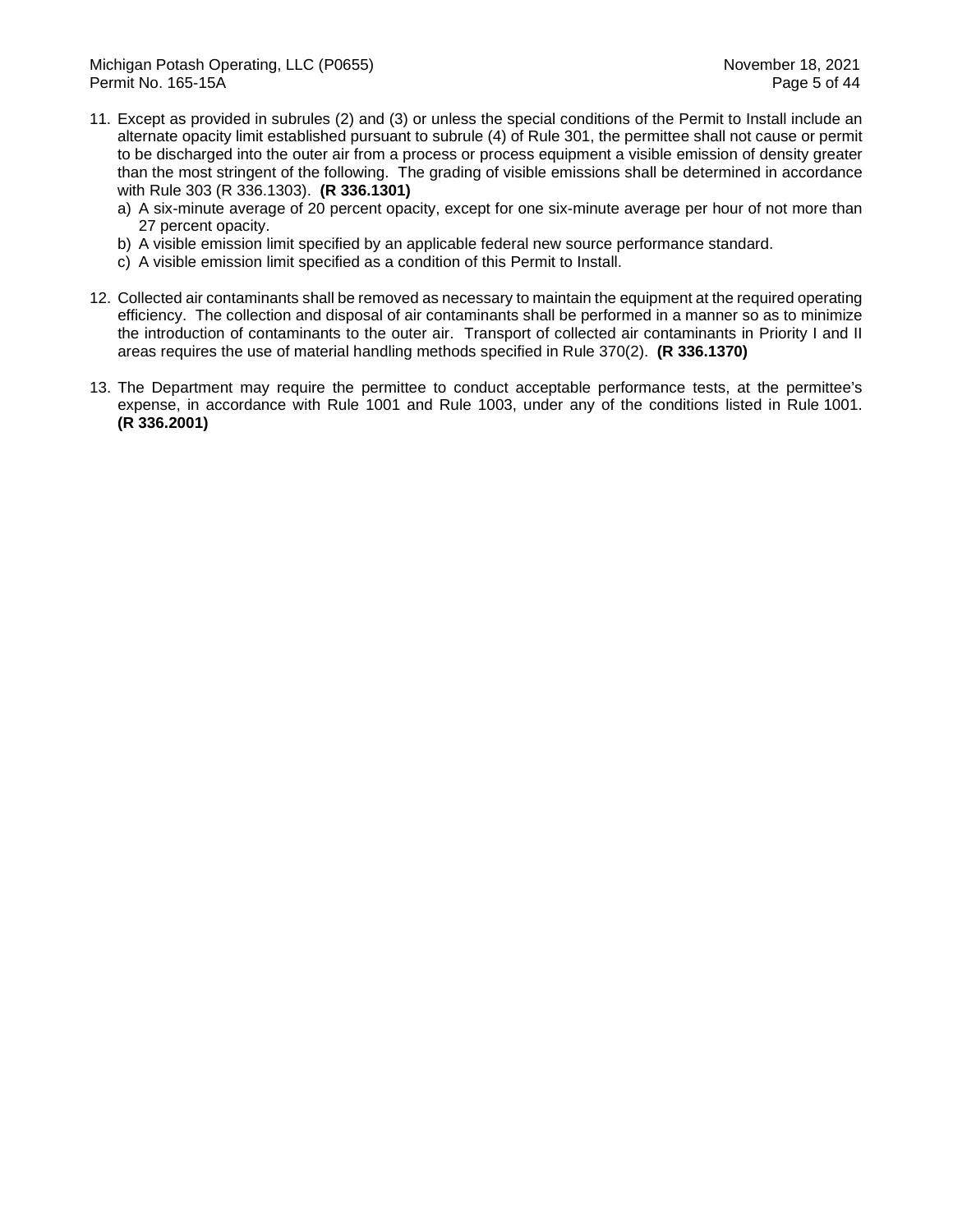# **EMISSION UNIT SPECIAL CONDITIONS**

## **EMISSION UNIT SUMMARY TABLE**

<span id="page-6-1"></span><span id="page-6-0"></span>The descriptions provided below are for informational purposes and do not constitute enforceable conditions.

|                          | <b>Emission Unit Description</b><br>(Including Process Equipment &                                                                                                                                                                                                                                                              | Date /<br><b>Modification</b> |                          |
|--------------------------|---------------------------------------------------------------------------------------------------------------------------------------------------------------------------------------------------------------------------------------------------------------------------------------------------------------------------------|-------------------------------|--------------------------|
| <b>Emission Unit ID</b>  | <b>Control Device(s))</b>                                                                                                                                                                                                                                                                                                       | <b>Date</b>                   | <b>Flexible Group ID</b> |
| <b>EUWATERSWEETENING</b> | Solution extraction process to<br>recover sodium chloride (salt) and<br>potassium chloride (potash) from the<br>subsurface using a heated brine<br>solution. An air stripper is used to<br>remove hydrogen sulfide (H <sub>2</sub> S) from<br>the extracted brine.                                                              | TBD                           | <b>NA</b>                |
|                          | When the brine is sour (60 ppmw or<br>more $H_2S$ ), the air stripper exhaust<br>gas is routed to a thermal oxidizer<br>followed by a caustic scrubber to<br>control H <sub>2</sub> S emissions.                                                                                                                                |                               |                          |
|                          | When the brine is sweet, the air<br>stripper exhaust gas is routed to the<br>caustic scrubber to control $H_2S$<br>emissions.                                                                                                                                                                                                   |                               |                          |
| <b>EUSALTDRYING</b>      | The sodium chloride (salt) brine feed<br>from the water sweetening process<br>goes through evaporators to remove<br>water and is then processed in<br>centrifuges to separate out the<br>solids. The solids are placed in a<br>natural gas-fired dryer for further<br>moisture removal.<br>Particulate emissions from the dryer | <b>TBD</b>                    | <b>NA</b>                |
|                          | are vented to a cyclone followed by a<br>wet scrubber.                                                                                                                                                                                                                                                                          |                               |                          |
| <b>EUSALTCOMPACTION</b>  | Sodium chloride<br>(salt)<br>crushing,<br>handling,<br>compaction,<br>cooling,<br>screening, polishing, and storage in<br>enclosed<br>building.<br>Some<br>an<br>equipment is subject to NSPS OOO.                                                                                                                              | <b>TBD</b>                    | <b>NA</b>                |
|                          | Particulate emissions are captured at<br>various pickup points and vented to a<br>cyclone followed by a baghouse.                                                                                                                                                                                                               |                               |                          |
| EUSALTBULKLOAD1          | Salt bulk product truck loading<br>located in an enclosed building<br>adjacent to the salt compaction<br>building, subject to NSPS OOO.                                                                                                                                                                                         | <b>TBD</b>                    | <b>FGBULKSALTLOAD</b>    |
| EUSALTBULKLOAD2          | Salt bulk product truck loading<br>located in the salt storage building,<br>subject to NSPS OOO.                                                                                                                                                                                                                                | <b>TBD</b>                    | <b>FGBULKSALTLOAD</b>    |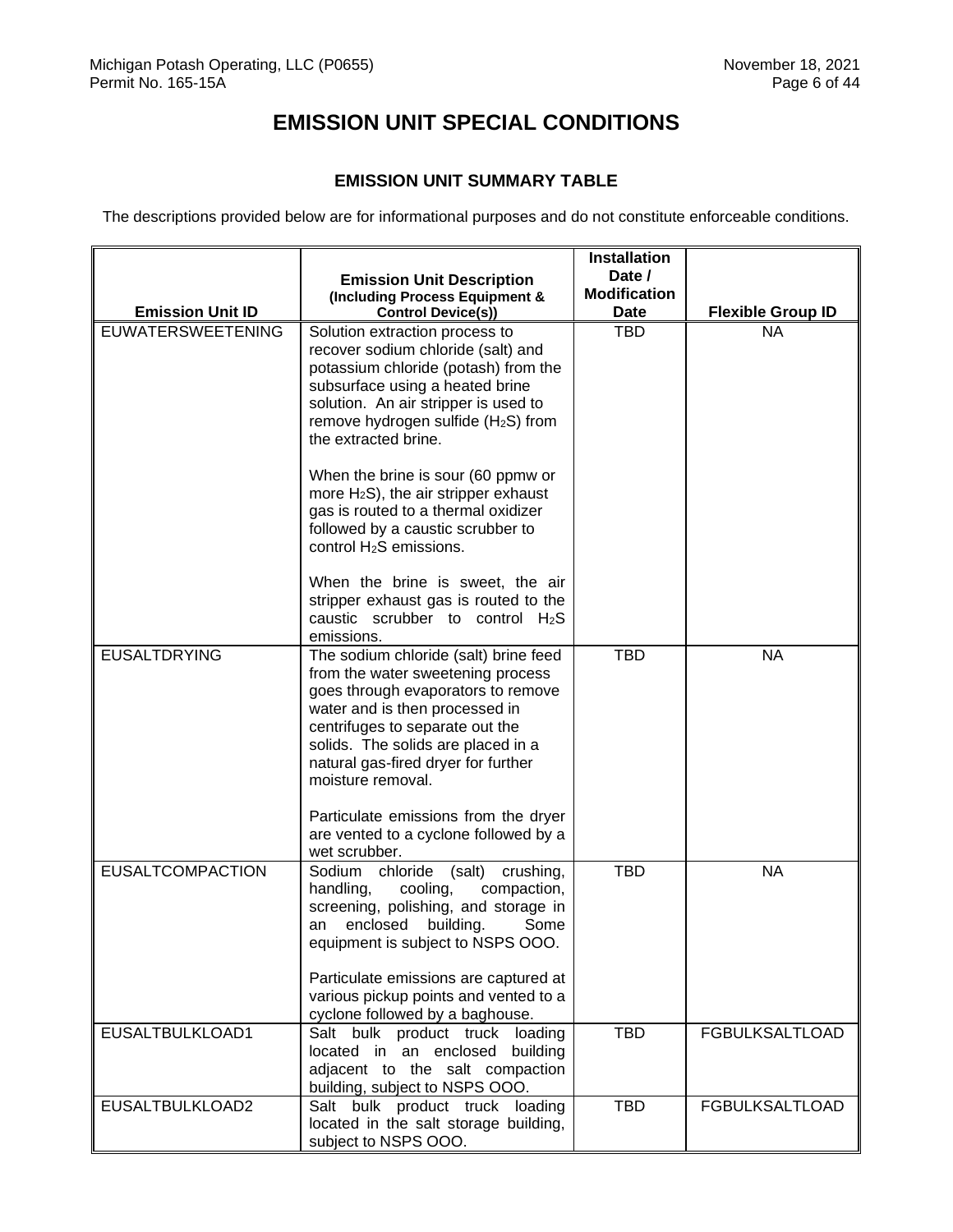|                           |                                                                                                                                                                                                                                                                                                                                                                                                                  | <b>Installation</b><br>Date / |                          |
|---------------------------|------------------------------------------------------------------------------------------------------------------------------------------------------------------------------------------------------------------------------------------------------------------------------------------------------------------------------------------------------------------------------------------------------------------|-------------------------------|--------------------------|
|                           | <b>Emission Unit Description</b><br>(Including Process Equipment &                                                                                                                                                                                                                                                                                                                                               | <b>Modification</b>           |                          |
| <b>Emission Unit ID</b>   | <b>Control Device(s))</b>                                                                                                                                                                                                                                                                                                                                                                                        | Date                          | <b>Flexible Group ID</b> |
| <b>EUPOTASHDRYING</b>     | The<br>potassium chloride (potash)<br>brine feed from the water sweetening<br>process goes through evaporators to<br>remove water from the brine and is<br>then processed in centrifuges to<br>separate out the solids. The solids<br>are placed in a natural gas-fired dryer<br>for further moisture removal.<br>Particulate emissions from the dryer<br>are vented to a cyclone followed by a<br>wet scrubber. | <b>TBD</b>                    | <b>NA</b>                |
| <b>EUPOTASHCOMPACTION</b> | Potassium<br>chloride<br>(potash)<br>crushing,<br>handling,<br>cooling,<br>screening,<br>compaction,<br>polishing,<br>and storage in an enclosed building.<br>Particulate emissions are captured at<br>various pickup points (hoods) which<br>are vented to a cyclone followed by a<br>baghouse.                                                                                                                 | <b>TBD</b>                    | <b>NA</b>                |
| <b>EUPOTASHBULKLOAD</b>   | Potash bulk product truck loading<br>located in an enclosed building.                                                                                                                                                                                                                                                                                                                                            | <b>TBD</b>                    | <b>NA</b>                |
| EUBOILER1                 | A natural gas-fired boiler equipped<br>with an ultra-low $NO_x$ burner to<br>produce steam for the process<br>The boiler has a<br>operations.<br>maximum<br>input<br>heat<br>of 99.9<br>MMBTU/hr.                                                                                                                                                                                                                | <b>TBD</b>                    | <b>FGBOILERS</b>         |
| EUBOILER2                 | A natural gas-fired boiler equipped<br>with an ultra-low $NOx$ burner to<br>produce steam for the process<br>operations.<br>The boiler has a<br>maximum<br>99.9<br>heat<br>input<br>of<br>MMBTU/hr.                                                                                                                                                                                                              | <b>TBD</b>                    | <b>FGBOILERS</b>         |
| <b>EUSPACEHEATERS</b>     | Natural gas-fired space heaters used<br>for facility heating, ventilation, and<br>cooling systems. Total heat input is<br>28 MMBTU/hr.                                                                                                                                                                                                                                                                           | <b>TBD</b>                    | <b>NA</b>                |
| <b>EUEMERGRICE</b>        | Diesel-fired emergency generator<br>engine rated up to 6,000 HP.                                                                                                                                                                                                                                                                                                                                                 | <b>TBD</b>                    | <b>FGRICE</b>            |
| <b>EUFIRERICE</b>         | Diesel-fired emergency fire pump<br>engine rated up to 71 HP.                                                                                                                                                                                                                                                                                                                                                    | <b>TBD</b>                    | <b>FGRICE</b>            |
| <b>EUCOOLINGTOWER</b>     | Four cell indirect cooling tower with<br>drift eliminators.                                                                                                                                                                                                                                                                                                                                                      | <b>TBD</b>                    | <b>NA</b>                |
| EUDIESELTANK1             | Diesel fuel storage tank.                                                                                                                                                                                                                                                                                                                                                                                        | <b>TBD</b>                    | <b>FGTANKS</b>           |
| EUDIESELTANK2             | Diesel fuel storage tank.                                                                                                                                                                                                                                                                                                                                                                                        | <b>TBD</b>                    | <b>FGTANKS</b>           |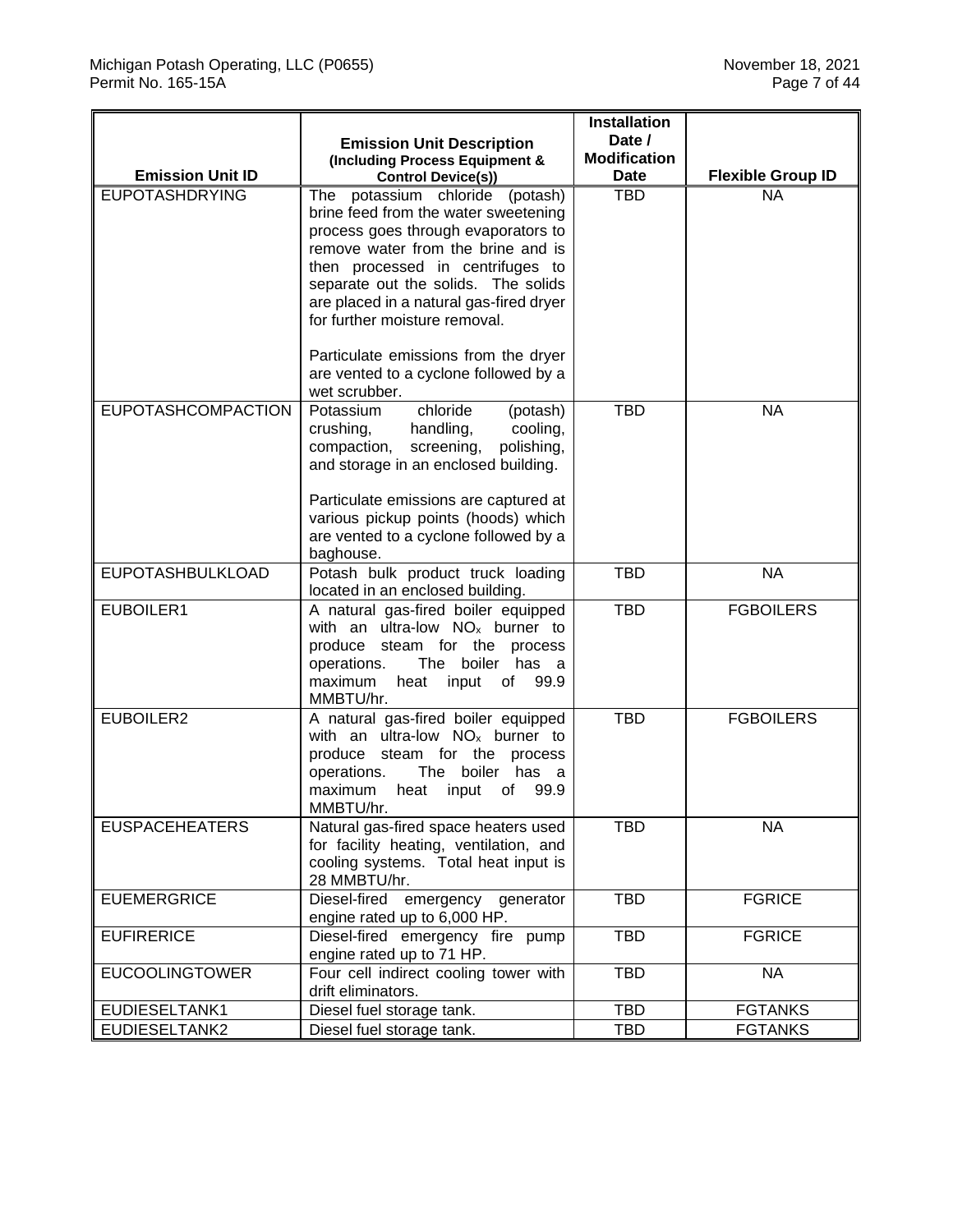|                         |                                                                                                                                                                                                                                                                                                                                                                                                | <b>Installation</b> |                          |
|-------------------------|------------------------------------------------------------------------------------------------------------------------------------------------------------------------------------------------------------------------------------------------------------------------------------------------------------------------------------------------------------------------------------------------|---------------------|--------------------------|
|                         | <b>Emission Unit Description</b>                                                                                                                                                                                                                                                                                                                                                               | Date /              |                          |
|                         | (Including Process Equipment &                                                                                                                                                                                                                                                                                                                                                                 | <b>Modification</b> |                          |
| <b>Emission Unit ID</b> | <b>Control Device(s))</b>                                                                                                                                                                                                                                                                                                                                                                      | <b>Date</b>         | <b>Flexible Group ID</b> |
| <b>EUPROCESSTANKS</b>   | Process tanks for (or storage of):<br>brine, scrubbing solution, sodium<br>hydroxide (NaOH),<br>hydrogen<br>peroxide (H <sub>2</sub> O <sub>2</sub> ), equalization and<br>clarification, injection water, caustic<br>soda, condensate, quench water,<br>thickener, centrate, floccular<br>maturing/dosing, boil out storage, salt<br>and potash repulp, and/or salt and<br>potash dissolving. | <b>TBD</b>          | <b>FGTANKS</b>           |
| <b>EUACIDTANK</b>       | Acid storage tank.                                                                                                                                                                                                                                                                                                                                                                             | TBD                 | <b>FGTANKS</b>           |
| <b>EUACIDCIRCTK</b>     | Acid circulation tank.                                                                                                                                                                                                                                                                                                                                                                         | TBD                 | <b>FGTANKS</b>           |
| <b>EUCITRICTKS</b>      | Citric mix/use storage tanks.                                                                                                                                                                                                                                                                                                                                                                  | TBD                 | <b>FGTANKS</b>           |
| EUBLR-CTTANKS           | Storage tanks for boiler and cooling<br>tower chemicals, including: boiler<br>feed water, boiler water deaerator<br>and water blowdown, cooling tower<br>biocide, cooling tower corrosion<br>inhibitor, cooling tower sulfuric acid,<br>and cooling tower bleach.                                                                                                                              | <b>TBD</b>          | <b>FGTANKS</b>           |

Changes to the equipment described in this table are subject to the requirements of R 336.1201, except as allowed by R 336.1278 to R 336.1291.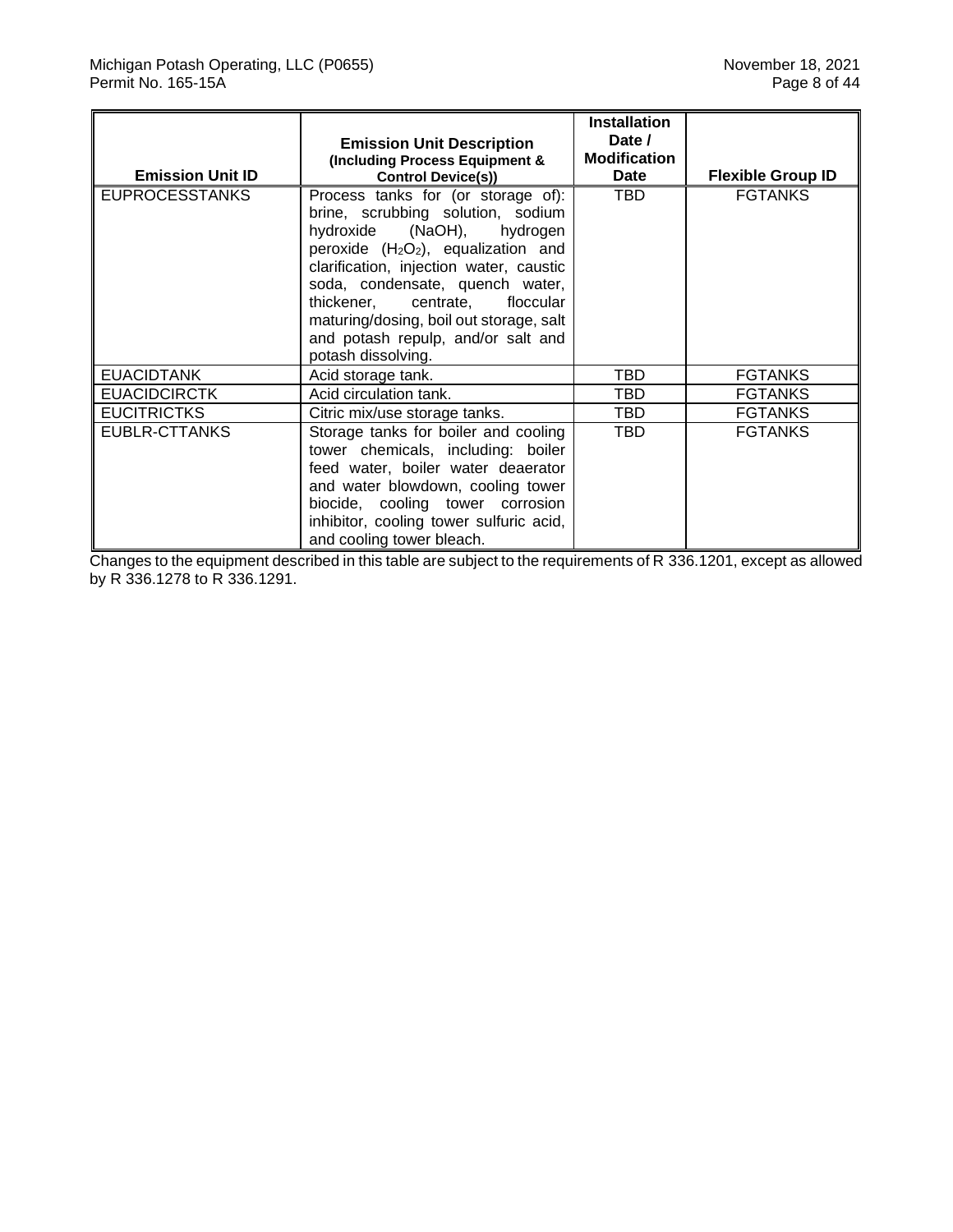## **EUWATERSWEETENING EMISSION UNIT CONDITIONS**

### <span id="page-9-0"></span>**DESCRIPTION**

Solution extraction process to recover sodium chloride (salt) and potassium chloride (potash) from the subsurface using a heated brine solution. An air stripper is used to remove hydrogen sulfide ( $H_2S$ ) from the extracted brine.

When the brine is sour (60 ppmw or more  $H_2S$ ), the air stripper exhaust gas is routed to a thermal oxidizer followed by a caustic scrubber to control H<sub>2</sub>S emissions.

When the brine is sweet, the air stripper exhaust gas is routed to the caustic scrubber to control  $H_2S$  emissions.

**Flexible Group ID:** NA

#### **POLLUTION CONTROL EQUIPMENT**

Thermal oxidizer and caustic scrubber.

#### **I. EMISSION LIMIT(S)**

|                     |           | Time Period / Operating |                          | <b>Monitoring/</b><br><b>Testing</b> | <b>Underlying</b><br><b>Applicable</b> |
|---------------------|-----------|-------------------------|--------------------------|--------------------------------------|----------------------------------------|
| <b>Pollutant</b>    | Limit     | <b>Scenario</b>         | <b>Equipment</b>         | <b>Method</b>                        | <b>Requirements</b>                    |
| 1. H <sub>2</sub> S | 10 ppm by | 24-hour rolling average | <b>EUWATERSWEETENING</b> | SC VI.2, VI.3,                       | R 336.1224                             |
|                     | volume    |                         |                          | VI.4, VI.5, VI.6,                    | R 336.1225                             |
|                     |           |                         |                          | VI.7, VI.8, VI.9,                    |                                        |
|                     |           |                         |                          | VI.10                                |                                        |
| 2. SO <sub>2</sub>  | $2.6$ pph | Hourly                  | <b>EUWATERSWEETENING</b> | SC V.1, VI.2,                        | R 336.1205                             |
|                     |           |                         |                          | VI.3, VI.4, VI.5,                    | 40 CFR 52.21                           |
|                     |           |                         |                          | VI.8                                 | (c) & (d)                              |
| 3. H <sub>2</sub> S | $3.3$ pph | Hourly                  | <b>EUWATERSWEETENING</b> | SC V.1, VI.2,                        | R 336.1224                             |
|                     |           |                         |                          | VI.3, VI.4, VI.5,                    | R 336.1225                             |
|                     |           |                         |                          | VI.6, VI.7, VI.8                     |                                        |

#### **II. MATERIAL LIMIT(S)**

- 1. The brine feed concentration shall not exceed a maximum of 400 ppm  $H_2S$  (by weight), or the  $H_2S$  brine feed concentration otherwise specified in the malfunction abatement plan (MAP), whichever is lower. **(R 336.1205, R 336.1224, R 336.1225, 40 CFR 52.21(c) & (d))**
- 2. The permittee shall only burn natural gas in the thermal oxidizer. **(40 CFR 52.21(c) & (d))**

#### **III. PROCESS/OPERATIONAL RESTRICTION(S)**

- 1. The permittee shall not operate EUWATERSWEETENING unless the liquid flow rate and pH in the caustic scrubber are maintained as specified in the MAP. **(R 336.1205, R 336.1224, R 336.1225, R 336.1910, 40 CFR 52.21(c) & (d))**
- 2. Unless the exception in SC III.3 applies, the permittee shall not operate EUWATERSWEETENING while the brine H2S concentration is 60 ppm (by weight) or more unless the temperature and retention time in the thermal oxidizer are maintained as specified in the MAP. **(R 336.1224, R 336.1225, R 336.1910)**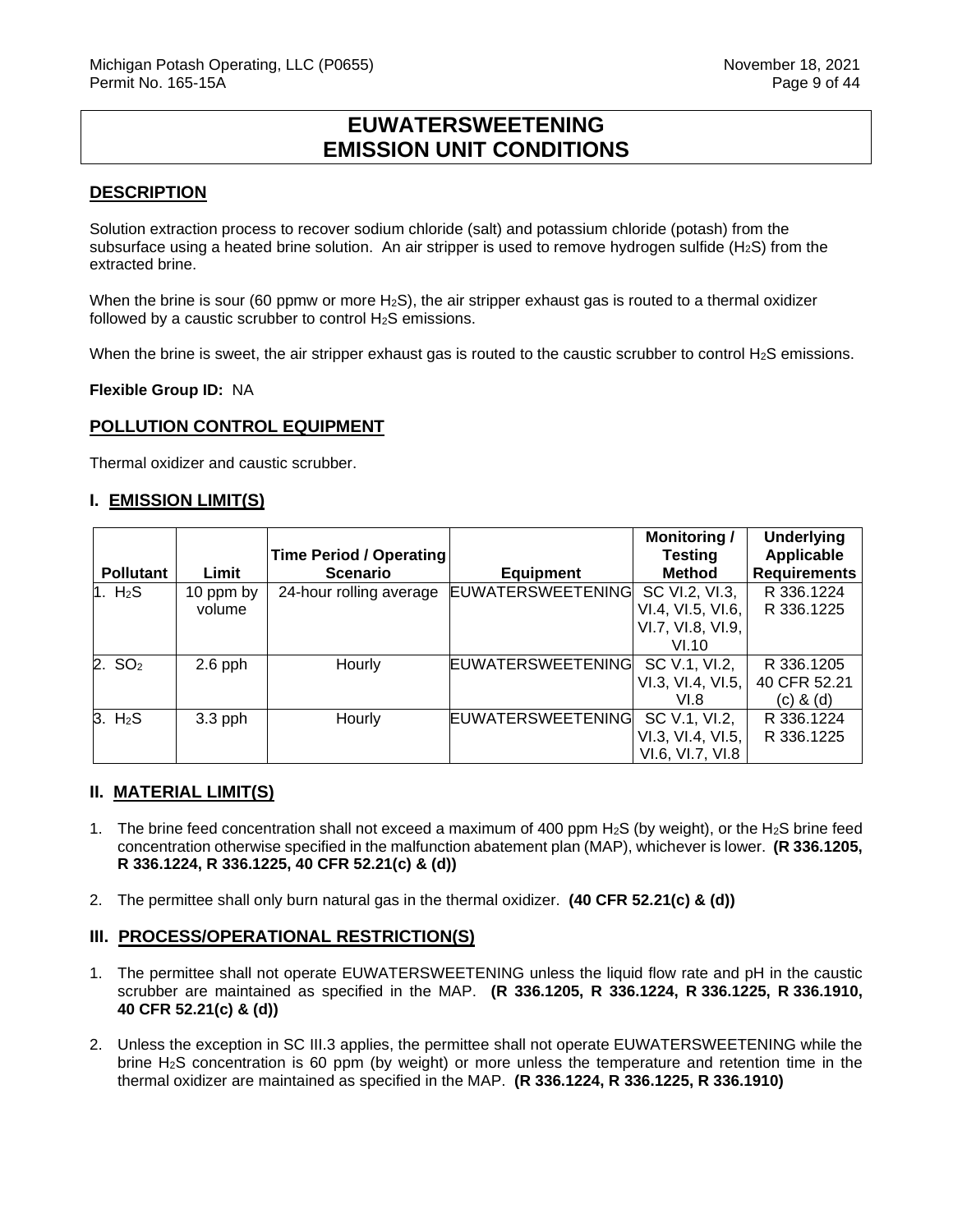Michigan Potash Operating, LLC (P0655)<br>Permit No. 165-15A **November 18, 2021** November 18, 2021 Permit No. 165-15A

3. The permittee may bypass the thermal oxidizer for up to 120 hours per 12-month rolling time period as determined at the end of each calendar month, while processing sour brine or for any amount of time while processing sweet brine in EUWATERSWEETENING. The brine shall be considered sweet when the  $H_2S$ concentration is less than 60 ppm (by weight). The brine shall be considered sour when the H2S concentration is greater than or equal to 60 ppm (by weight). **(R 336.1224, R 336.1225, R 336.1910)**

## **IV. DESIGN/EQUIPMENT PARAMETER(S)**

- 1. The permittee shall not operate EUWATERSWEETENING unless the caustic scrubber is installed, maintained, and operated in a satisfactory manner acceptable to the AQD District Supervisor, which includes meeting the requirements of SC III.1 and complying with the MAP. **(R 336.1205, R 336.1224, R 336.1225, R 336.1910, 40 CFR 52.21(c) & (d))**
- 2. Except as allowed in SC III.3, the permittee shall not operate EUWATERSWEETENING unless the thermal oxidizer is installed, maintained, and operated in a satisfactory manner acceptable to the AQD District Supervisor, which includes meeting the requirements of SC III.2 and complying with the MAP. **(R 336.1225, R 336.1910)**
- 3. The permittee shall install, calibrate, maintain and operate in a satisfactory manner, a device to continuously monitor the liquid flow rate of the caustic scrubber. **(R 336.1205, R 336.1224, R 336.1225, R 336.1910, 40 CFR 52.21(c) & (d))**
- 4. The permittee shall install, calibrate, maintain and operate in a satisfactory manner, a device to continuously monitor the pH of the caustic scrubber. **(R 336.1205, R 336.1224, R 336.1225, R 336.1910, 40 CFR 52.21(c) & (d))**
- 5. The permittee shall install, calibrate, maintain and operate in a satisfactory manner, a device to continuously monitor the combustion chamber temperature of the thermal oxidizer during operation of the thermal oxidizer. **(R 336.1224, R 336.1225, R 336.1910)**
- 6. The permittee shall install, calibrate, maintain and operate in a satisfactory manner, a device to monitor the H2S concentration of the EUWATERSWEETENING brine feed. **(R 336.1205, R 336.1224, R 336.1225, R 336.1910)**
- 7. The permittee shall install, calibrate, maintain and operate in a satisfactory manner, acceptable to the AQD District Supervisor, a device to monitor the H<sub>2</sub>S concentration of the EUWATERSWEETENING exhaust. **(R 336.1224, R 336.1225, R 336.1910)**
- 8. The maximum design heat input capacity for the EUWATERSWEETENING thermal oxidizer shall not exceed a maximum of 5.5 MMBTU/hr on a fuel heat input basis. **(R 336.1205, 40 CFR 52.21(c) & (d))**

#### **V. TESTING/SAMPLING**

Records shall be maintained on file for a period of five years. **(R 336.1201(3))**

1. Within 180 days after the commencement of trial operation of EUWATERSWEETENING, the permittee shall verify the SO<sub>2</sub> emission rates from EUWATERSWEETENING by testing at owner's expense, in accordance with Department requirements. Testing shall be performed using an approved EPA Method listed in the table below.

|                 | Test Method Reference          |  |
|-----------------|--------------------------------|--|
| SO <sub>2</sub> | 40<br>60.<br>Appendix,<br>Part |  |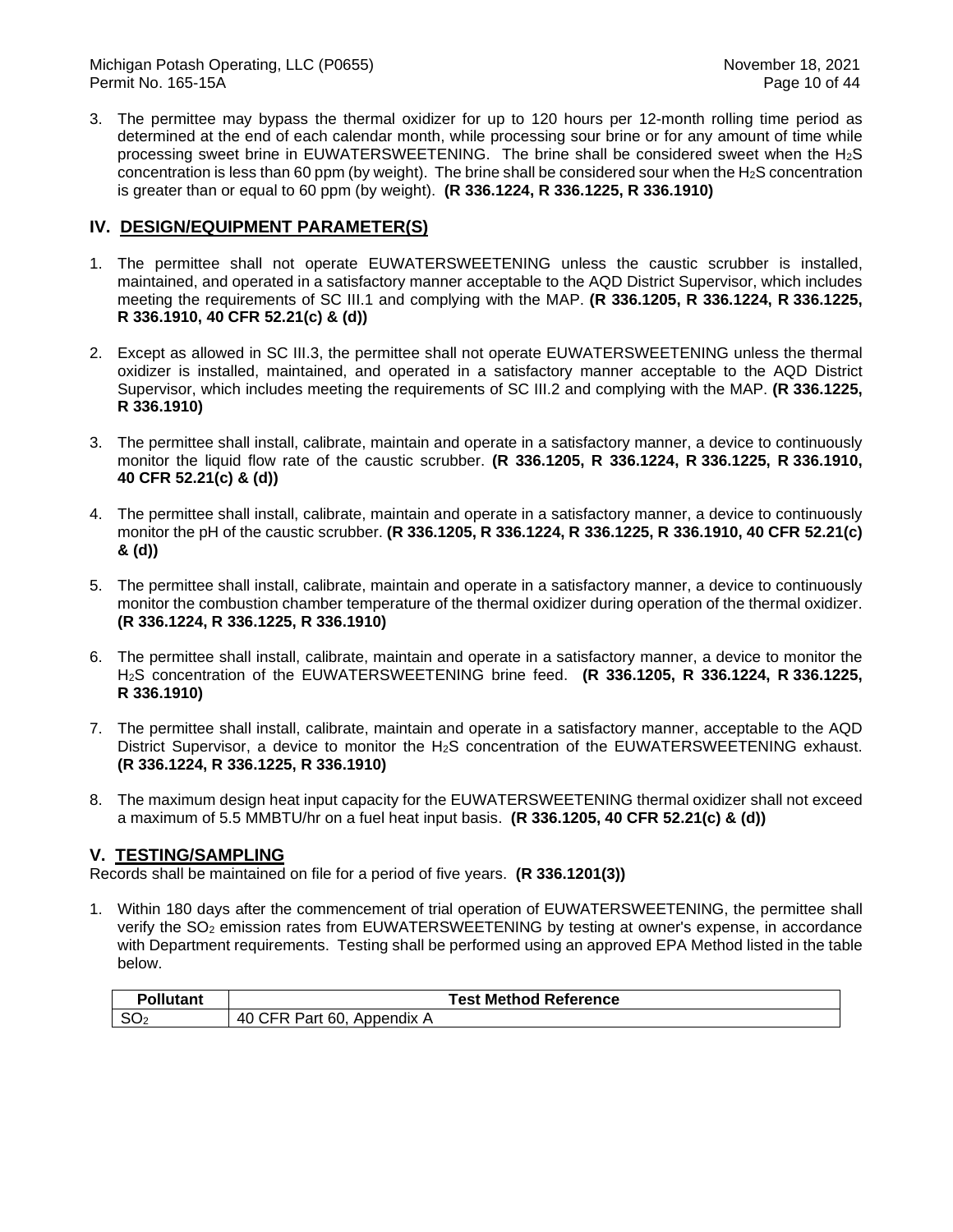The emission rate during testing shall be determined by the average of the acceptable test runs performed in accordance with the method requirements. An alternate method, or a modification to the approved EPA Method, may be specified in an AQD-approved Test Protocol and must meet the requirements of the federal Clean Air Act, all applicable state and federal rules and regulations, and be within the authority of the AQD to make the change. No less than 30 days prior to testing, the permittee shall submit a complete test plan to the AQD Technical Programs Unit and District Office. The AQD must approve the final plan prior to testing, including any modifications to the method in the test protocol that are proposed after initial submittal. The permittee must submit a complete report of the test results to the AQD Technical Programs Unit and District Office within 60 days following the last date of the test. **(R 336.1205, R 336.2001, R 336.2003, R 336.2004, 40 CFR 52.21(c) & (d))** 

2. Upon request of the AQD District Supervisor, the permittee shall verify the H<sub>2</sub>S emission rates from EUWATERSWEETENING by testing at owner's expense, in accordance with Department requirements. Testing shall be performed using an approved EPA Method listed in the table below.

| ollutant         | <b>Test Method Reference</b>           |  |
|------------------|----------------------------------------|--|
| H <sub>2</sub> S | 40<br>-60.<br>`FR<br>Part<br>Appendix, |  |

The emission rate during testing shall be determined by the average of the acceptable test runs performed in accordance with the method requirements. An alternate method, or a modification to the approved EPA Method, may be specified in an AQD-approved Test Protocol and must meet the requirements of the federal Clean Air Act, all applicable state and federal rules and regulations, and be within the authority of the AQD to make the change. No less than 30 days prior to testing, the permittee shall submit a complete test plan to the AQD Technical Programs Unit and District Office. The AQD must approve the final plan prior to testing, including any modifications to the method in the test protocol that are proposed after initial submittal. The permittee must submit a complete report of the test results to the AQD Technical Programs Unit and District Office within 60 days following the last date of the test. **(R 336.1224, R 336.1225, R 336.2001, R 336.2003, R 336.2004)**

#### **VI. MONITORING/RECORDKEEPING**

Records shall be maintained on file for a period of five years. **(R 336.1201(3))**

- 1. The permittee shall complete all required calculations/records in a format acceptable to the AQD District Supervisor by the last day of the calendar month, for the previous calendar month, unless otherwise specified in any monitoring/recordkeeping special condition. **(R 336.1205, R 336.1224, R 336.1225, R 336.1910, 40 CFR 52.21 (c)&(d))**
- 2. The permittee shall monitor, in a manner satisfactory to the AQD District Supervisor, the caustic scrubber liquid flow rate on a continuous basis during operation of EUWATERSWEETENING. **(R 336.1205, R 336.1224, R 336.1225, R 336.1910, 40 CFR 52.21(c) & (d))**
- 3. The permittee shall record, in a manner satisfactory to the AQD District Supervisor, the caustic scrubber liquid flow rate on a daily basis during operation of EUWATERSWEETENING. The permittee shall keep all records on file at the facility in a format acceptable to the AQD District Supervisor and make them available to the Department upon request. **(R 336.1205, R 336.1224, R 336.1225, R 336.1910, 40 CFR 52.21(c) & (d))**
- 4. The permittee shall monitor, in a manner satisfactory to the AQD District Supervisor, the pH of caustic scrubber on a continuous basis during operation of EUWATERSWEETENING. **(R 336.1205, R 336.1224, R 336.1225, R 336.1910, 40 CFR 52.21(c) & (d))**
- 5. The permittee shall record, in a manner satisfactory to the AQD District Supervisor, the pH of caustic scrubber on a daily basis during operation of EUWATERSWEETENING. The permittee shall keep all records on file at the facility in a format acceptable to the AQD District Supervisor and make them available to the Department upon request. **(R 336.1205, R 336.1224, R 336.1225, R 336.1910, 40 CFR 52.21(c) & (d))**
- 6. While EUWATERSWEETENING is venting to the thermal oxidizer, the permittee shall monitor, in a manner satisfactory to the AQD District Supervisor, the combustion chamber temperature of the thermal oxidizer on a continuous basis. **(R 336.1224, R 336.1225, R 336.1910)**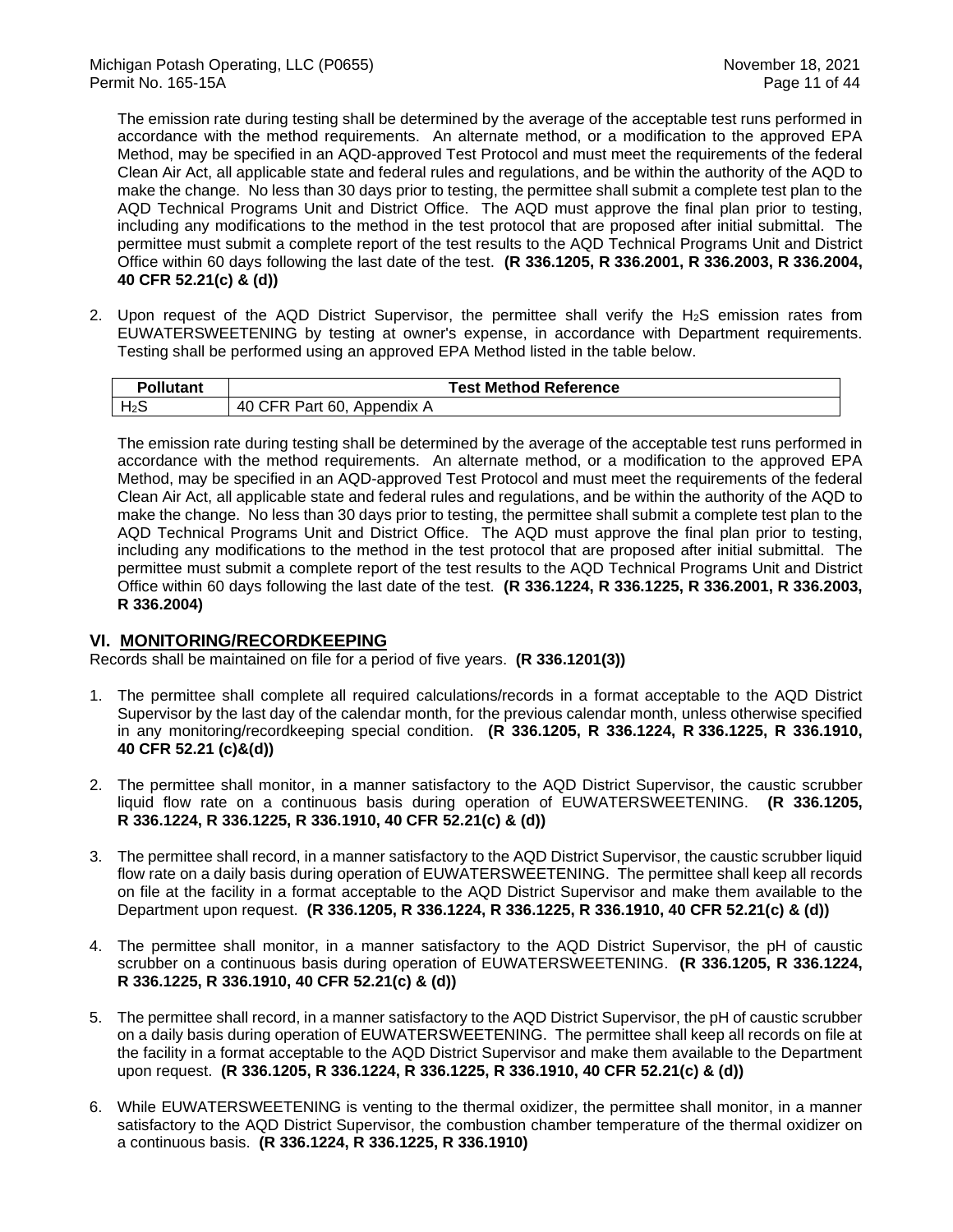- 7. While EUWATERSWEETENING is venting to the thermal oxidizer, the permittee shall record, in a manner satisfactory to the AQD District Supervisor, the combustion chamber temperature of the thermal oxidizer on an hourly basis. The permittee shall keep all records on file at the facility in a format acceptable to the AQD District Supervisor and make them available to the Department upon request. **(R 336.1224, R 336.1225, R 336.1910)**
- 8. The permittee shall monitor and record, in a manner satisfactory to the AQD District Supervisor, the H<sub>2</sub>S concentration of the EUWATERSWEETENING brine feed at least once per hour during operation of EUWATERSWEETENING. Upon approval from the AQD District Supervisor, the permittee may reduce the frequency of monitoring of the H2S concentration of the EUWATERSWEETENING brine feed. The permittee shall keep all records on file at the facility in a format acceptable to the AQD District Supervisor and make them available to the Department upon request. **(R 336.1205, R 336.1224, R 336.1225, R 336.1910)**
- 9. The permittee shall monitor, in a manner satisfactory to the AQD District Supervisor, the H<sub>2</sub>S concentration of the EUWATERSWEETENING exhaust at least once per hour during operation of EUWATERSWEETENING and shall use the monitor data for determining compliance with SC I.1. **(R 336.1224, R 336.1225, R 336.1910)**
- 10. The permittee shall record, in a manner satisfactory to the AQD District Supervisor, the H2S concentration of the EUWATERSWEETENING exhaust on an hourly and 24-hour rolling average basis during operation of EUWATERSWEETENING. The permittee shall keep all records on file at the facility in a format acceptable to the AQD District Supervisor and make them available to the Department upon request. **(R 336.1224, R 336.1225, R 336.1910)**
- 11. The permittee shall monitor and record, in a satisfactory manner, the hours of operation of EUWATERSWEETENING, for each month and 12-month rolling time period. The records shall list separately the hours of thermal oxidizer bypass mode operation while processing sweet brine, the hours of thermal oxidizer bypass mode operation while processing sour brine, and the corresponding  $H_2S$  concentration of the brine feed. The permittee shall keep all records on file at the facility in a format acceptable to the AQD District Supervisor and make them available to the Department upon request. **(R 336.1224, R 336.1225, R 336.1910)**
- 12. The permittee shall keep all calibration data for the  $H_2S$  monitoring systems specified in SC IV.6 and IV.7 on file at the facility in a format acceptable to the AQD District Supervisor and make the data available to the Department upon request. **(R 336.1224, R 336.1225, R 336.1910)**

## **VII. REPORTING**

1. Within 30 days after completion of the installation, construction, reconstruction, relocation, or modification authorized by this Permit to Install, the permittee or the authorized agent pursuant to Rule 204, shall notify the AQD District Supervisor, in writing, of the completion of the activity. Completion of the installation, construction, reconstruction, relocation, or modification is considered to occur not later than commencement of trial operation of EUWATERSWEETENING. **(R 336.1201(7)(a))**

## **VIII. STACK/VENT RESTRICTION(S)**

The exhaust gases from the stacks listed in the table below shall be discharged unobstructed vertically upwards to the ambient air unless otherwise noted:

| <b>Stack &amp; Vent ID</b> | <b>Maximum Exhaust</b><br>Diameter / Dimensions<br>(inches) | <b>Minimum Height</b><br><b>Above Ground</b><br>(feet) | <b>Underlying Applicable</b><br><b>Requirements</b> |
|----------------------------|-------------------------------------------------------------|--------------------------------------------------------|-----------------------------------------------------|
| 1. SVWATERSWEETENING       | 18                                                          | 75                                                     | R 336.1225<br>40 CFR 52.21(c) & (d)                 |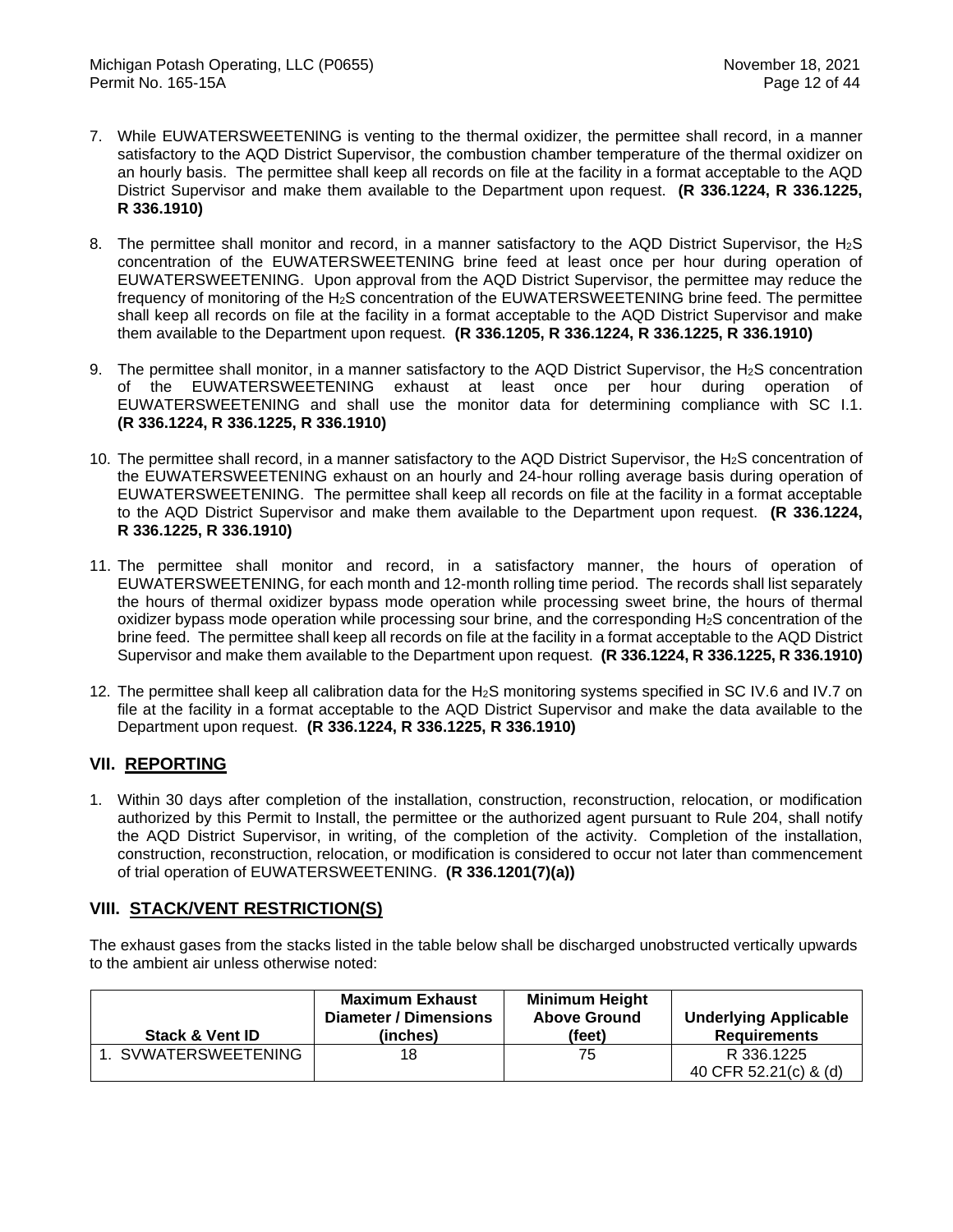### **IX. OTHER REQUIREMENT(S)**

1. The permittee shall install and maintain warning signs and/or other measures as necessary to inform individuals of the presence of H2S. **(R 336.1201(3))**

#### **Footnotes:**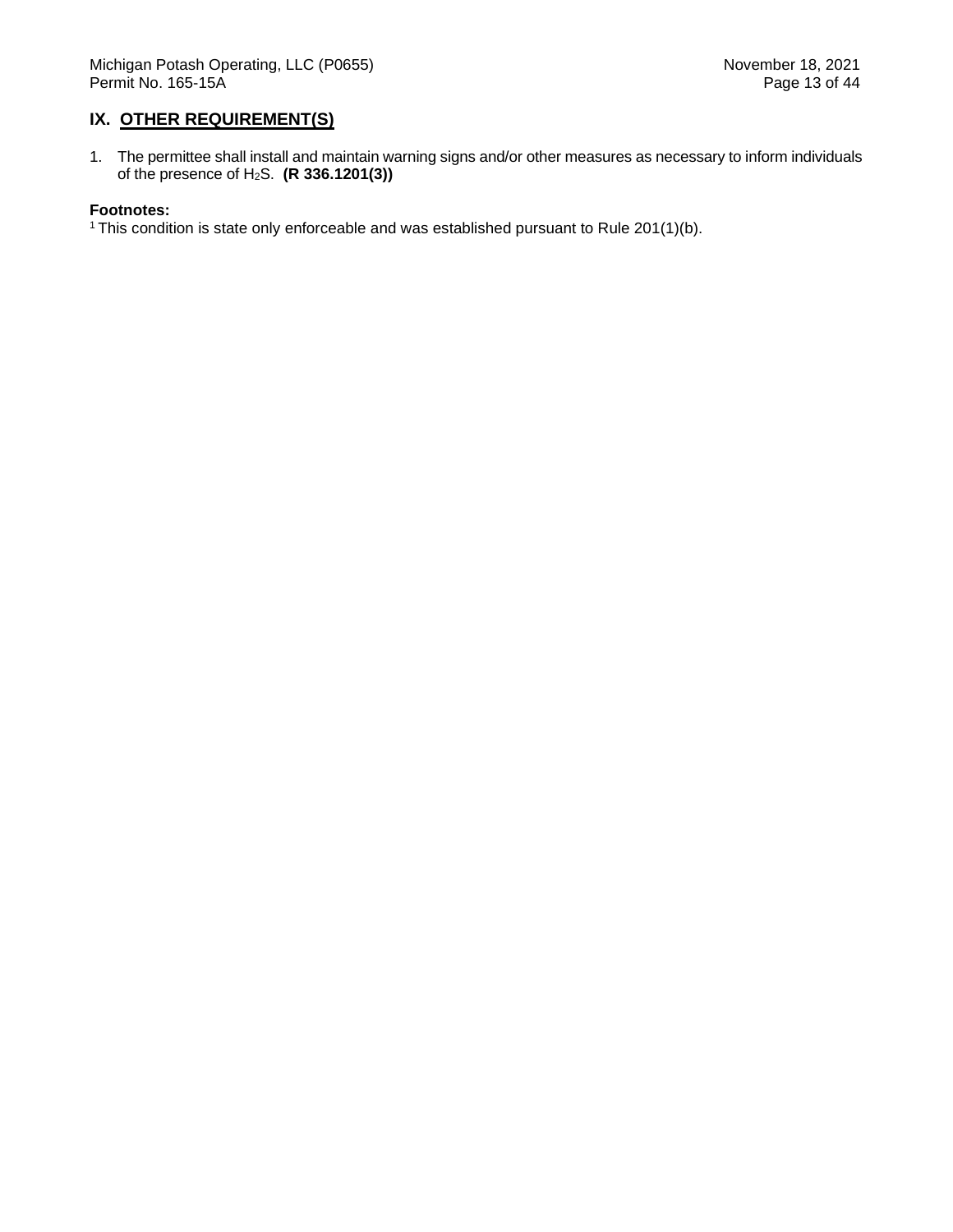## **EUSALTDRYING EMISSION UNIT CONDITIONS**

### <span id="page-14-0"></span>**DESCRIPTION**

The sodium chloride (salt) brine feed from the water sweetening process goes through evaporators to remove water and is then processed in centrifuges to separate out the solids. The solids are placed in a natural gasfired dryer for further moisture removal.

#### **Flexible Group ID:** NA

### **POLLUTION CONTROL EQUIPMENT**

Cyclone followed by a wet scrubber

### **I. EMISSION LIMIT(S)**

|                  |                                                             | Time Period /<br>Operating |                     | <b>Monitoring /</b>   | <b>Underlying</b><br><b>Applicable</b>   |
|------------------|-------------------------------------------------------------|----------------------------|---------------------|-----------------------|------------------------------------------|
| <b>Pollutant</b> | Limit                                                       | <b>Scenario</b>            | <b>Equipment</b>    | <b>Testing Method</b> | <b>Requirements</b>                      |
| 1. PM            | 0.025 grains<br>per dry<br>standard cubic<br>foot (gr/dscf) | Hourly                     | <b>EUSALTDRYING</b> | SC V.1, VI.3, VI.4    | R 336.1331                               |
| 2. PM10          | $4.3$ pph                                                   | Hourly                     | <b>EUSALTDRYING</b> | SC V.1, VI.3, VI.4    | R 336.1205<br>40 CFR 52.21(c)  <br>& (d) |
| 3. PM2.5         | $4.3$ pph                                                   | Hourly                     | <b>EUSALTDRYING</b> | SC V.1, VI.3, VI.4    | R 336.1205<br>40 CFR 52.21(c)<br>& (d)   |

## **II. MATERIAL LIMIT(S)**

1. The permittee shall only burn natural gas in EUSALTDRYING. **(40 CFR 52.21(c) & (d))**

#### **III. PROCESS/OPERATIONAL RESTRICTION(S)**

1. The permittee shall not operate EUSALTDRYING unless the liquid flow rate in the scrubber is maintained as specified in the MAP. **(R 336.1205, R 336.1224, R 336.1225, R 336.1331, R 336.1910, 40 CFR 52.21(c) & (d))**

#### **IV. DESIGN/EQUIPMENT PARAMETER(S)**

- 1. The permittee shall not operate EUSALTDRYING unless the cyclone and scrubber are installed, maintained, and operated in a satisfactory manner acceptable to the AQD District Supervisor, which includes meeting the requirements of SC III.1 and complying with the MAP. **(R 336.1205, R 336.1224, R 336.1225, R 336.1331, R 336.1910, 40 CFR 52.21(c) & (d))**
- 2. The permittee shall install, calibrate, maintain and operate in a satisfactory manner, a device to continuously monitor the liquid flow rate of the scrubber. **(R 336.1205, R 336.1224, R 336.1225, R 336.1331, R 336.1910, 40 CFR 52.21(c) & (d))**
- 3. The maximum design heat input capacity for the EUSALTDRYING dryer shall not exceed a maximum of 41.6 MMBTU/hr on a fuel heat input basis. **(R 336.1205, 40 CFR 52.21(c) & (d))**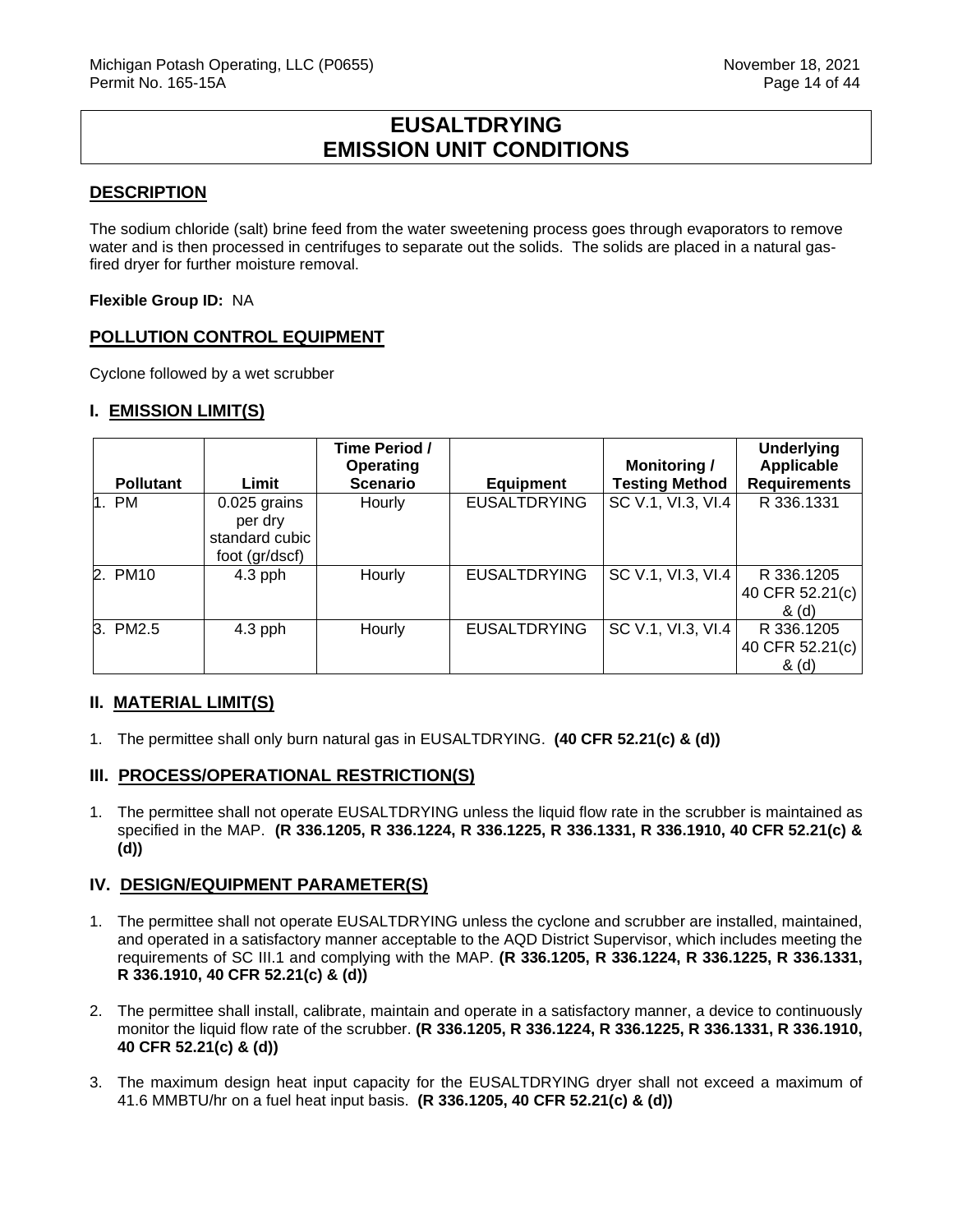### **V. TESTING/SAMPLING**

Records shall be maintained on file for a period of five years. **(R 336.1201(3))**

1. Within 180 days after the commencement of trial operation of EUSALTDRYING, the permittee shall verify the PM, PM10, and PM2.5 emission rates from EUSALTDRYING by testing at owner's expense, in accordance with Department requirements. Testing shall be performed using an approved EPA Method listed in the table below.

| <b>Pollutant</b> | <b>Test Method Reference</b>                                                    |
|------------------|---------------------------------------------------------------------------------|
| PM               | 40 CFR Part 60, Appendix A; Part 10 of the Michigan Air Pollution Control Rules |
| PM10 / PM2.5     | 40 CFR Part 51, Appendix M; 40 CFR Part 60, Appendix A                          |

The emission rate during testing shall be determined by the average of the acceptable test runs performed in accordance with the method requirements. An alternate method, or a modification to the approved EPA Method, may be specified in an AQD-approved Test Protocol and must meet the requirements of the federal Clean Air Act, all applicable state and federal rules and regulations, and be within the authority of the AQD to make the change. No less than 30 days prior to testing, the permittee shall submit a complete test plan to the AQD Technical Programs Unit and District Office. The AQD must approve the final plan prior to testing, including any modifications to the method in the test protocol that are proposed after initial submittal. The permittee must submit a complete report of the test results to the AQD Technical Programs Unit and District Office within 60 days following the last date of the test. **(R 336.1205, R 336.1331, R 336.2001, R 336.2003, R 336.2004, 40 CFR 52.21(c) & (d))** 

#### **VI. MONITORING/RECORDKEEPING**

Records shall be maintained on file for a period of five years. **(R 336.1201(3))**

- 1. The permittee shall complete all required calculations/records in a format acceptable to the AQD District Supervisor by the last day of the calendar month, for the previous calendar month, unless otherwise specified in any monitoring/recordkeeping special condition. **(R 336.1205, R 336.1224, R 336.1225, R 336.1910, 40 CFR 52.21(c) & (d))**
- 2. The permittee shall keep records of the dates of calibration of the liquid flow rate measuring device for the wet scrubber in EUSALTDRYING on file at the facility in a format acceptable to the AQD District Supervisor and shall make them available to the Department upon request. **(R 336.1910)**
- 3. The permittee shall monitor, in a manner satisfactory to the AQD District Supervisor, the scrubber liquid flow rate on a continuous basis during operation of EUSALTDRYING. **(R 336.1205, R 336.1224, R 336.1225, R 336.1331, R 336.1910, 40 CFR 52.21(c) & (d))**
- 4. The permittee shall record, in a manner satisfactory to the AQD District Supervisor, the scrubber liquid flow rate on a daily basis during operation of EUSALTDRYING. The permittee shall keep all records on file at the facility in a format acceptable to the AQD District Supervisor and make them available to the Department upon request. **(R 336.1205, R 336.1224, R 336.1225, R 336.1331, R 336.1910, 40 CFR 52.21(c) & (d))**

#### **VII. REPORTING**

1. Within 30 days after completion of the installation, construction, reconstruction, relocation, or modification authorized by this Permit to Install, the permittee or the authorized agent pursuant to Rule 204, shall notify the AQD District Supervisor, in writing, of the completion of the activity. Completion of the installation, construction, reconstruction, relocation, or modification is considered to occur not later than commencement of trial operation of EUSALTDRYING. **(R 336.1201(7)(a))**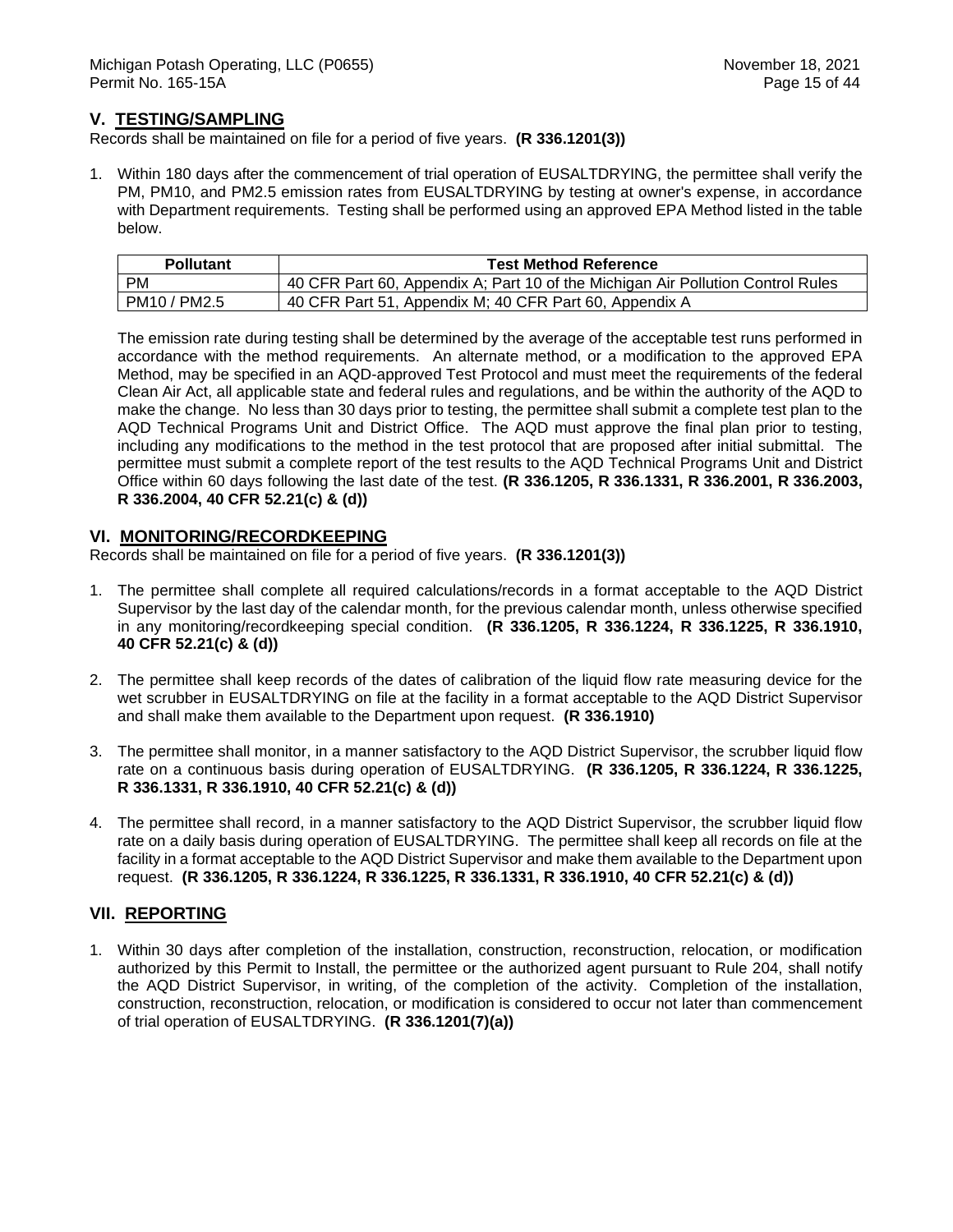## **VIII. STACK/VENT RESTRICTION(S)**

The exhaust gases from the stacks listed in the table below shall be discharged unobstructed vertically upwards to the ambient air unless otherwise noted:

| <b>Stack &amp; Vent ID</b> | <b>Maximum Exhaust</b><br>Diameter / Dimensions<br>(inches) | <b>Minimum Height</b><br><b>Above Ground</b><br>(feet) | <b>Underlying Applicable</b><br><b>Requirements</b> |
|----------------------------|-------------------------------------------------------------|--------------------------------------------------------|-----------------------------------------------------|
| 1. SVSALTDRYING            | 54                                                          | 225                                                    | R 336.1225<br>40 CFR 52.21(c) & (d)                 |

## **IX. OTHER REQUIREMENT(S)**

NA

#### **Footnotes:**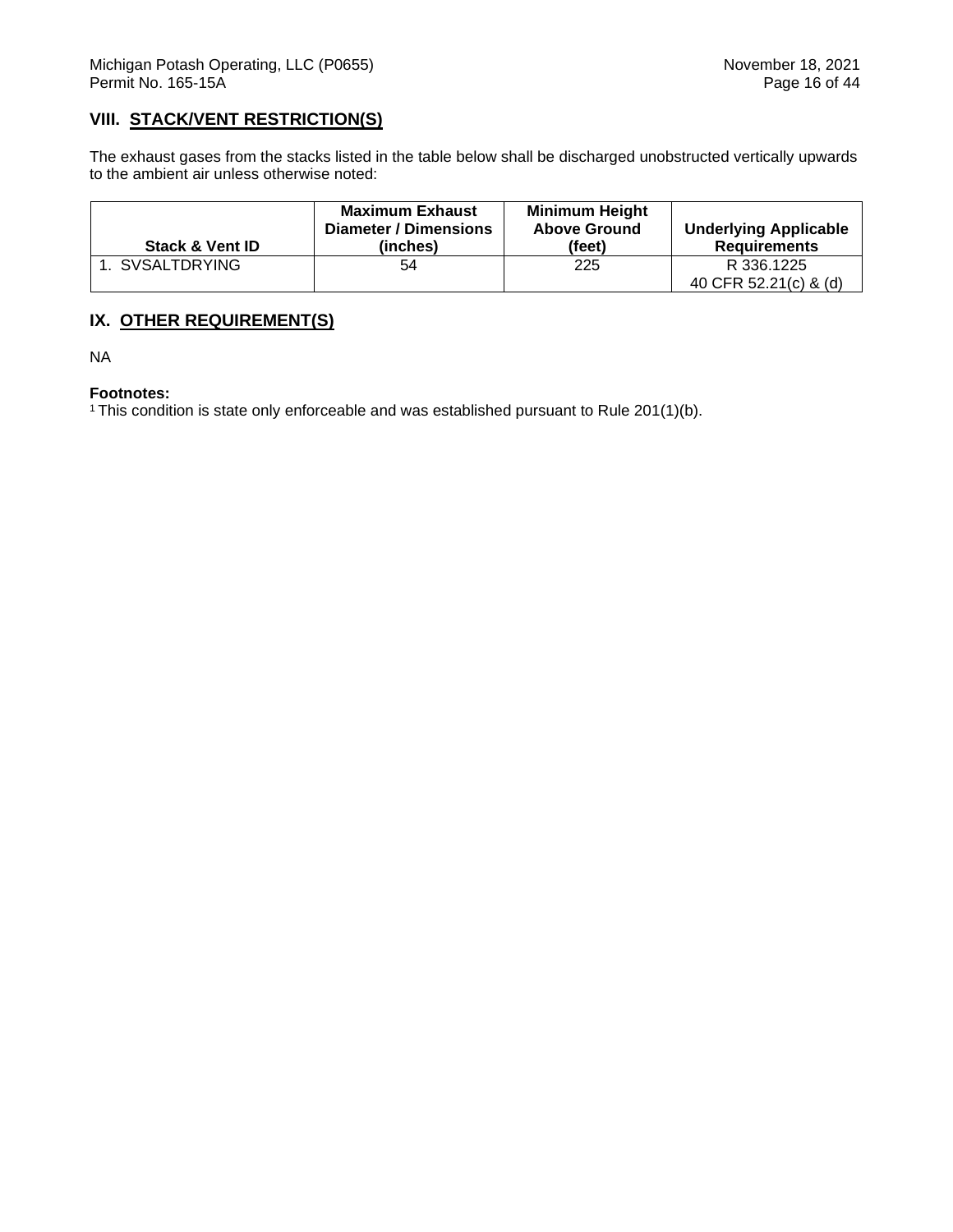## **EUSALTCOMPACTION EMISSION UNIT CONDITIONS**

#### <span id="page-17-0"></span>**DESCRIPTION**

Sodium chloride (salt) crushing, handling, cooling, compaction, screening, polishing, and storage in an enclosed building. Some equipment is subject to NSPS OOO.

#### **Flexible Group ID:** NA

### **POLLUTION CONTROL EQUIPMENT**

Particulate emissions are captured at various pickup points and vented to a cyclone followed by a baghouse for control.

### **I. EMISSION LIMIT(S)**

|                  |                 | Time Period /                |                         |                                              | <b>Underlying</b>                 |
|------------------|-----------------|------------------------------|-------------------------|----------------------------------------------|-----------------------------------|
| <b>Pollutant</b> | Limit           | Operating<br><b>Scenario</b> | <b>Equipment</b>        | <b>Monitoring /</b><br><b>Testing Method</b> | Applicable<br><b>Requirements</b> |
|                  |                 |                              |                         |                                              |                                   |
| 1. PM            | $0.014$ gr/dscf | Hourly                       | <b>EUSALTCOMPACTION</b> | SC V.2, VI.3, VI.4                           | R 336.1331                        |
|                  |                 |                              |                         |                                              | 40 CFR 60.672(a)                  |
|                  |                 |                              |                         |                                              | & (e)                             |
| 2. PM10          | $3.8$ pph       | Hourly                       | <b>EUSALTCOMPACTION</b> | SC V.1, VI.3, VI.4                           | R 336.1205                        |
|                  |                 |                              |                         |                                              | 40 CFR 52.21(c)                   |
|                  |                 |                              |                         |                                              | & (d)                             |
| 3. PM2.5         | $3.8$ pph       | Hourly                       | <b>EUSALTCOMPACTION</b> | SC V.1, VI.3, VI.4                           | R 336.1205                        |
|                  |                 |                              |                         |                                              | 40 CFR 52.21(c)                   |
|                  |                 |                              |                         |                                              | & (d)                             |
| 4. Visible       | 7 percent       | 6-minute                     | Building enclosing      | SC V.3, VI.2                                 | 40 CFR 60.672(b)                  |
| Emissions        | opacity         | average                      | <b>EUSALTCOMPACTION</b> |                                              | & (e)                             |

#### **II. MATERIAL LIMIT(S)**

NA

#### **III. PROCESS/OPERATIONAL RESTRICTION(S)**

1. The permittee shall not operate EUSALTCOMPACTION unless the pressure drop across the baghouse is maintained as specified in the MAP. **(R 336.1205, R 336.1224, R 336.1225, R 336.1331, R 336.1910, 40 CFR 52.21(c) & (d))**

#### **IV. DESIGN/EQUIPMENT PARAMETER(S)**

- 1. The permittee shall not operate EUSALTCOMPACTION unless the cyclone and baghouse are installed, maintained, and operated in a satisfactory manner acceptable to the AQD District Supervisor, which includes meeting the requirements of SC III.1 and complying with the MAP. **(R 336.1205, R 336.1224, R 336.1225, R 336.1331, R 336.1910, 40 CFR 52.21(c) & (d))**
- 2. The permittee shall install, calibrate, maintain and operate in a satisfactory manner, a device to continuously monitor the pressure drop across the baghouse. **(R 336.1205, R 336.1224, R 336.1225, R 336.1331, R 336.1910, 40 CFR 52.21(c) & (d))**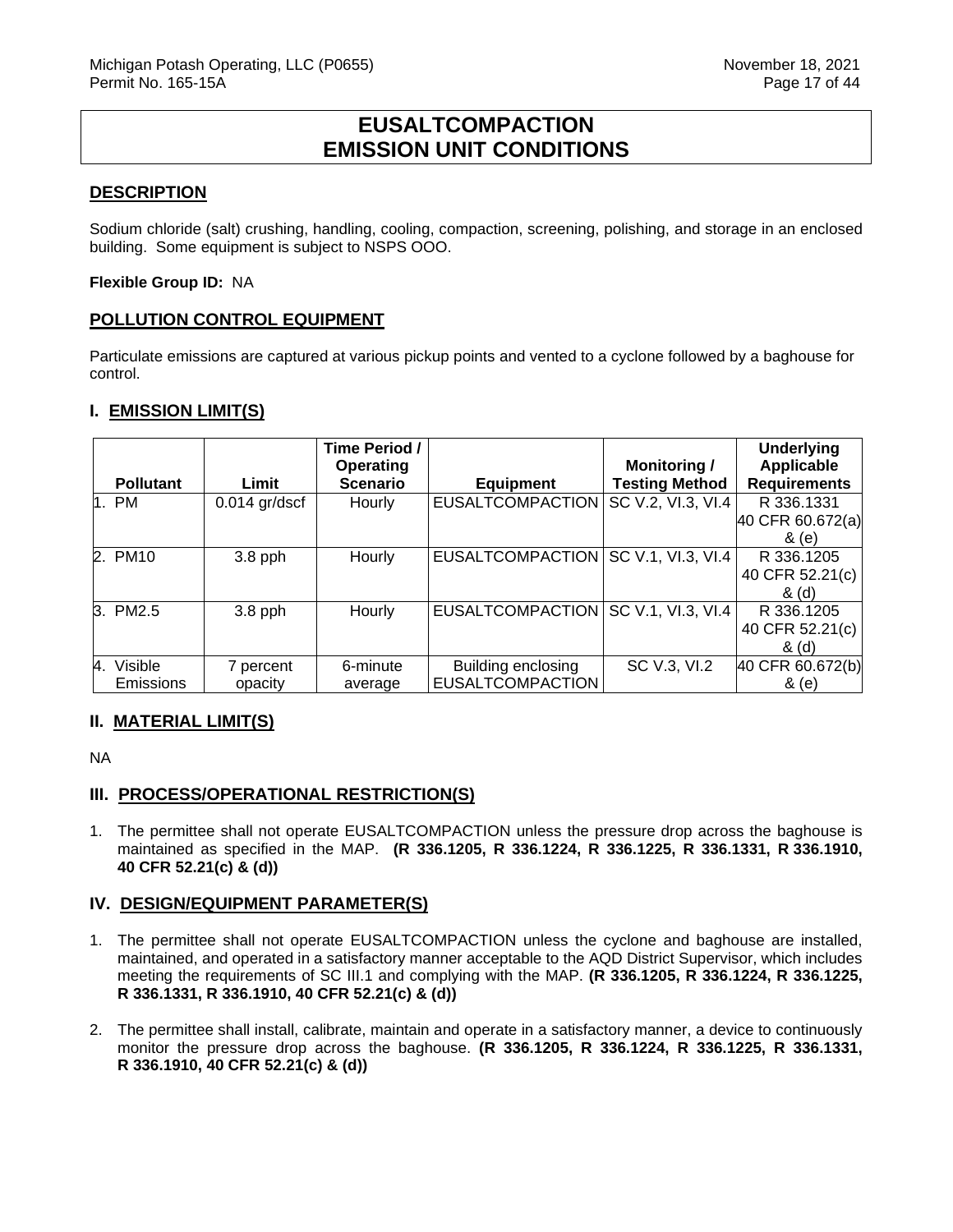### **V. TESTING/SAMPLING**

Records shall be maintained on file for a period of five years. **(R 336.1201(3))**

1. Within 180 days after the commencement of trial operation of EUSALTCOMPACTION, the permittee shall verify the PM10 and PM2.5 emission rates from EUSALTCOMPACTION by testing at owner's expense, in accordance with Department requirements. Testing shall be performed using an approved EPA Method listed in the table below.

| <b>Pollutant</b> | <b>Test Method Reference</b>                          |
|------------------|-------------------------------------------------------|
| PM10 / PM2.5     | 40 CFR Part 51, Appendix M; 40 CFR Part 60 Appendix A |

The emission rate during testing shall be determined by the average of the acceptable test runs performed in accordance with the method requirements. An alternate method, or a modification to the approved EPA Method, may be specified in an AQD-approved Test Protocol and must meet the requirements of the federal Clean Air Act, all applicable state and federal rules and regulations, and be within the authority of the AQD to make the change. No less than 30 days prior to testing, the permittee shall submit a complete test plan to the AQD Technical Programs Unit and District Office. The AQD must approve the final plan prior to testing, including any modifications to the method in the test protocol that are proposed after initial submittal. The permittee must submit a complete report of the test results to the AQD Technical Programs Unit and District Office within 60 days following the last date of the test. **(R 336.1205, R 336.1331, R 336.2001, R 336.2003, R 336.2004, 40 CFR 52.21(c) & (d))** 

- 2. Within 60 days after achieving the maximum production rate, but not later than 180 days after commencement of trial operation of EUSALTCOMPACTION, the permittee shall verify the PM emission rate from EUSALTCOMPACTION, as required by federal Standards of Performance for New Stationary Sources, by testing at owner's expense, in accordance with 40 CFR Part 60 Subparts A and OOO. Stack testing procedures and the location of stack testing ports shall be in accordance with the applicable federal Reference Methods, 40 CFR Part 60 Appendix A. No less than 30 days prior to testing, the permittee shall submit a complete test plan to the AQD Technical Programs Unit and District Office. The AQD must approve the final plan prior to testing. The permittee must submit a complete report of the test results to the AQD Technical Programs Unit and District Office within 60 days following the last date of the test. **(R 336.2001, R 336.2003, R 336.2004, 40 CFR 60.675(b), 40 CFR 60.676(f))**
- 3. Within 60 days after achieving the maximum production rate, but not later than 180 days after commencement of trial operation of EUSALTCOMPACTION, the permittee shall evaluate opacity from the building enclosing EUSALTCOMPACTION, as required by federal Standards of Performance for New Stationary Sources, at owner's expense, in accordance 40 CFR Part 60 Subparts A and OOO. The opacity shall be determined based upon the average of five 6-minute averages. Subsequent tests must be performed every five years thereafter. No less than 7 days prior to testing, the permittee shall submit a test plan to the AQD District Office. The permittee must submit a complete report of the test results to the AQD Technical Programs Unit and District Office within 60 days following the last date of the test. **(R 336.2001, R 336.2003, R 336.2004, 40 CFR 60.672(b) & (e), 40 CFR 60.675(c), (d) & (e), 40 CFR 60.676(f))**

#### **VI. MONITORING/RECORDKEEPING**

Records shall be maintained on file for a period of five years. **(R 336.1201(3))**

- 1. The permittee shall complete all required calculations/records in a format acceptable to the AQD District Supervisor by the last day of the calendar month, for the previous calendar month, unless otherwise specified in any monitoring/recordkeeping special condition. **(R 336.1205, R 336.1224, R 336.1225, R 336.1910, 40 CFR 52.21(c) & (d))**
- 2. The permittee shall conduct quarterly 30-minute visible emission observations for the baghouse associated with EUSALTCOMPACTION (when operating), in accordance with federal Standards of Performance for New Stationary Sources 40 CFR Part 60 Subparts A and OOO. The test is successful if no visible emissions are observed. If visible emissions are observed, the owner or operator must initiate corrective action within 24 hours to return the baghouse to normal operation. In lieu of quarterly visible emission observations, the permittee may monitor the baghouse with a bag leak detection system in accordance with 40 CFR 60 Subpart OOO. Records of the inspections, including dates and any corrective actions taken, or records of the bag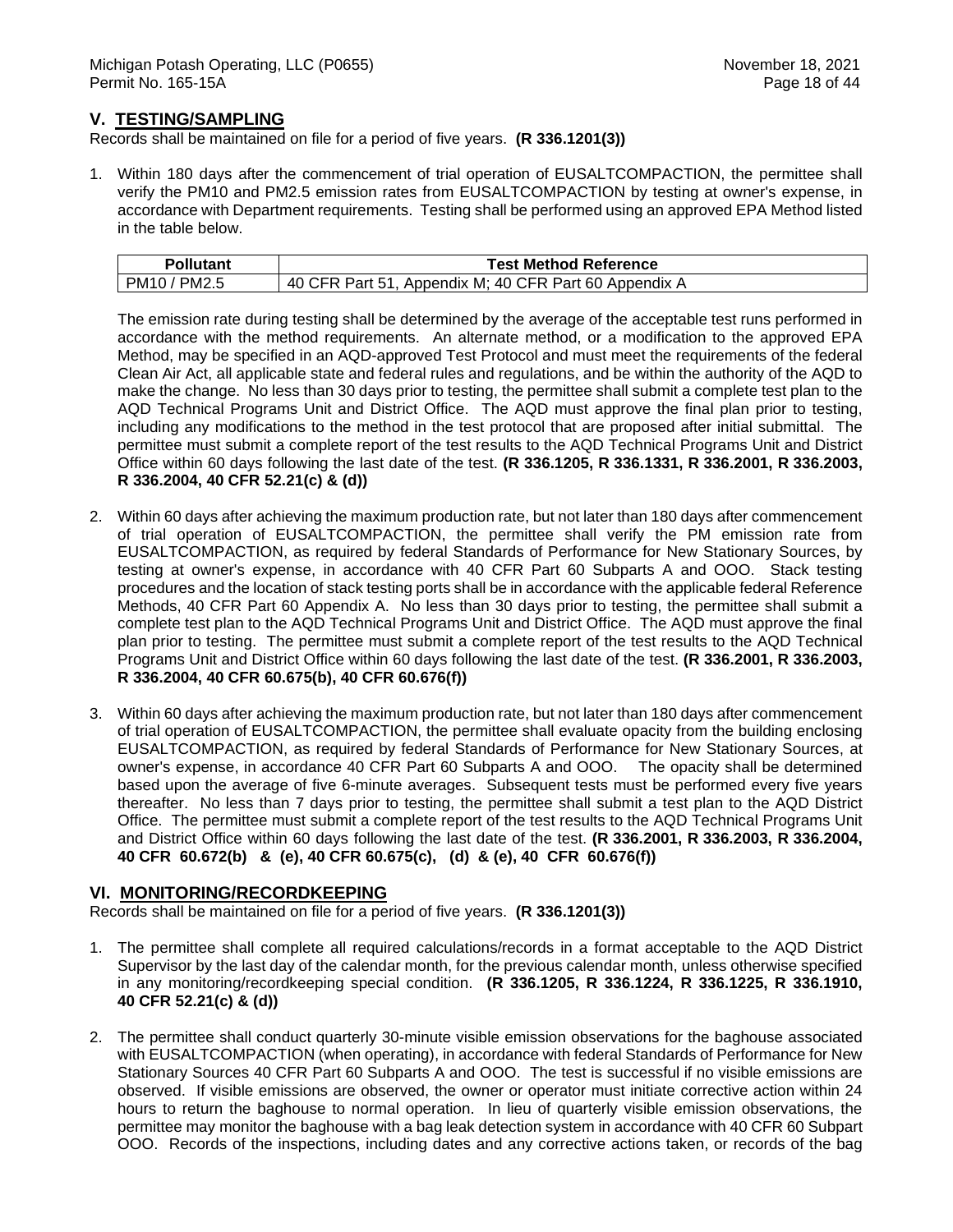leak detection system output (if applicable), system adjustments, details of detection system alarms, etc., shall be kept in a format acceptable to the AQD District Supervisor and shall be made available to the Department upon request. **(40 CFR 60.674(c) & (d), 40 CFR 60.676(b)(1) & (2))**

- 3. The permittee shall monitor, in a manner satisfactory to the AQD District Supervisor, the baghouse pressure drop on continuous basis during operation of EUSALTCOMPACTION. **(R 336.1205, R 336.1224, R 336.1225, R 336.1331, R 336.1910, 40 CFR 52.21(c) & (d))**
- 4. The permittee shall record, in a manner satisfactory to the AQD District Supervisor, the baghouse pressure drop on a daily basis during operation of EUSALTCOMPACTION. The permittee shall keep all records on file at the facility in a format acceptable to the AQD District Supervisor and make them available to the Department upon request. **(R 336.1205, R 336.1224, R 336.1225, R 336.1331, R 336.1910, 40 CFR 52.21(c) & (d))**

## **VII. REPORTING**

- 1. Within 30 days after completion of the installation, construction, reconstruction, relocation, or modification authorized by this Permit to Install, the permittee or the authorized agent pursuant to Rule 204, shall notify the AQD District Supervisor, in writing, of the completion of the activity. Completion of the installation, construction, reconstruction, relocation, or modification is considered to occur not later than commencement of trial operation of EUSALTCOMPACTION. **(R 336.1201(7)(a))**
- 2. Within 15 days of initial startup of EUSALTCOMPACTION, the permittee shall submit a notification of the actual date of startup of each Subpart OOO affected facility. The notification shall include a description of each affected facility, equipment manufacturer, and serial number of the equipment, if available. **(40 CFR 60.676(i))**

## **VIII. STACK/VENT RESTRICTION(S)**

The exhaust gases from the stacks listed in the table below shall be discharged unobstructed vertically upwards to the ambient air unless otherwise noted:

| <b>Stack &amp; Vent ID</b> | <b>Maximum Exhaust</b><br>Diameter / Dimensions<br>(inches) | <b>Minimum Height</b><br><b>Above Ground</b><br>(feet) | <b>Underlying Applicable</b><br><b>Requirements</b> |
|----------------------------|-------------------------------------------------------------|--------------------------------------------------------|-----------------------------------------------------|
| . SVSALTCOMPACTION         | 61                                                          | 225                                                    | R 336.1225<br>40 CFR 52.21(c) & (d)                 |

## **IX. OTHER REQUIREMENT(S)**

1. The permittee shall comply with all provisions of the federal Standards of Performance for Nonmetallic Mineral Processing Plants as specified in 40 CFR Part 60 Subparts A and OOO, as they apply to EUSALTCOMPACTION. **(40 CFR Part 60 Subparts A & OOO)**

#### **Footnotes:**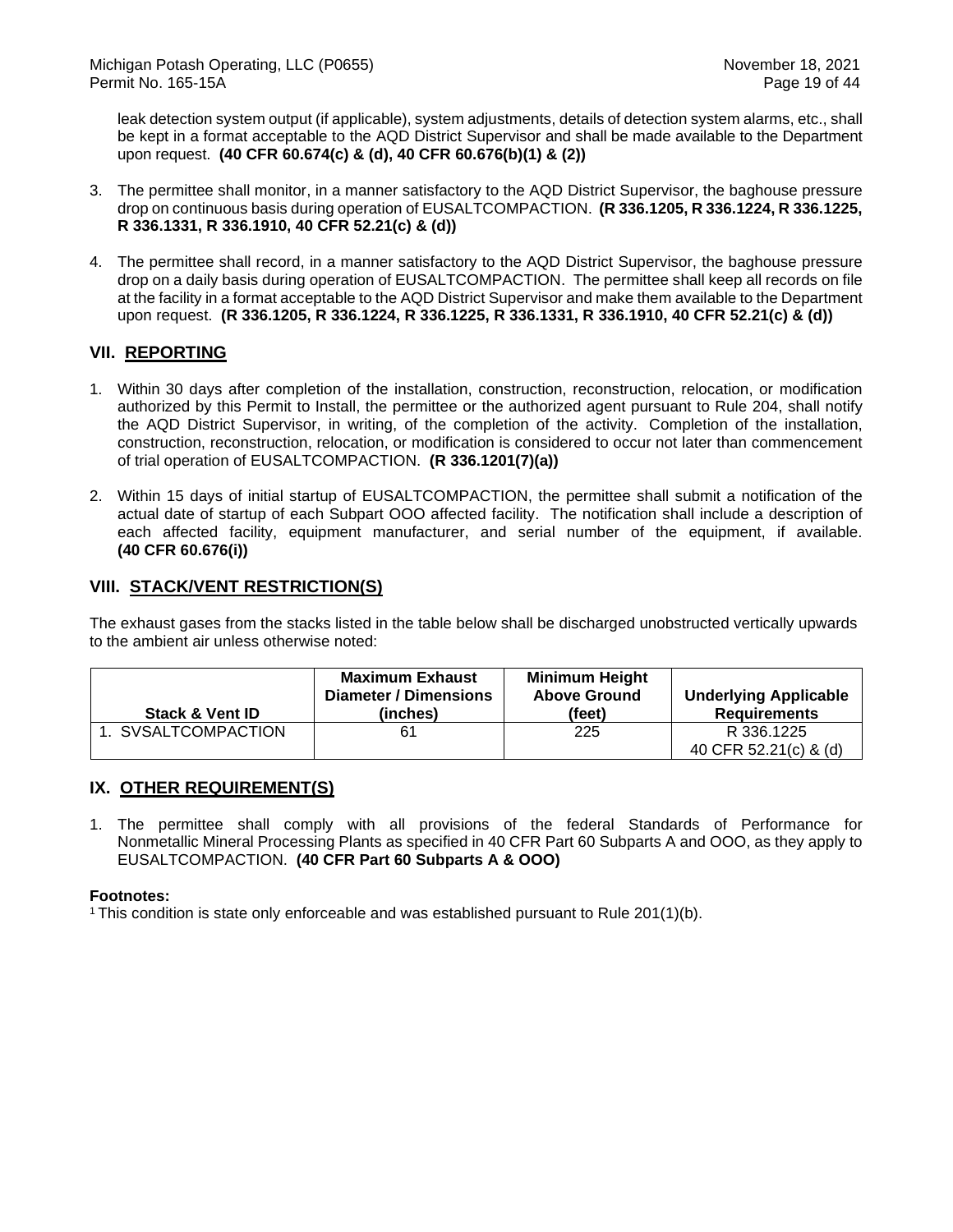## **EUPOTASHDRYING EMISSION UNIT CONDITIONS**

#### <span id="page-20-0"></span>**DESCRIPTION**

The potassium chloride (potash) brine feed from the water sweetening process goes through evaporators to remove water from the brine and is then processed in centrifuges to separate out the solids. The solids are placed in a natural gas-fired dryer for further moisture removal.

#### **Flexible Group ID:** NA

### **POLLUTION CONTROL EQUIPMENT**

Cyclone followed by a wet scrubber

#### **I. EMISSION LIMIT(S)**

|                  |                 | Time Period /<br>Operating |                                   | <b>Monitoring /</b>   | <b>Underlying</b><br>Applicable |
|------------------|-----------------|----------------------------|-----------------------------------|-----------------------|---------------------------------|
| <b>Pollutant</b> | Limit           | <b>Scenario</b>            | <b>Equipment</b>                  | <b>Testing Method</b> | <b>Requirements</b>             |
| 1. PM            | $0.025$ gr/dscf | Hourly                     | EUPOTASHDRYING SC V.1, VI.3, VI.4 |                       | R 336.1331                      |
| 2. PM10          | $4.6$ pph       | Hourly                     | EUPOTASHDRYING SC V.1, VI.3, VI.4 |                       | R 336.1205                      |
|                  |                 |                            |                                   |                       | 40 CFR 52.21(c)                 |
|                  |                 |                            |                                   |                       | & (d)                           |
| 3. PM2.5         | $4.6$ pph       | Hourly                     | EUPOTASHDRYING SC V.1, VI.3, VI.4 |                       | R 336.1205                      |
|                  |                 |                            |                                   |                       | 40 CFR 52.21(c)                 |
|                  |                 |                            |                                   |                       | & (d)                           |

## **II. MATERIAL LIMIT(S)**

1. The permittee shall only burn natural gas in EUPOTASHDRYING. **(40 CFR 52.21(c) & (d))**

## **III. PROCESS/OPERATIONAL RESTRICTION(S)**

1. The permittee shall not operate EUPOTASHDRYING unless the liquid flow rate in the scrubber is maintained as specified in the MAP. **(R 336.1205, R 336.1224, R 336.1225, R 336.1331, R 336.1910, 40 CFR 52.21(c) & (d))**

#### **IV. DESIGN/EQUIPMENT PARAMETER(S)**

- 1. The permittee shall not operate EUPOTASHDRYING unless the cyclone and scrubber are installed, maintained, and operated in a satisfactory manner acceptable to the AQD District Supervisor, which includes meeting the requirements of SC III.1 and complying with the MAP. **(R 336.1205, R 336.1224, R 336.1225, R 336.1331, R 336.1910, 40 CFR 52.21(c) & (d))**
- 2. The permittee shall install, calibrate, maintain and operate in a satisfactory manner, a device to continuously monitor the liquid flow rate of the scrubber. **(R 336.1205, R 336.1224, R 336.1225, R 336.1331, R 336.1910, 40 CFR 52.21(c) & (d))**
- 3. The maximum design heat input capacity for the EUPOTASHDRYING dryer shall not exceed a maximum of 44.2 MMBTU/hr on a fuel heat input basis. **(R 336.1205, 40 CFR 52.21(c) & (d))**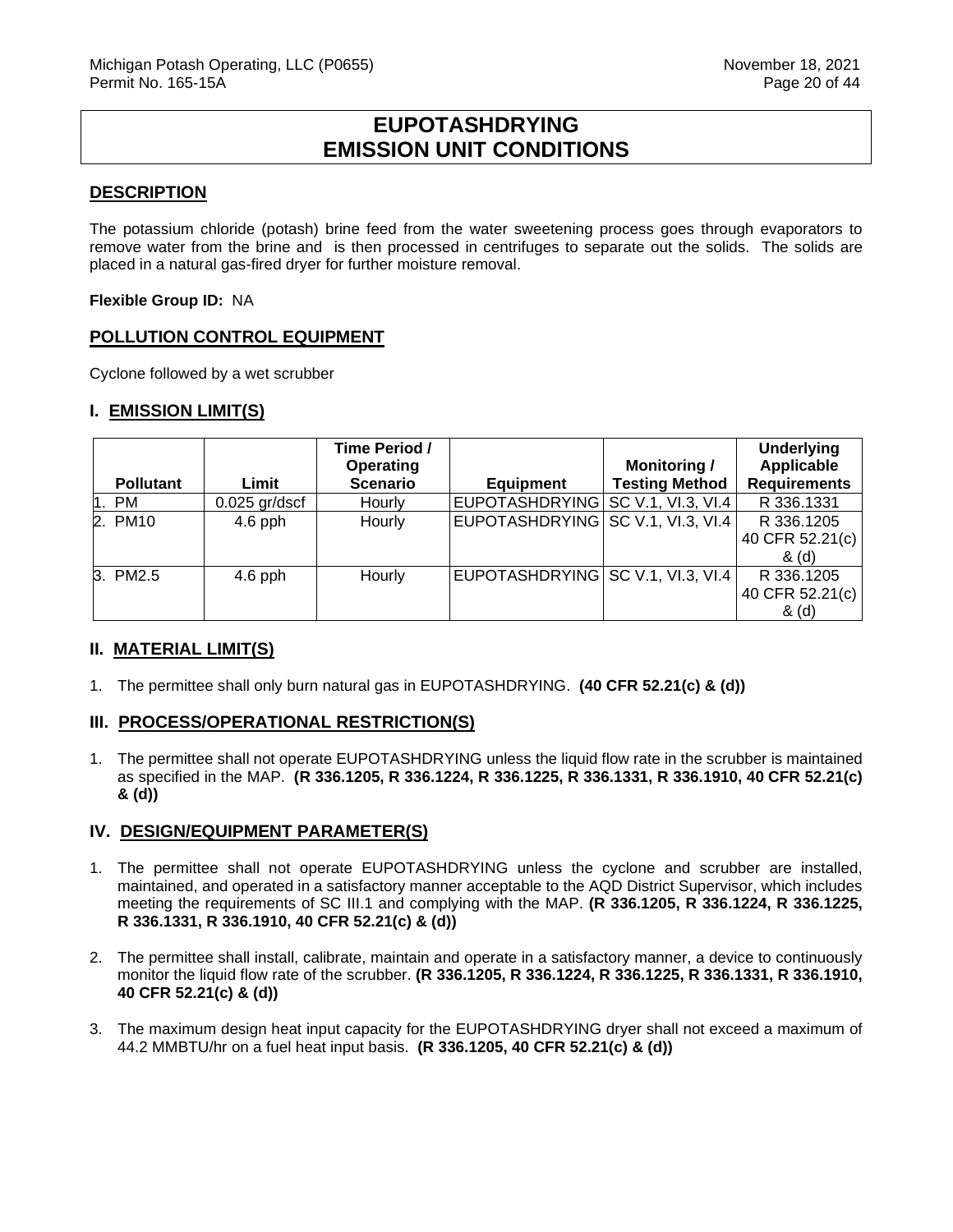### **V. TESTING/SAMPLING**

Records shall be maintained on file for a period of five years. **(R 336.1201(3))**

1. Within 180 days after the commencement of trial operation of EUPOTASHDRYING, the permittee shall verify the PM, PM10, and PM2.5 emission rates from EUPOTASHDRYING by testing at owner's expense, in accordance with Department requirements. Testing shall be performed using an approved EPA Method listed in the table below.

| <b>Pollutant</b> | <b>Test Method Reference</b>                                                    |
|------------------|---------------------------------------------------------------------------------|
| PM               | 40 CFR Part 60, Appendix A; Part 10 of the Michigan Air Pollution Control Rules |
| PM10 / PM2.5     | 40 CFR Part 51, Appendix M; 40 CFR Part 60, Appendix A                          |

The emission rate during testing shall be determined by the average of the acceptable test runs performed in accordance with the method requirements. An alternate method, or a modification to the approved EPA Method, may be specified in an AQD-approved Test Protocol and must meet the requirements of the federal Clean Air Act, all applicable state and federal rules and regulations, and be within the authority of the AQD to make the change. No less than 30 days prior to testing, the permittee shall submit a complete test plan to the AQD Technical Programs Unit and District Office. The AQD must approve the final plan prior to testing, including any modifications to the method in the test protocol that are proposed after initial submittal. The permittee must submit a complete report of the test results to the AQD Technical Programs Unit and District Office within 60 days following the last date of the test. **(R 336.1205, R 336.1331, R 336.2001, R 336.2003, R 336.2004, 40 CFR 52.21(c) & (d))** 

#### **VI. MONITORING/RECORDKEEPING**

Records shall be maintained on file for a period of five years. **(R 336.1201(3))**

- 1. The permittee shall complete all required calculations/records in a format acceptable to the AQD District Supervisor by the last day of the calendar month, for the previous calendar month, unless otherwise specified in any monitoring/recordkeeping special condition. **(R 336.1205, R 336.1224, R 336.1225, R 336.1910, 40 CFR 52.21(c) & (d))**
- 2. The permittee shall keep records of the dates of calibration of the liquid flow rate measuring device for the wet scrubber in EUPOTASHDRYING on file at the facility in a format acceptable to the AQD District Supervisor and shall make them available to the Department upon request. **(R 336.1910)**
- 3. The permittee shall monitor, in a manner satisfactory to the AQD District Supervisor, the scrubber liquid flow rate on a continuous basis during operation of EUPOTASHDRYING. **(R 336.1205, R 336.1224, R 336.1225, R 336.1331, R 336.1910, 40 CFR 52.21(c) & (d))**
- 4. The permittee shall record. in a manner satisfactory to the AQD District Supervisor, the scrubber liquid flow rate on a daily basis during operation of EUPOTASHDRYING. The permittee shall keep all records on file at the facility in a format acceptable to the AQD District Supervisor and make them available to the Department upon request. **(R 336.1205, R 336.1224, R 336.1225, R 336.1331, R 336.1910, 40 CFR 52.21(c) & (d))**

#### **VII. REPORTING**

1. Within 30 days after completion of the installation, construction, reconstruction, relocation, or modification authorized by this Permit to Install, the permittee or the authorized agent pursuant to Rule 204, shall notify the AQD District Supervisor, in writing, of the completion of the activity. Completion of the installation, construction, reconstruction, relocation, or modification is considered to occur not later than commencement of trial operation of EUPOTASHDRYING. **(R 336.1201(7)(a))**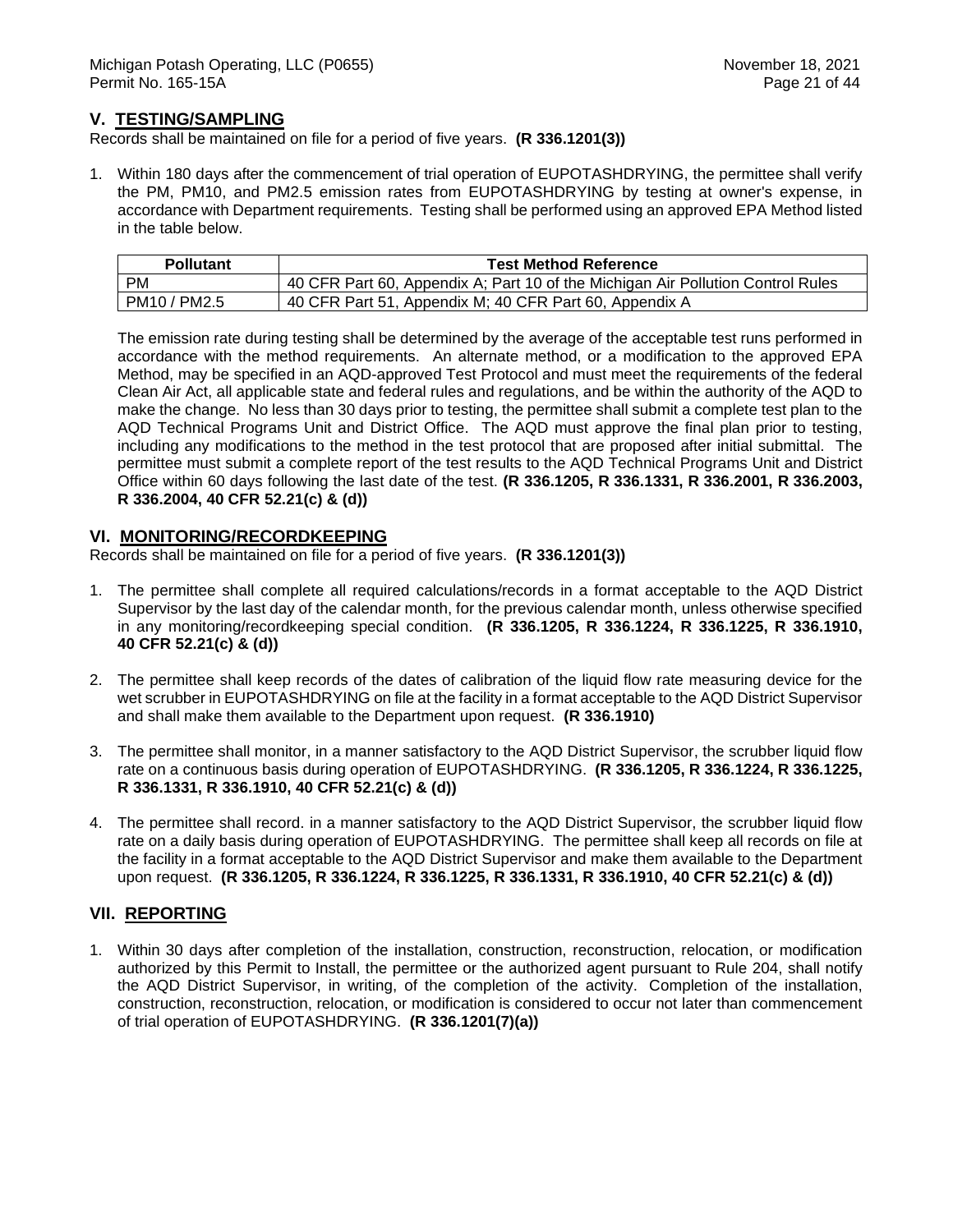## **VIII. STACK/VENT RESTRICTION(S)**

The exhaust gases from the stacks listed in the table below shall be discharged unobstructed vertically upwards to the ambient air unless otherwise noted:

| <b>Stack &amp; Vent ID</b> | <b>Maximum Exhaust</b><br>Diameter / Dimensions<br>(inches) | <b>Minimum Height</b><br><b>Above Ground</b><br>(feet) | <b>Underlying Applicable</b><br><b>Requirements</b> |
|----------------------------|-------------------------------------------------------------|--------------------------------------------------------|-----------------------------------------------------|
| 1. SVPOTASHDRYING          | 54                                                          | 225                                                    | R 336.1225<br>40 CFR 52.21(c) & (d)                 |

## **IX. OTHER REQUIREMENT(S)**

NA

#### **Footnotes:**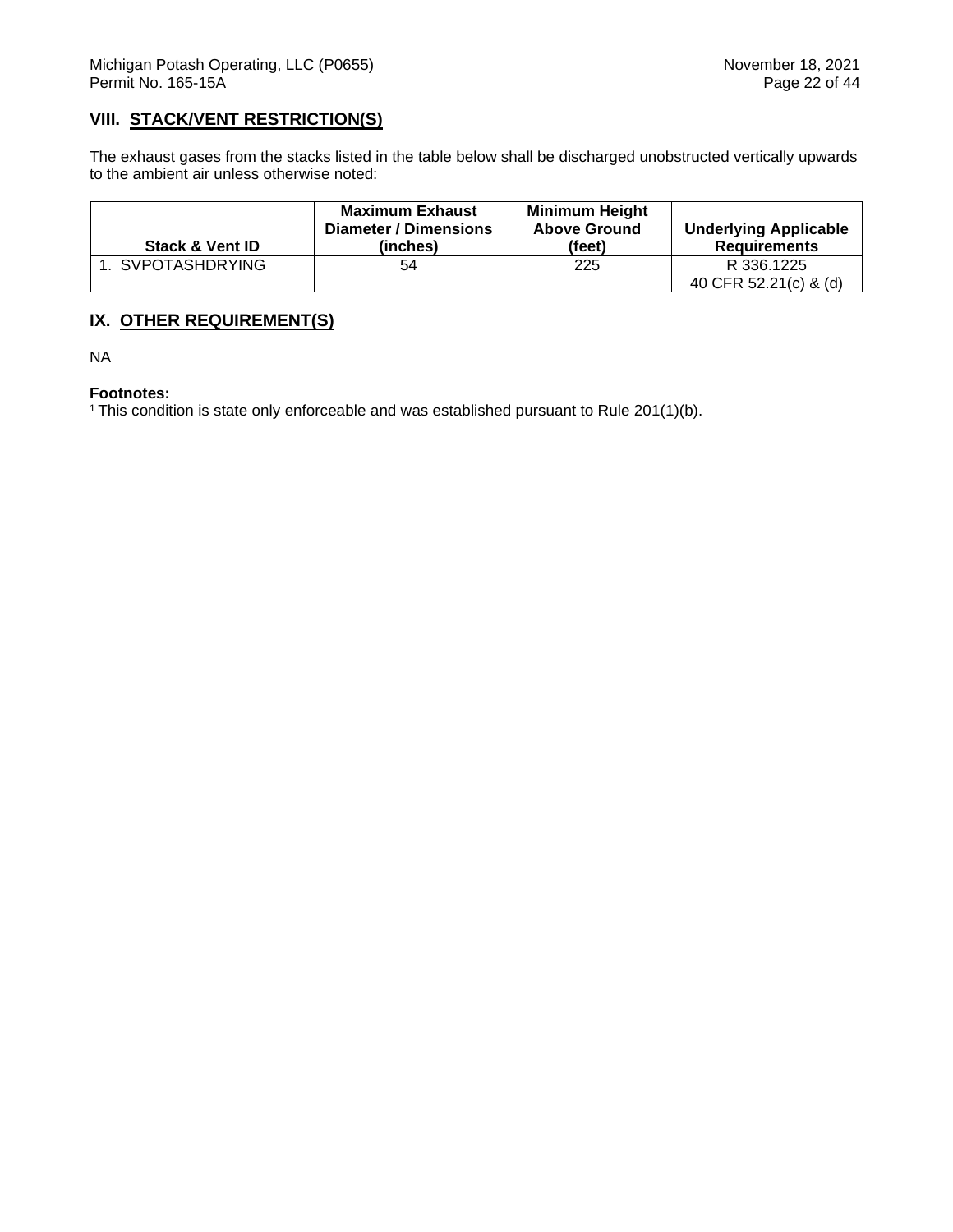## **EUPOTASHCOMPACTION EMISSION UNIT CONDITIONS**

### <span id="page-23-0"></span>**DESCRIPTION**

Potassium chloride (potash) crushing, handling, cooling, compaction, screening, polishing, and storage in an enclosed building.

**Flexible Group ID:** NA

### **POLLUTION CONTROL EQUIPMENT**

Particulate emissions are captured at various pickup points and vented to a cyclone followed by a baghouse for control.

### **I. EMISSION LIMIT(S)**

|                  |                 | Time Period /   |                                       |                       | <b>Underlying</b>                      |
|------------------|-----------------|-----------------|---------------------------------------|-----------------------|----------------------------------------|
|                  |                 | Operating       |                                       | <b>Monitoring /</b>   | <b>Applicable</b>                      |
| <b>Pollutant</b> | Limit           | <b>Scenario</b> | <b>Equipment</b>                      | <b>Testing Method</b> | <b>Requirements</b>                    |
| 1. PM            | $0.010$ gr/dscf | Hourly          | EUPOTASHCOMPACTION SC V.1, VI.2, VI.3 |                       | R 336.1331                             |
| 2. PM10          | $6.1$ pph       | Hourly          | EUPOTASHCOMPACTION SC V.1, VI.2, VI.3 |                       | R 336.1205<br>40 CFR 52.21(c)<br>& (d) |
| 3. PM2.5         | $6.1$ pph       | Hourly          | EUPOTASHCOMPACTION SC V.1, VI.2, VI.3 |                       | R 336.1205<br>40 CFR 52.21(c)<br>& (d) |

## **II. MATERIAL LIMIT(S)**

NA

## **III. PROCESS/OPERATIONAL RESTRICTION(S)**

1. The permittee shall not operate EUPOTASHCOMPACTION unless the pressure drop across the baghouse is maintained as specified in the MAP. **(R 336.1205, R 336.1224, R 336.1225, R 336.1331, R 336.1910, 40 CFR 52.21(c) & (d))**

#### **IV. DESIGN/EQUIPMENT PARAMETER(S)**

- 1. The permittee shall not operate EUPOTASHCOMPACTION unless the cyclone and baghouse are installed, maintained, and operated in a satisfactory manner acceptable to the AQD District Supervisor, which includes meeting the requirements of SC III.1 and complying with the MAP. **(R 336.1205, R 336.1331, R 336.1910, 40 CFR 52.21(c) & (d))**
- 2. The permittee shall install, calibrate, maintain and operate in a satisfactory manner, a device to continuously monitor the pressure drop across the baghouse. **(R 336.1205, R 336.1224, R 336.1225, R 336.1331, R 336.1910, 40 CFR 52.21(c) & (d))**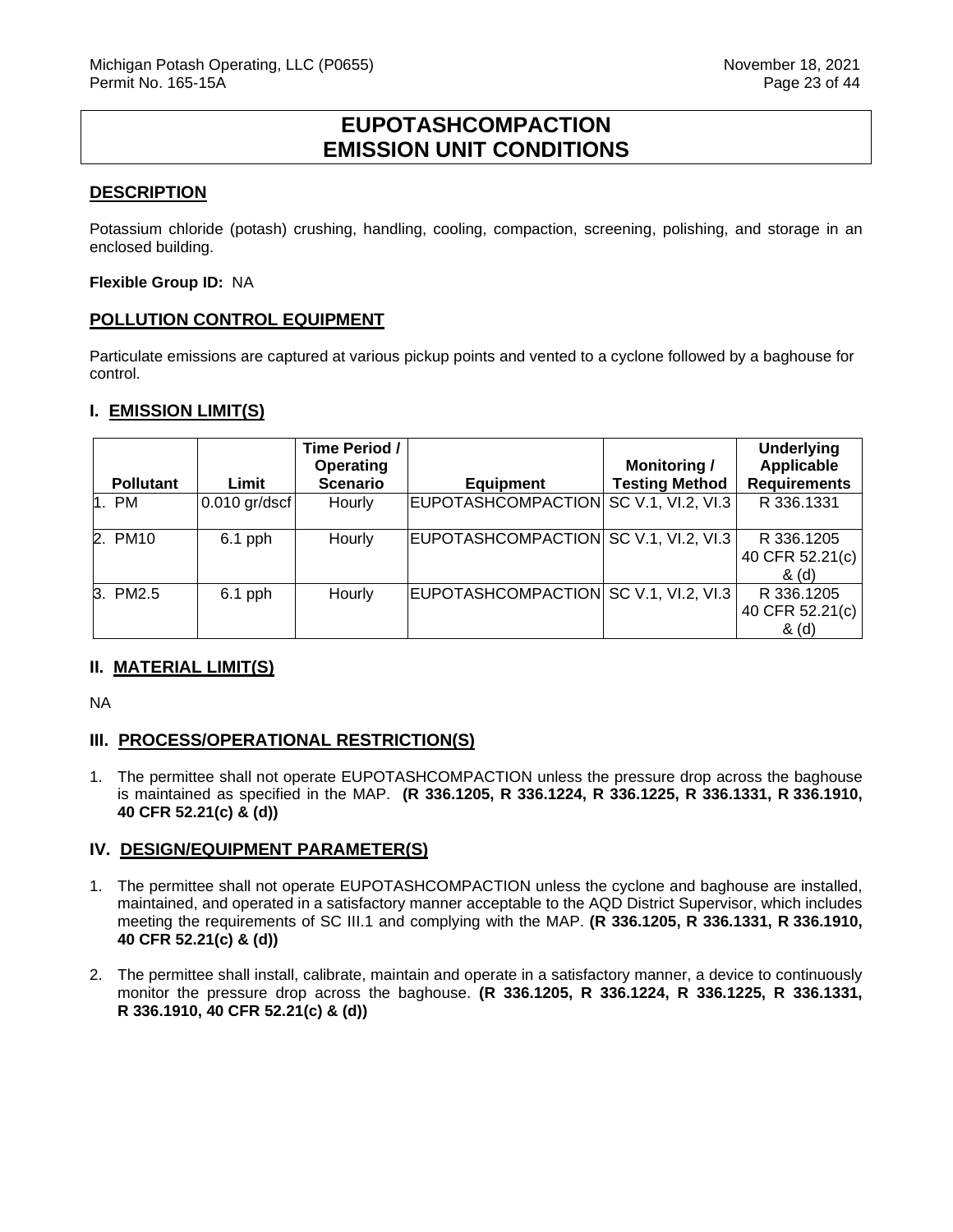### **V. TESTING/SAMPLING**

Records shall be maintained on file for a period of five years. **(R 336.1201(3))**

1. Within 180 days after the commencement of trial operation of EUPOTASHCOMPACTION, the permittee shall verify the PM, PM10 and PM2.5 emission rates from EUPOTASHCOMPACTION by testing at owner's expense, in accordance with Department requirements. Testing shall be performed using an approved EPA Method listed in the table below.

| <b>Pollutant</b> | <b>Test Method Reference</b>                                                    |
|------------------|---------------------------------------------------------------------------------|
| PM               | 40 CFR Part 60, Appendix A; Part 10 of the Michigan Air Pollution Control Rules |
| PM10 / PM2.5     | 40 CFR Part 51, Appendix M; 40 CFR Part 60, Appendix                            |

The emission rate during testing shall be determined by the average of the acceptable test runs performed in accordance with the method requirements. An alternate method, or a modification to the approved EPA Method, may be specified in an AQD-approved Test Protocol and must meet the requirements of the federal Clean Air Act, all applicable state and federal rules and regulations, and be within the authority of the AQD to make the change. No less than 30 days prior to testing, the permittee shall submit a complete test plan to the AQD Technical Programs Unit and District Office. The AQD must approve the final plan prior to testing, including any modifications to the method in the test protocol that are proposed after initial submittal. The permittee must submit a complete report of the test results to the AQD Technical Programs Unit and District Office within 60 days following the last date of the test. **(R 336.1205, R 336.1331, R 336.2001, R 336.2003, R 336.2004, 40 CFR 52.21(c) & (d))** 

#### **VI. MONITORING/RECORDKEEPING**

Records shall be maintained on file for a period of five years. **(R 336.1201(3))**

- 1. The permittee shall complete all required calculations/records in a format acceptable to the AQD District Supervisor by the last day of the calendar month, for the previous calendar month, unless otherwise specified in any monitoring/recordkeeping special condition. **(R 336.1205, R 336.1224, R 336.1225, R 336.1910, 40 CFR 52.21(c) & (d))**
- 2. The permittee shall monitor, in a manner satisfactory to the AQD District Supervisor, the baghouse pressure drop on continuous basis during operation of EUPOTASHCOMPACTION. **(R 336.1205, R 336.1224, R 336.1225, R 336.1331, R 336.1910, 40 CFR 52.21(c) & (d))**
- 3. The permittee shall record, in a manner satisfactory to the AQD District Supervisor, the baghouse pressure drop on a daily basis during operation of EUPOTASHCOMPACTION. The permittee shall keep all records on file at the facility in a format acceptable to the AQD District Supervisor and make them available to the Department upon request. **(R 336.1205, R 336.1224, R 336.1225, R 336.1331, R 336.1910, 40 CFR 52.21(c) & (d))**

## **VII. REPORTING**

1. Within 30 days after completion of the installation, construction, reconstruction, relocation, or modification authorized by this Permit to Install, the permittee or the authorized agent pursuant to Rule 204, shall notify the AQD District Supervisor, in writing, of the completion of the activity. Completion of the installation, construction, reconstruction, relocation, or modification is considered to occur not later than commencement of trial operation of EUPOTASHCOMPACTION. **(R 336.1201(7)(a))**

#### **VIII. STACK/VENT RESTRICTION(S)**

The exhaust gases from the stacks listed in the table below shall be discharged unobstructed vertically upwards to the ambient air unless otherwise noted: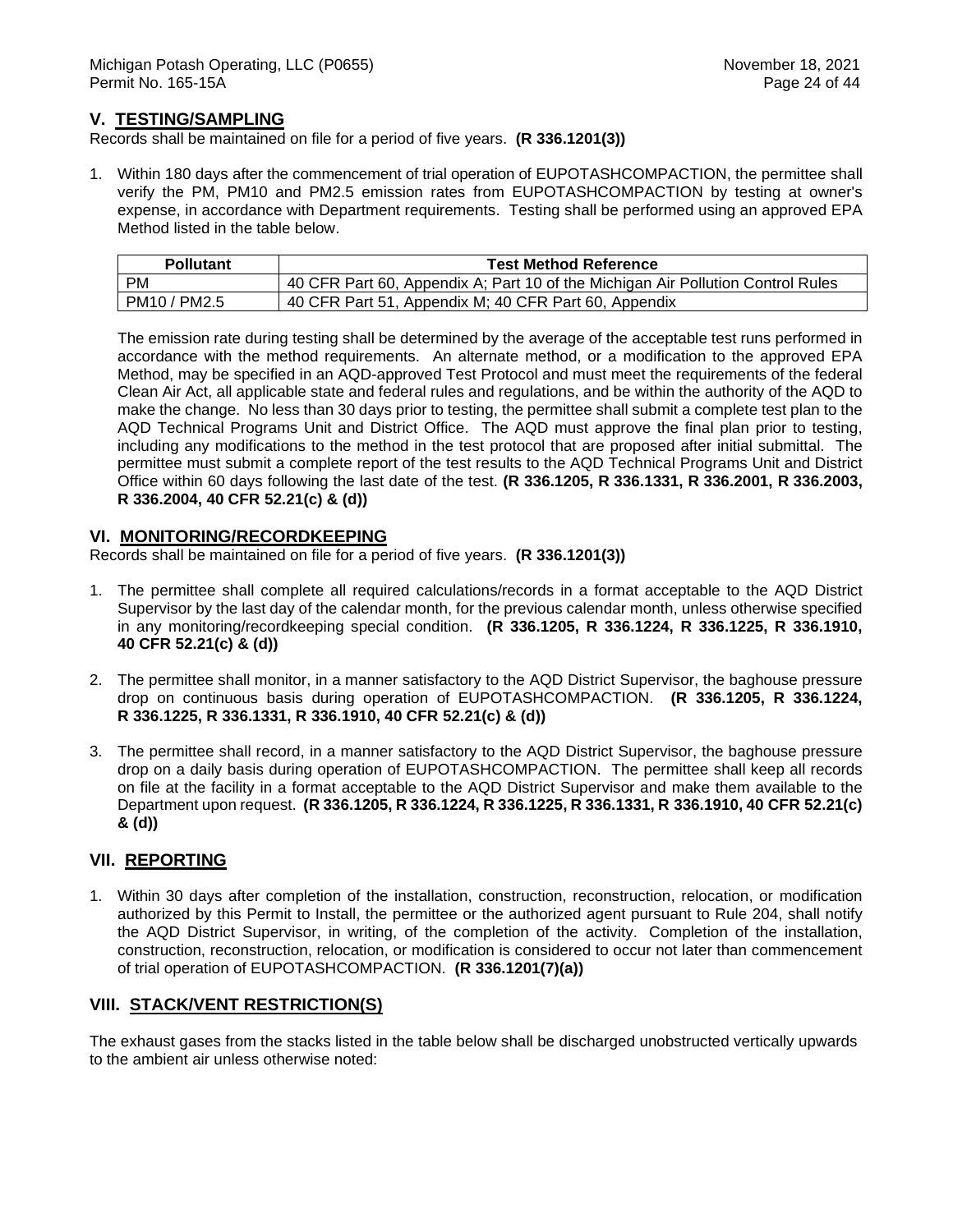|                            | <b>Maximum Exhaust</b><br>Diameter /<br><b>Dimensions</b> | <b>Minimum Height</b><br><b>Above Ground</b> | <b>Underlying Applicable</b> |
|----------------------------|-----------------------------------------------------------|----------------------------------------------|------------------------------|
| <b>Stack &amp; Vent ID</b> | (inches)                                                  | (feet)                                       | <b>Requirements</b>          |
| 1. EUPOTASHCOMPACTION      | 86                                                        | 225                                          | R 336.1225                   |
|                            |                                                           |                                              | 40 CFR 52.21(c) & (d)        |

## **IX. OTHER REQUIREMENT(S)**

NA

### **Footnotes:**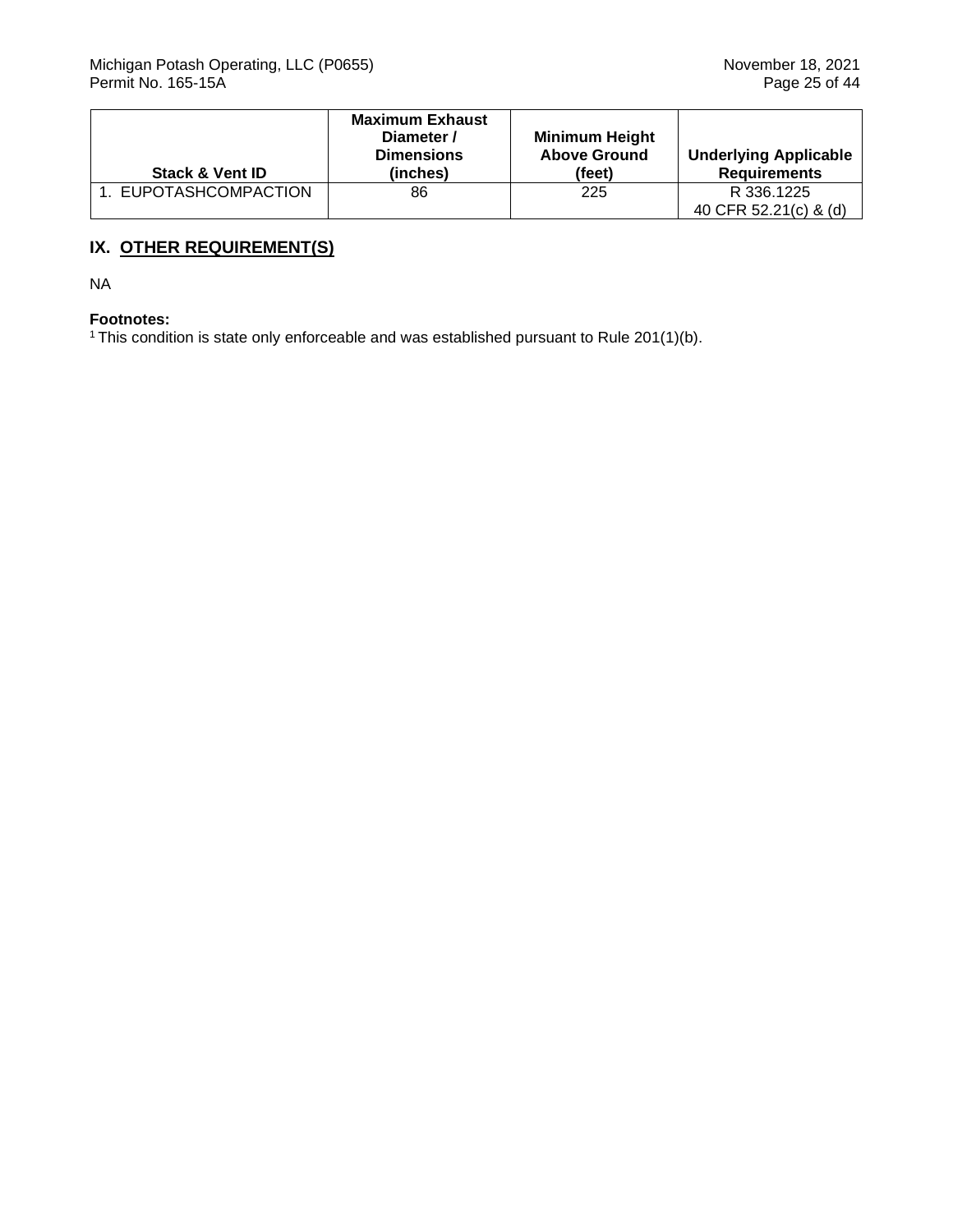## **EUBULKPOTASHLOAD EMISSION UNIT CONDITIONS**

### <span id="page-26-0"></span>**DESCRIPTION**

Potash bulk product truck loading located in an enclosed building.

**Flexible Group ID:** NA

#### **POLLUTION CONTROL EQUIPMENT**

NA

### **I. EMISSION LIMIT(S)**

NA

### **II. MATERIAL LIMIT(S)**

NA

## **III. PROCESS/OPERATIONAL RESTRICTION(S)**

NA

#### **IV. DESIGN/EQUIPMENT PARAMETER(S)**

1. The permittee shall not operate EUBULKPOTASHLOAD unless the equipment is located in an enclosed building. **(40 CFR 52.21(c) & (d))**

#### **V. TESTING/SAMPLING**

Records shall be maintained on file for a period of five years. **(R 336.1201(3))**

NA

#### **VI. MONITORING/RECORDKEEPING**

Records shall be maintained on file for a period of five years. **(R 336.1201(3))**

NA

#### **VII. REPORTING**

1. Within 30 days after completion of the installation, construction, reconstruction, relocation, or modification authorized by this Permit to Install, the permittee or the authorized agent pursuant to Rule 204, shall notify the AQD District Supervisor, in writing, of the completion of the activity. Completion of the installation, construction, reconstruction, relocation, or modification is considered to occur not later than commencement of trial operation of EUBULKPOTASHLOAD. **(R 336.1201(7)(a))**

#### **VIII. STACK/VENT RESTRICTION(S)**

NA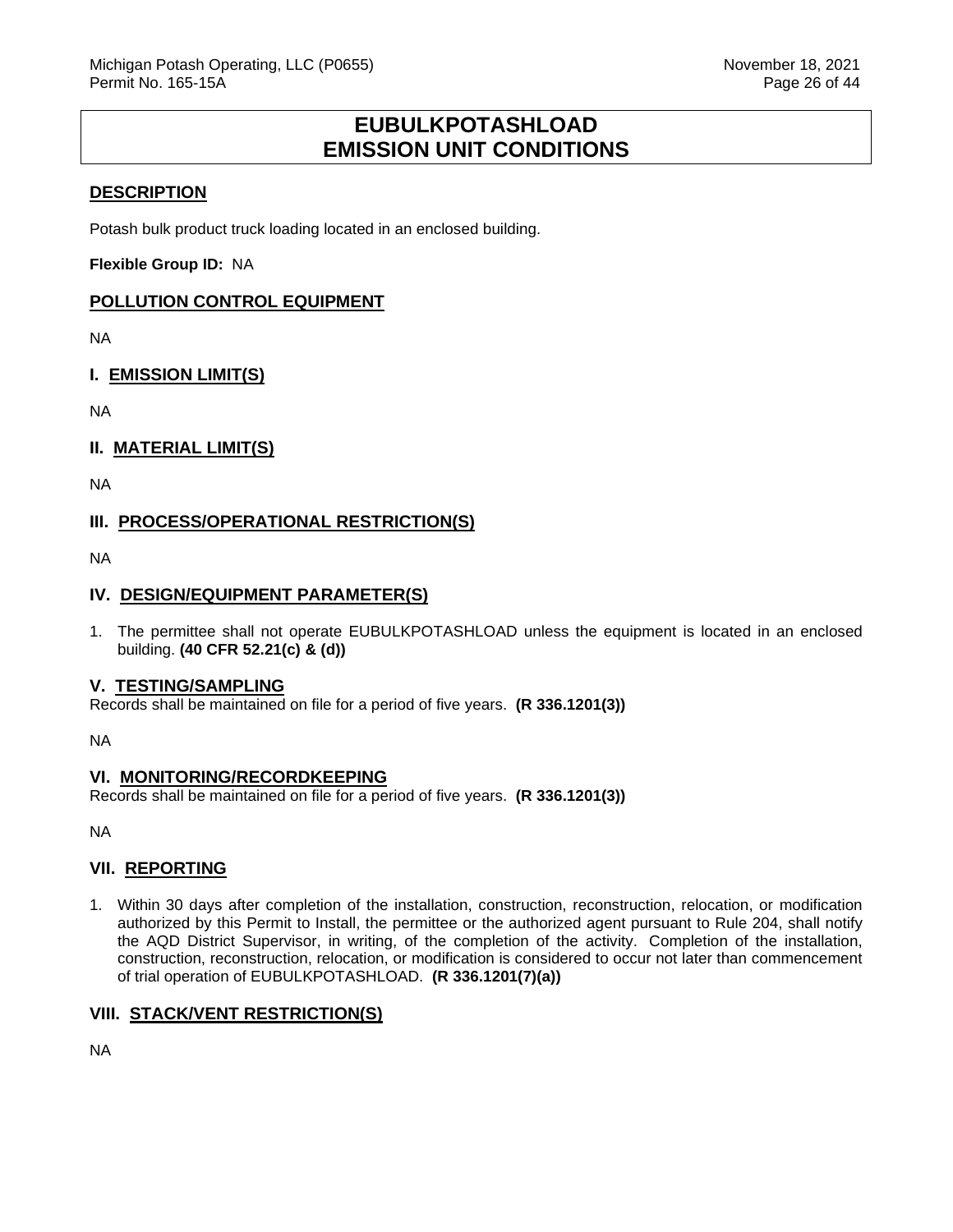## **IX. OTHER REQUIREMENT(S)**

NA

## **Footnotes:**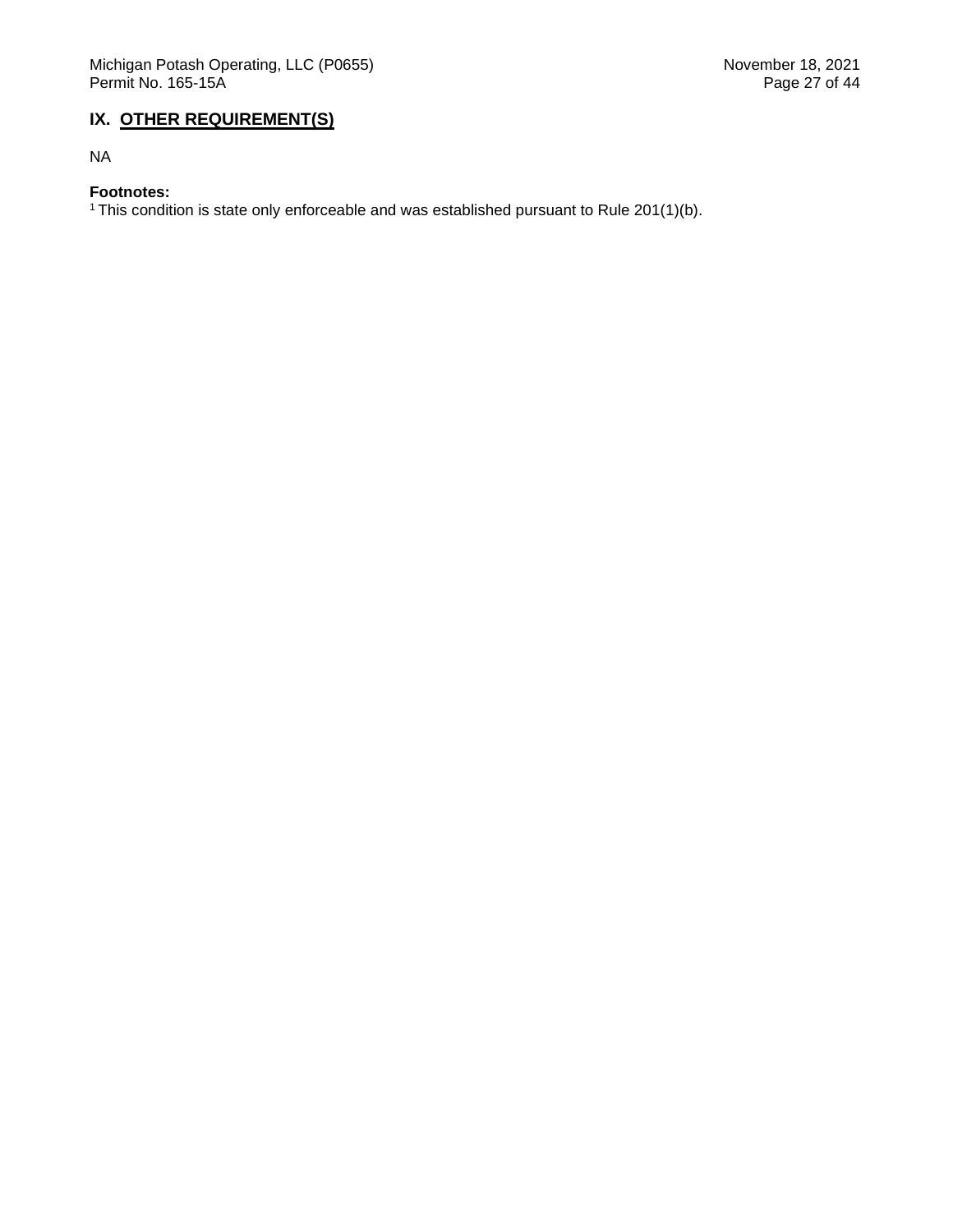## **EUSPACEHEATERS EMISSION UNIT CONDITIONS**

#### <span id="page-28-0"></span>**DESCRIPTION**

Natural gas-fired space heaters used for facility heating, ventilation, and cooling systems. Total heat input is 28 MMBTU/hr.

**Flexible Group ID:** NA

#### **POLLUTION CONTROL EQUIPMENT**

NA

### **I. EMISSION LIMIT(S)**

NA

#### **II. MATERIAL LIMIT(S)**

1. The permittee shall only burn natural gas in EUSPACEHEATERS. **(40 CFR 52.21(c) & (d))**

#### **III. PROCESS/OPERATIONAL RESTRICTION(S)**

NA

#### **IV. DESIGN/EQUIPMENT PARAMETER(S)**

1. The total heat input capacity of EUSPACEHEATERS shall not exceed 28 MMBTU/hr. **(R 336.1205, 40 CFR 52.21(c) & (d)**

#### **V. TESTING/SAMPLING**

Records shall be maintained on file for a period of five years. **(R 336.1201(3))**

NA

#### **VI. MONITORING/RECORDKEEPING**

Records shall be maintained on file for a period of five years. **(R 336.1201(3))**

NA

#### **VII. REPORTING**

NA

## **VIII. STACK/VENT RESTRICTION(S)**

NA

#### **IX. OTHER REQUIREMENT(S)**

NA

#### **Footnotes:**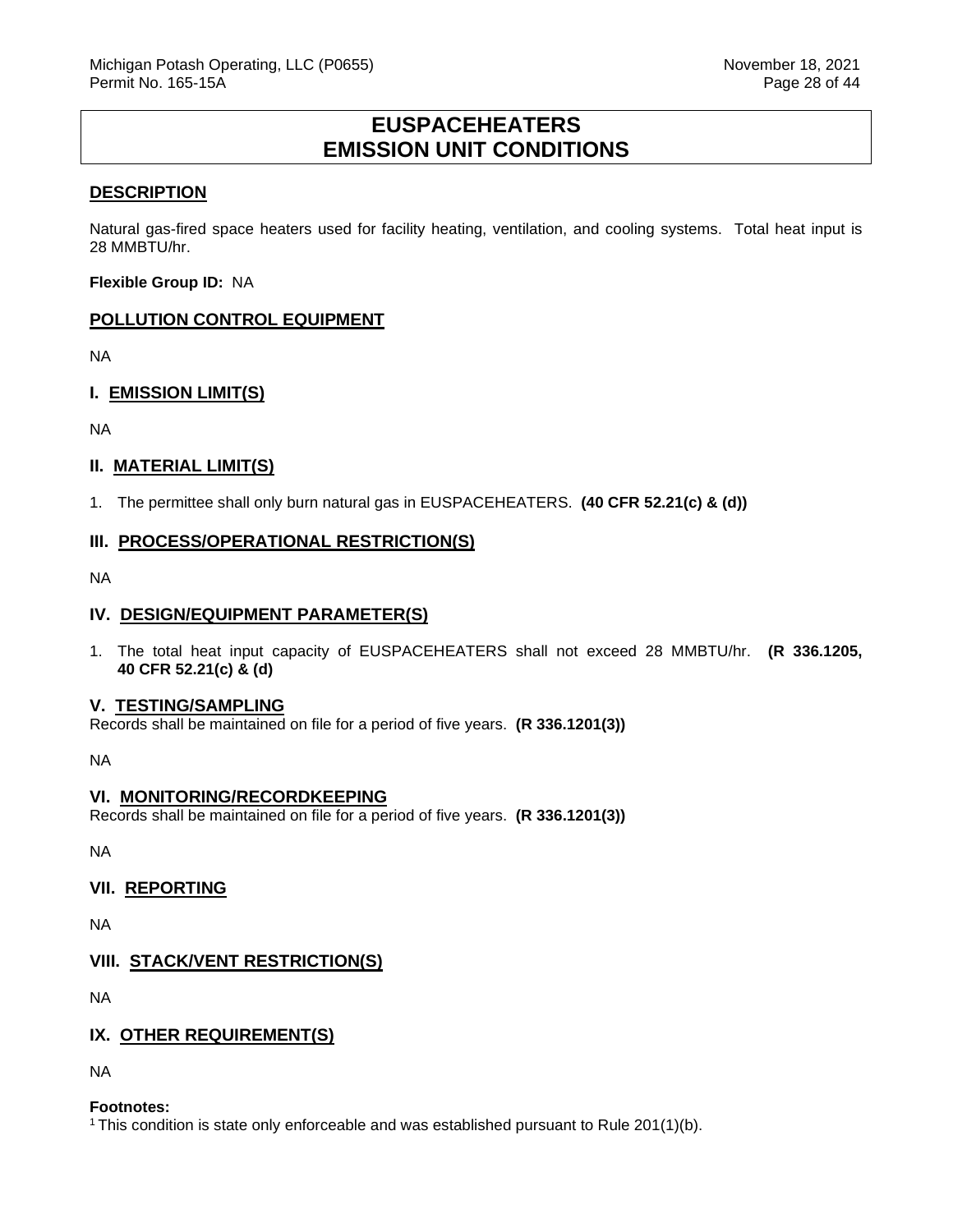# **EUCOOLINGTOWER EMISSION UNIT CONDITIONS**

### <span id="page-29-0"></span>**DESCRIPTION**

Four cell indirect cooling tower with drift eliminators.

**Flexible Group ID:** NA

### **POLLUTION CONTROL EQUIPMENT**

Drift eliminators

#### **I. EMISSION LIMIT(S)**

NA

### **II. MATERIAL LIMIT(S)**

NA

## **III. PROCESS/OPERATIONAL RESTRICTION(S)**

NA

#### **IV. DESIGN/EQUIPMENT PARAMETER(S)**

1. The permittee shall equip and maintain EUCOOLINGTOWER with drift eliminators. **(R 336.1205, R 336.1910, 40 CFR 52.21(c) & (d))**

#### **V. TESTING/SAMPLING**

Records shall be maintained on file for a period of five years. **(R 336.1201(3))**

NA

#### **VI. MONITORING/RECORDKEEPING**

Records shall be maintained on file for a period of five years. **(R 336.1201(3))**

NA

#### **VII. REPORTING**

NA

#### **VIII. STACK/VENT RESTRICTION(S)**

The exhaust gases from the stacks listed in the table below shall be discharged unobstructed vertically upwards to the ambient air unless otherwise noted: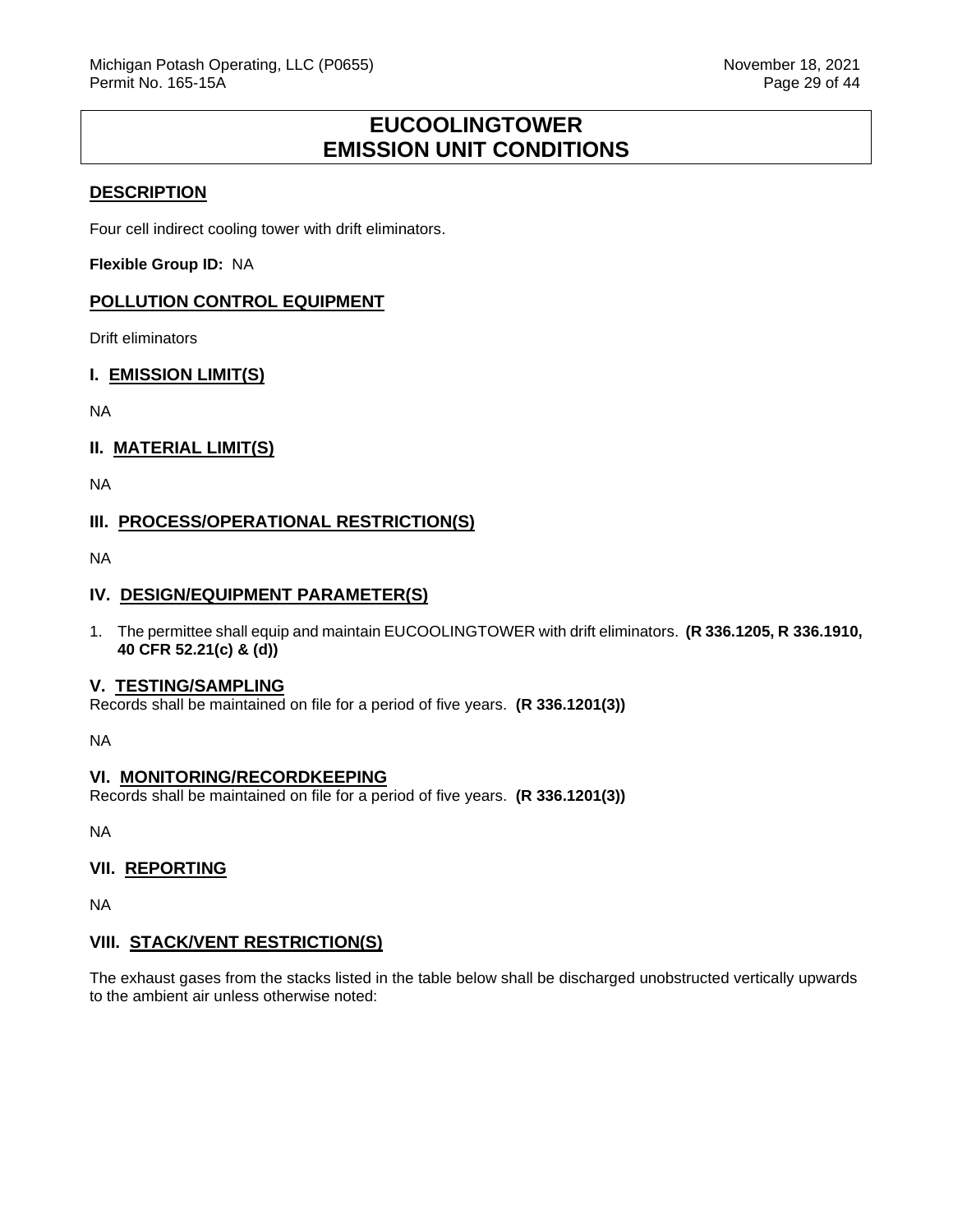| <b>Stack &amp; Vent ID</b> | <b>Maximum Exhaust</b><br>Diameter /<br><b>Dimensions</b><br>(inches) | <b>Minimum Height</b><br><b>Above Ground</b><br>(feet) | <b>Underlying Applicable</b><br><b>Requirements</b> |
|----------------------------|-----------------------------------------------------------------------|--------------------------------------------------------|-----------------------------------------------------|
| 1. SVCOOL1                 | 300                                                                   | 35                                                     | 40 CFR 52.21(c) & (d)                               |
| 2. SVCOOL2                 | 300                                                                   | 35                                                     | 40 CFR 52.21(c) & (d)                               |
| 3. SVCOOL3                 | 300                                                                   | 35                                                     | 40 CFR 52.21(c) & (d)                               |
| 4. SVCOOL4                 | 300                                                                   | 35                                                     | 40 CFR 52.21(c) & (d)                               |

## **IX. OTHER REQUIREMENT(S)**

NA

#### **Footnotes:**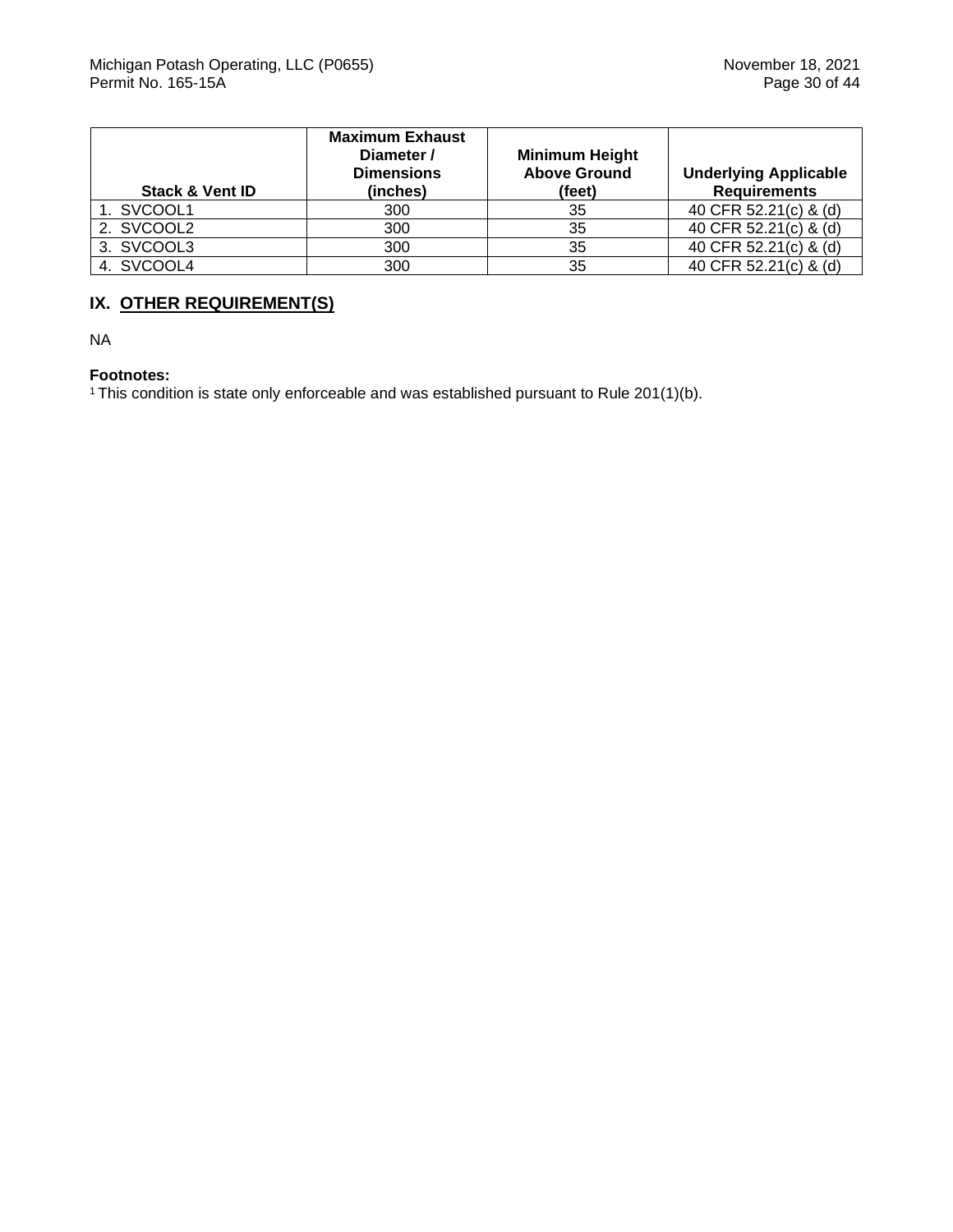# **FLEXIBLE GROUP SPECIAL CONDITIONS**

## **FLEXIBLE GROUP SUMMARY TABLE**

<span id="page-31-1"></span><span id="page-31-0"></span>The descriptions provided below are for informational purposes and do not constitute enforceable conditions.

|                          |                                     | <b>Associated</b>                |
|--------------------------|-------------------------------------|----------------------------------|
| <b>Flexible Group ID</b> | <b>Flexible Group Description</b>   | <b>Emission Unit IDs</b>         |
| <b>FGBOILERS</b>         | Two (2) natural gas-fired boilers   | EUBOILER1,                       |
|                          | that produce steam for process      | EUBOILER2                        |
|                          | operations.                         |                                  |
| <b>FGBULKSALTLOAD</b>    | Two (2) bulk salt loadout areas for | EUBULKSALTLOAD1, EUBULKSALTLOAD2 |
|                          | loading salt into trucks            |                                  |
| <b>FGRICE</b>            | A diesel-fired emergency generator  | EUEMERGRICE, EUFIRERICE          |
|                          | engine rated up to 6,000 HP and a   |                                  |
|                          | diesel-fired emergency fire pump    |                                  |
|                          | engine rated up to 71 HP.           |                                  |
| <b>FGTANKS</b>           | Liquid storage tanks equipped with  | EUDIESELTANK1, EUDIESELTANK2,    |
|                          | breather vents and submerged fill   | EUPROCESSTANKS, EUACIDTANK,      |
|                          | piping as necessary.                | EUACIDCIRCTK, EUCITRICTKS,       |
|                          |                                     | EUBLR-CTTANKS                    |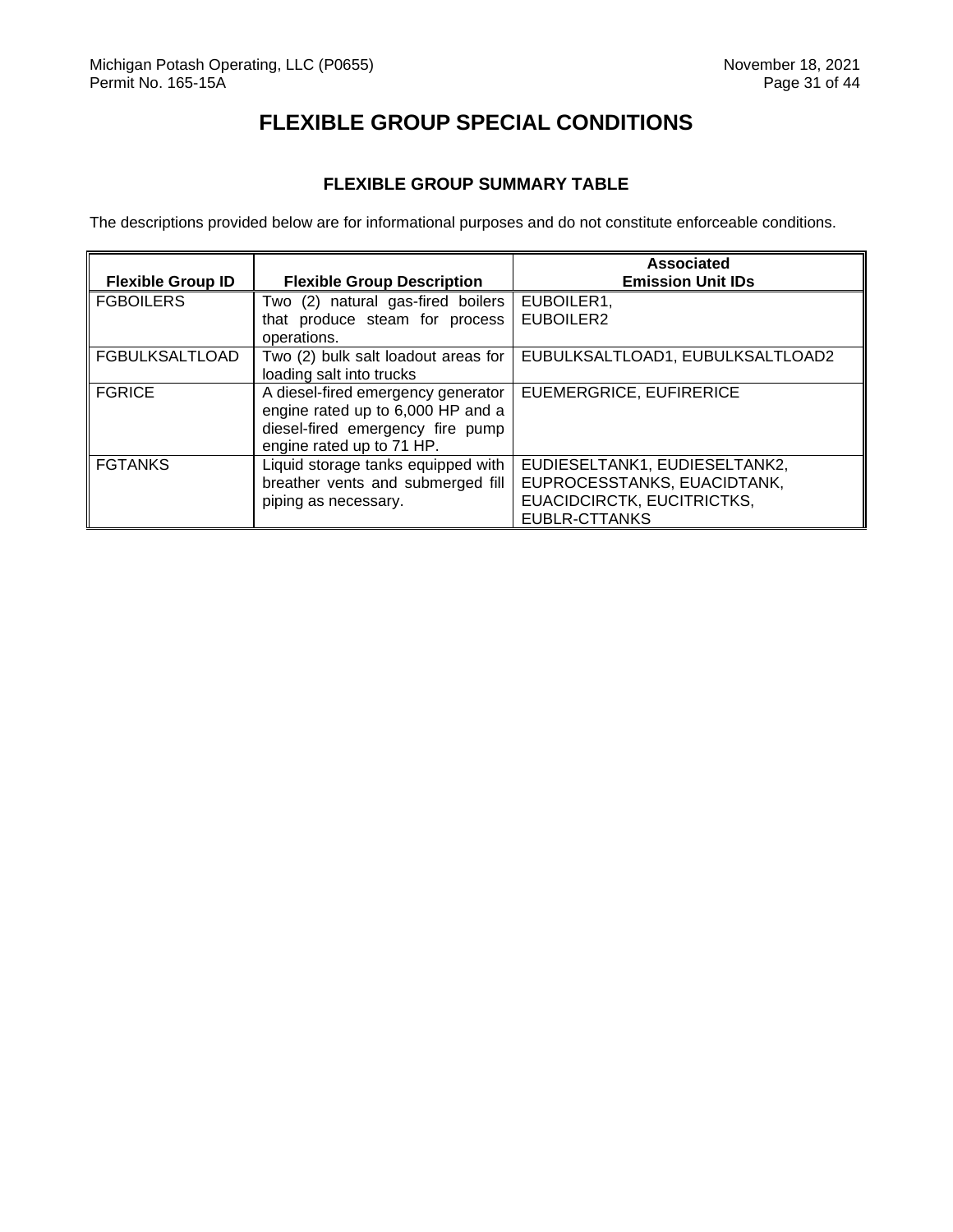## **FGBOILERS FLEXIBLE GROUP CONDITIONS**

#### <span id="page-32-0"></span>**DESCRIPTION**

Two (2) natural gas-fired boilers that produce steam for process operations.

**Emission Unit:** EUBOILER1, EUBOILER2

#### **POLLUTION CONTROL EQUIPMENT**

Ultra Low NOx burners

#### **I. EMISSION LIMIT(S)**

NA

#### **II. MATERIAL LIMIT(S)**

1. The permittee shall burn only natural gas in FGBOILERS. **(R 336.1205, R 336.1225, R 336.1702(a), 40 CFR 52.21(c) & (d)))**

#### **III. PROCESS/OPERATIONAL RESTRICTION(S)**

NA

#### **IV. DESIGN/EQUIPMENT PARAMETER(S)**

- 1. The heat input capacity of each boiler in FGBOILERS shall not exceed a maximum of 99.9 MMBTU/hr. **(R 336.1205, R 336.1225, 40 CFR 52.21(c) & (d), 40 CFR Part 60 Subpart Dc)**
- 2. The permittee shall install a device to continuously monitor and record the natural gas usage rate for each emission unit in FGBOILERS. **(40 CFR 60.48c(g))**
- 3. The permittee shall not operate any emission unit in FGBOILERS unless the associated ultra low  $NO<sub>x</sub>$  burner is installed and operating properly. **(R 336.1205, R 336.1910, 40 CFR 52.21(c) & (d))**

#### **V. TESTING/SAMPLING**

Records shall be maintained on file for a period of five years. **(R 336.1201(3))**

NA

#### **VI. MONITORING/RECORDKEEPING**

Records shall be maintained on file for a period of five years. **(R 336.1201(3))**

- 1. The permittee shall complete all required calculations/records in a format acceptable to the AQD District Supervisor and make them available by the last day of the calendar month, for the previous calendar month, unless otherwise specified in any monitoring/recordkeeping special condition. **(R 336.1205, R 336.1225, 40 CFR 52.21(c) & (d))**
- 2. The permittee shall monitor and record the natural gas usage rate for each emission unit in FGBOILERS on a monthly basis. The permittee shall keep all records on file at the facility in a format acceptable to the AQD District Supervisor and make them available to the Department upon request. **(40 CFR 60.48c(g))**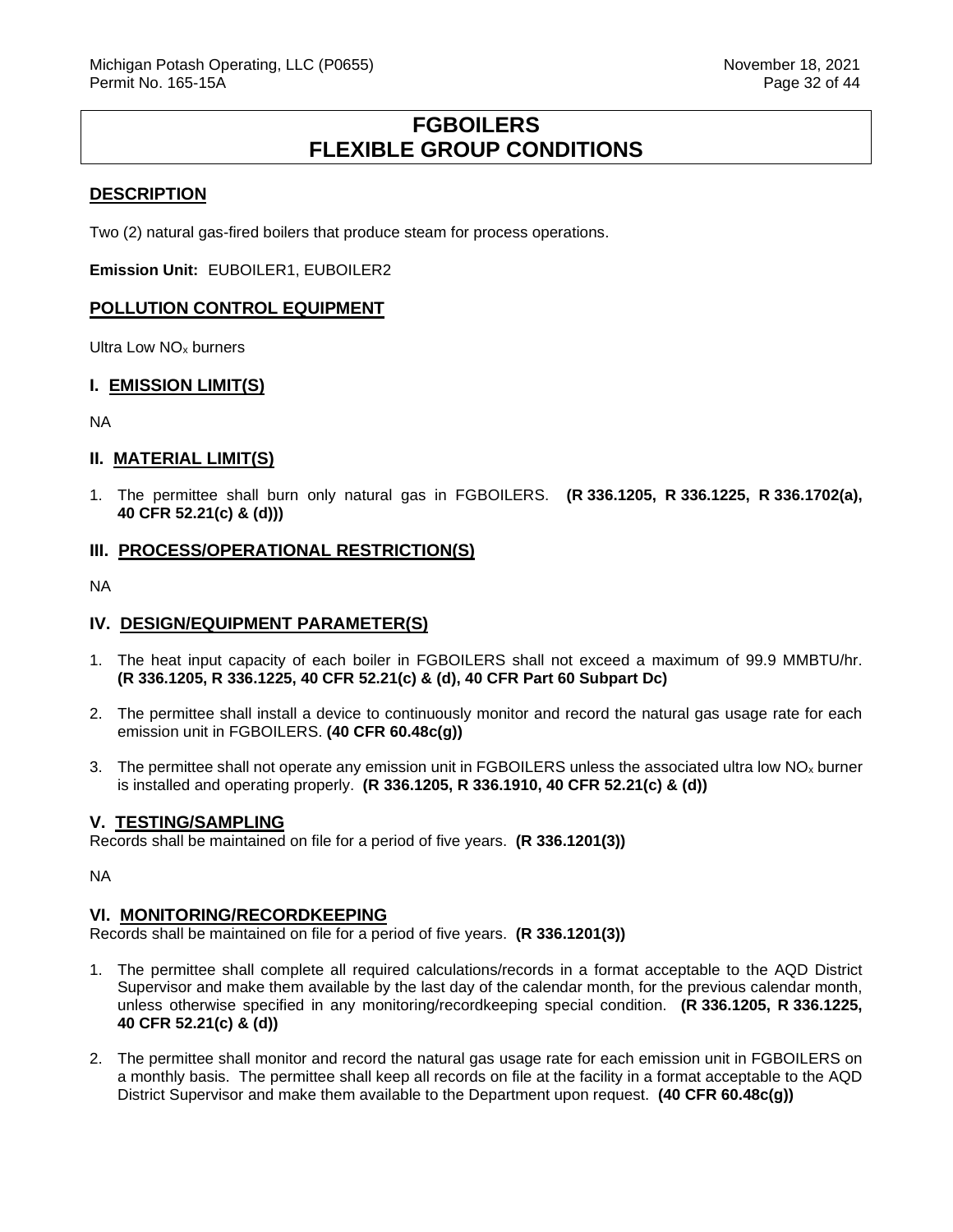## **VII. REPORTING**

- 1. The permittee shall submit written notification of the date of construction of each boiler in FGBOILERS to comply with the federal Standards of Performance for New Stationary Sources, 40 CFR 60.7. The permittee shall submit this notification to the AQD District Supervisor within 30 days after construction commences, as specified in 40 CFR 60.7(a)(1). **(40 CFR 60.7(a)(1))**
- 2. The permittee shall submit written notification of the actual date of initial startup for each boiler in FGBOILERS as provided by the federal Standards of Performance for New Stationary Sources, 40 CFR 60.7. Each notification shall include:
	- a) The design heat input capacity and identification of fuel to be combusted.
	- b) The annual capacity factor at which the permittee anticipates operating based on natural gas usage.

The permittee shall submit these notifications to the AQD District Supervisor within 15 days after initial startup occurs. **(40 CFR 60.7(a)(3), 40 CFR 60.48c(a))**

3. Within 30 days after completion of the installation, construction, reconstruction, relocation, or modification authorized by this Permit to Install, the permittee or the authorized agent pursuant to Rule 204, shall notify the AQD District Supervisor, in writing, of the completion of the activity. Completion of the installation, construction, reconstruction, relocation, or modification is considered to occur not later than commencement of trial operation of each boiler in FGBOILERS. **(R 336.1201(7)(a))**

### **VIII. STACK/VENT RESTRICTION(S)**

The exhaust gases from the stacks listed in the table below shall be discharged unobstructed vertically upwards to the ambient air unless otherwise noted:

| <b>Stack &amp; Vent ID</b> | <b>Maximum Exhaust</b><br>Diameter /<br><b>Dimensions</b><br>(inches) | <b>Minimum Height</b><br><b>Above Ground</b><br>(feet) | <b>Underlying Applicable</b><br><b>Requirements</b> |
|----------------------------|-----------------------------------------------------------------------|--------------------------------------------------------|-----------------------------------------------------|
| 1. SVBOILER1               | 42                                                                    | 50                                                     | R 336.1225,                                         |
|                            |                                                                       |                                                        | 40 CFR 52.21(c) & (d)                               |
| 2. SVBOILER2               | 42                                                                    | 50                                                     | R 336.1225,                                         |
|                            |                                                                       |                                                        | 40 CFR 52.21(c) & (d)                               |

#### **IX. OTHER REQUIREMENT(S)**

1. The permittee shall comply with all provisions of the federal Standards of Performance for New Stationary Sources as specified in 40 CFR Part 60 Subparts A and Dc, as they apply to each boiler in FGBOILERS. **(40 CFR Part 60 Subparts A & Dc)**

#### **Footnotes:**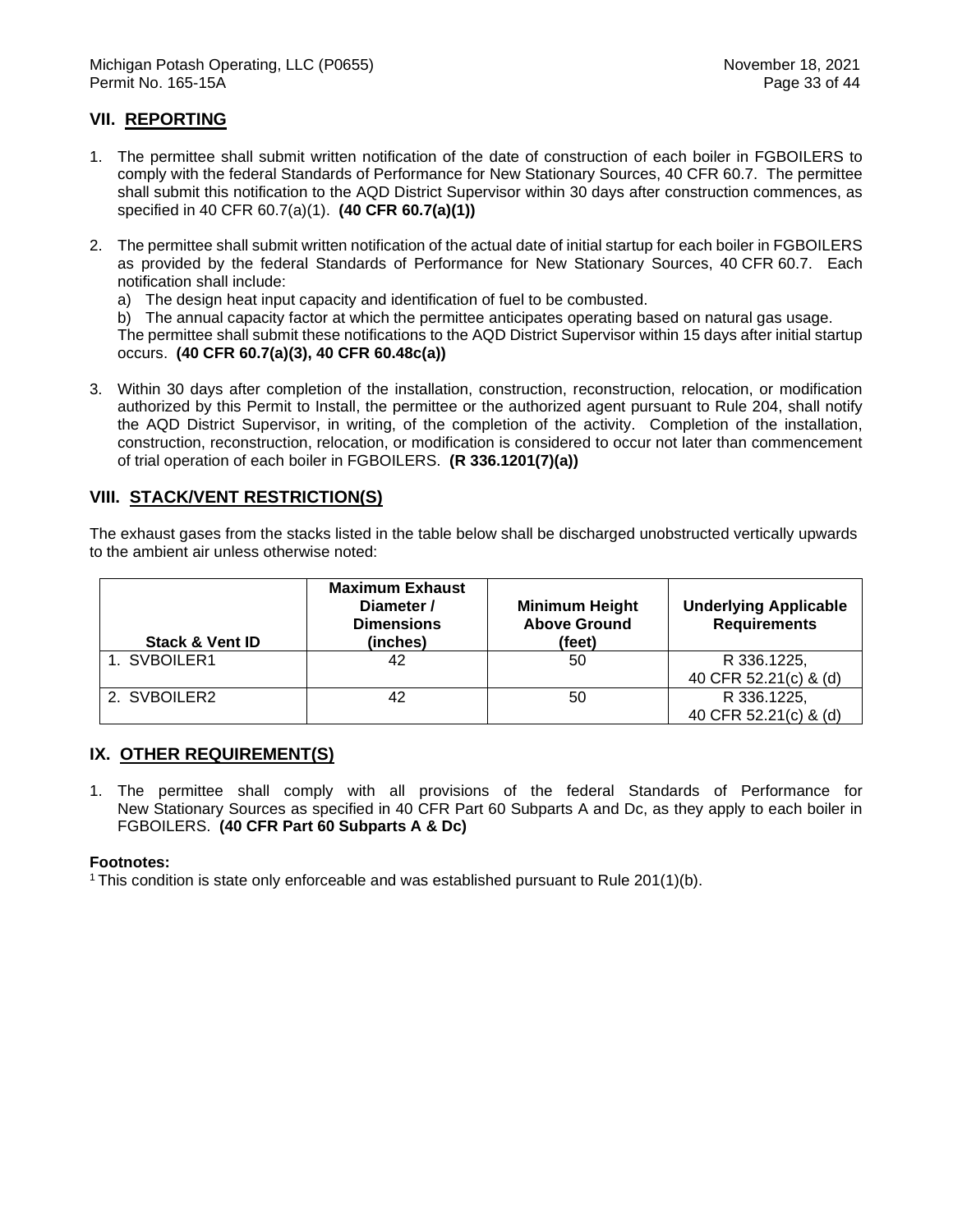## **FGBULKSALTLOAD FLEXIBLE GROUP CONDITIONS**

### <span id="page-34-0"></span>**DESCRIPTION**

Salt bulk product truck loading located in an enclosed building, subject to NSPS OOO.

**Emission Unit:** EUBULKSALTLOAD1, EUBULKSALTLOAD2

#### **POLLUTION CONTROL EQUIPMENT**

NA

### **I. EMISSION LIMIT(S)**

| <b>Pollutant</b>          | Limit   | Time Period /<br>Operating<br><b>Scenario</b> | <b>Equipment</b> | <b>Monitoring /</b><br><b>Testing Method</b> | <b>Underlying</b><br>Applicable<br><b>Requirements</b> |
|---------------------------|---------|-----------------------------------------------|------------------|----------------------------------------------|--------------------------------------------------------|
| Visible                   | percent | 6-minute                                      | EUBULKSALTLOAD1  | SC V.1                                       | 40 CFR 60.672(b)                                       |
| <b>Emissions</b>          | opacity | average                                       |                  |                                              | & (e)                                                  |
| Visible<br>$\mathbf{2}$ . | percent | 6-minute                                      | EUBULKSALTLOAD2  | SC V.2                                       | 40 CFR 60.672(b)                                       |
| <b>Emissions</b>          | opacity | average                                       |                  |                                              | & (e)                                                  |

## **II. MATERIAL LIMIT(S)**

NA

## **III. PROCESS/OPERATIONAL RESTRICTION(S)**

NA

## **IV. DESIGN/EQUIPMENT PARAMETER(S)**

1. The permittee shall not operate EUBULKSALTLOAD1 and EUBULKSALTLOAD2 unless the associated equipment is located in an enclosed building. **(40 CFR 52.21(c) & (d))**

#### **V. TESTING/SAMPLING**

Records shall be maintained on file for a period of five years. **(R 336.1201(3))**

- 1. Within 60 days after achieving the maximum production rate, but not later than 180 days after commencement of trial operation of EUBULKSALTLOAD1, the permittee shall evaluate opacity from EUBULKSALTLOAD1, as required by federal Standards of Performance for New Stationary Sources, at owner's expense, in accordance 40 CFR Part 60 Subparts A and OOO. The opacity shall be determined based upon the average of five 6-minute averages. Subsequent tests must be performed every five years thereafter. No less than 7 days prior to testing, the permittee shall submit a test plan to the AQD District Office. The permittee must submit a complete report of the test results to the AQD Technical Programs Unit and District Office within 60 days following the last date of the test. **(R 336.2001, R 336.2003, R 336.2004, 40 CFR 60.672(b) & (e), 40 CFR 60.675(c), (d) & (e), 40 CFR 60.676(f))**
- 2. Within 60 days after achieving the maximum production rate, but not later than 180 days after commencement of trial operation of EUBULKSALTLOAD2, the permittee shall evaluate opacity from EUBULKSALTLOAD2, as required by federal Standards of Performance for New Stationary Sources, at owner's expense, in accordance 40 CFR Part 60 Subparts A and OOO. The opacity shall be determined based upon the average of five 6-minute averages. Subsequent tests must be performed every five years thereafter. No less than 7 days prior to testing, the permittee shall submit a test plan to the AQD District Office. The permittee must submit a complete report of the test results to the AQD Technical Programs Unit and District Office within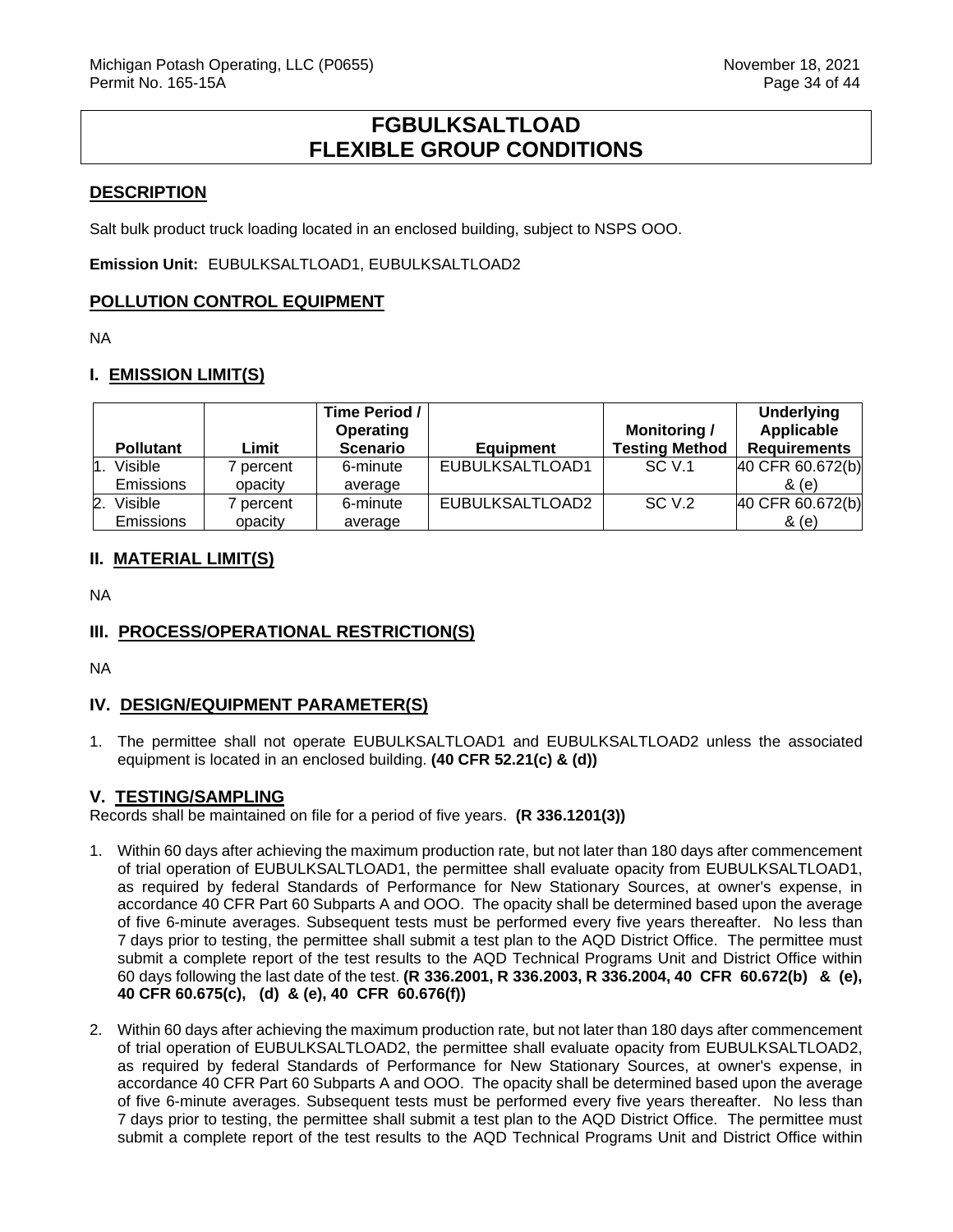60 days following the last date of the test. **(R 336.2001, R 336.2003, R 336.2004, 40 CFR 60.672(b) & (e), 40 CFR 60.675(c), (d) & (e), 40 CFR 60.676(f))** 

### **VI. MONITORING/RECORDKEEPING**

Records shall be maintained on file for a period of five years. **(R 336.1201(3))**

NA

## **VII. REPORTING**

- 1. Within 30 days after completion of the installation, construction, reconstruction, relocation, or modification authorized by this Permit to Install, the permittee or the authorized agent pursuant to Rule 204, shall notify the AQD District Supervisor, in writing, of the completion of the activity. Completion of the installation, construction, reconstruction, relocation, or modification is considered to occur not later than commencement of trial operation of EUBULKSALTLOAD1. **(R 336.1201(7)(a))**
- 2. Within 30 days after completion of the installation, construction, reconstruction, relocation, or modification authorized by this Permit to Install, the permittee or the authorized agent pursuant to Rule 204, shall notify the AQD District Supervisor, in writing, of the completion of the activity. Completion of the installation, construction, reconstruction, relocation, or modification is considered to occur not later than commencement of trial operation of EUBULKSALTLOAD2. **(R 336.1201(7)(a))**
- 3. Within 15 days of initial startup of EUBULKSALTLOAD1, the permittee shall submit a notification of the actual date of startup of each Subpart OOO affected facility. The notification shall include a description of each affected facility, equipment manufacturer, and serial number of the equipment, if available. **(40 CFR 60.676(i))**
- 4. Within 15 days of initial startup of EUBULKSALTLOAD2, the permittee shall submit a notification of the actual date of startup of each Subpart OOO affected facility. The notification shall include a description of each affected facility, equipment manufacturer, and serial number of the equipment, if available. **(40 CFR 60.676(i))**

#### **VIII. STACK/VENT RESTRICTION(S)**

NA

#### **IX. OTHER REQUIREMENT(S)**

1. The permittee shall comply with all provisions of the federal Standards of Performance for Nonmetallic Mineral Processing Plants as specified in 40 CFR Part 60 Subparts A and OOO, as they apply to EUBULKSALTLOAD1 and EUBULKSALTLOAD2. **(40 CFR Part 60 Subparts A & OOO)**

#### **Footnotes:**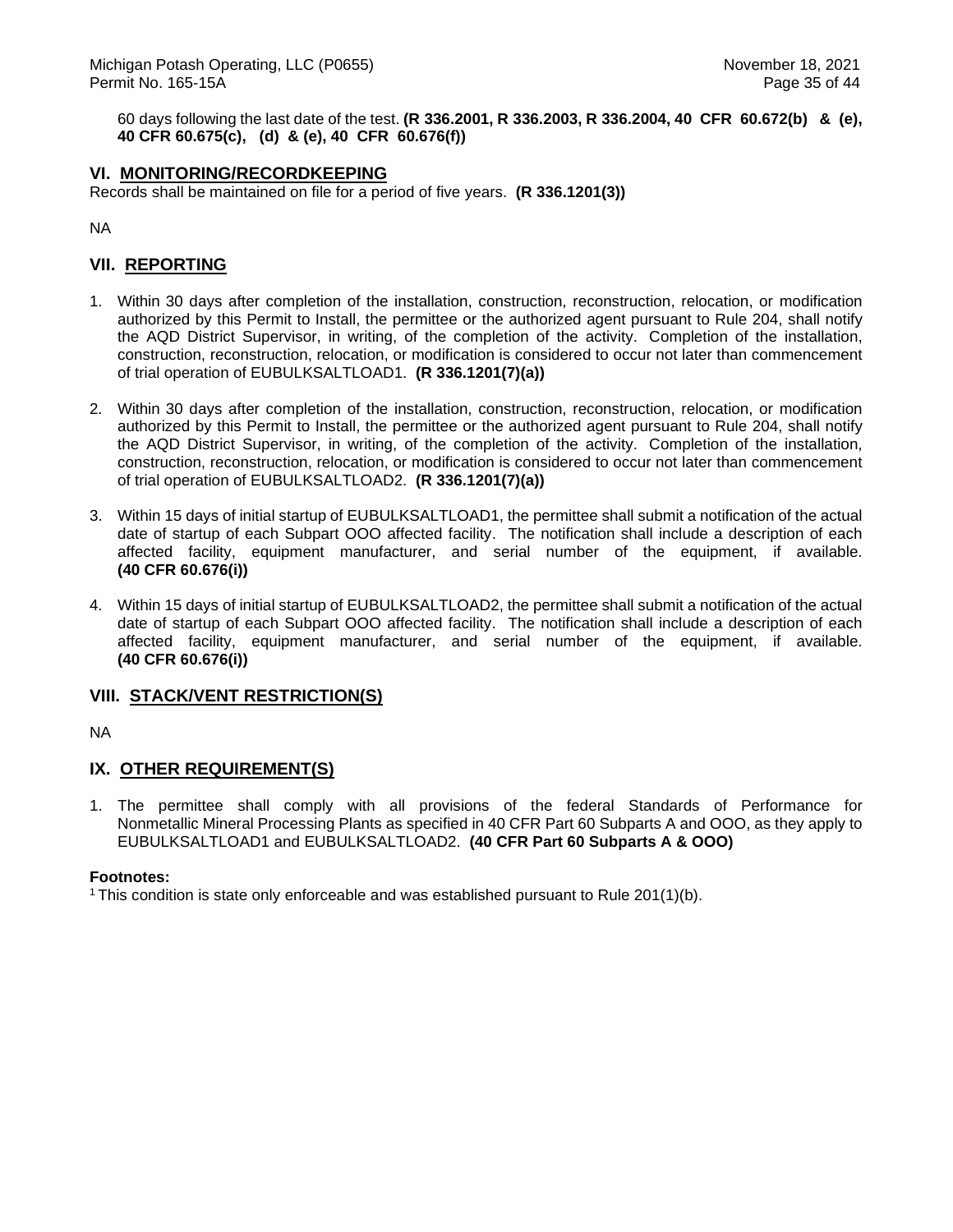# **FGRICE FLEXIBLE GROUP CONDITIONS**

#### <span id="page-36-0"></span>**DESCRIPTION**

A diesel-fired emergency generator engine rated up to 6,000 HP and a diesel-fired emergency fire pump engine rated up to 71 HP.

**Emission Unit:** EUEMERGRICE, EUFIRERICE

#### **POLLUTION CONTROL EQUIPMENT**

NA

### **I. EMISSION LIMIT(S)**

|                                                                                                                         |                             | Time Period /    |                    |                       |                              |  |
|-------------------------------------------------------------------------------------------------------------------------|-----------------------------|------------------|--------------------|-----------------------|------------------------------|--|
|                                                                                                                         |                             | <b>Operating</b> |                    | <b>Monitoring /</b>   | <b>Underlying Applicable</b> |  |
| <b>Pollutant</b>                                                                                                        | Limit                       | <b>Scenario</b>  | <b>Equipment</b>   | <b>Testing Method</b> | <b>Requirements</b>          |  |
| $1.$ NMHC +                                                                                                             | $6.4$ g/kW-hr <sup>A</sup>  | Hourly           | <b>EUEMERGRICE</b> | VI.2, VI.3            | 40 CFR 52.21(c) & (d)        |  |
| <b>NO<sub>x</sub></b>                                                                                                   |                             |                  |                    |                       | 40 CFR 60.4205(b)            |  |
|                                                                                                                         |                             |                  |                    |                       | 40 CFR Part 1039,            |  |
|                                                                                                                         |                             |                  |                    |                       | Appendix I, Table 2          |  |
| 2. CO                                                                                                                   | 3.5 g/kW-hr <sup>A</sup>    | Hourly           | <b>EUEMERGRICE</b> | VI.2, VI.3            | 40 CFR 60.4205(b)            |  |
|                                                                                                                         |                             |                  |                    |                       | 40 CFR Part 1039,            |  |
|                                                                                                                         |                             |                  |                    |                       | Appendix I, 2                |  |
| 3. PM                                                                                                                   | $0.20$ g/kW-hr <sup>A</sup> | Hourly           | <b>EUEMERGRICE</b> | VI.2, VI.3            | 40 CFR 60.4205(b)            |  |
|                                                                                                                         |                             |                  |                    |                       | 40 CFR Part 1039,            |  |
|                                                                                                                         |                             |                  |                    |                       | Appendix I, 2                |  |
| 4. PM10                                                                                                                 | $2.6$ lb/hr                 | Hourly           | <b>EUEMERGRICE</b> | SC V.2, VI.2, VI.3    | R 336.1205                   |  |
|                                                                                                                         |                             |                  |                    |                       | 40 CFR 52.21 (c) & (d)       |  |
| 5. PM2.5                                                                                                                | $2.6$ lb/hr                 | Hourly           | <b>EUEMERGRICE</b> | SC V.2, VI.2, VI.3    | R 336.1205                   |  |
|                                                                                                                         |                             |                  |                    |                       | 40 CFR 52.21 (c) & (d)       |  |
| 6. NMHC +                                                                                                               | 3.5 $g/hp-hrA$              | Hourly           | <b>EUFIRERICE</b>  | VI.2, VI.3            | 40 CFR 52.21 (c) & (d)       |  |
| <b>NO<sub>x</sub></b>                                                                                                   |                             |                  |                    |                       | 40 CFR 60.4205(c)            |  |
|                                                                                                                         |                             |                  |                    |                       | Table 4 of 40 CFR Part 60,   |  |
|                                                                                                                         |                             |                  |                    |                       | Subpart IIII                 |  |
| 7. CO                                                                                                                   | $3.7$ g/hp-hr <sup>A</sup>  | Hourly           | <b>EUFIRERICE</b>  | VI.2, VI.3            | 40 CFR 60.4205(c)            |  |
|                                                                                                                         |                             |                  |                    |                       | Table 4 of 40 CFR Part 60,   |  |
|                                                                                                                         |                             |                  |                    |                       | Subpart IIII                 |  |
| 8. PM                                                                                                                   | 0.30 g/hp-hr $^{A}$         | Hourly           | <b>EUFIRERICE</b>  | VI.2, VI.3            | 40 CFR 60.4205(c)            |  |
|                                                                                                                         |                             |                  |                    |                       | Table 4 of 40 CFR Part 60,   |  |
|                                                                                                                         |                             |                  |                    |                       | Subpart IIII                 |  |
| 9. PM10                                                                                                                 | $0.16$ lb/hr                | Hourly           | <b>EUFIRERICE</b>  | SC V.2, VI.2, VI.3    | R 336.1205                   |  |
|                                                                                                                         |                             |                  |                    |                       | 40 CFR 52.21 (c) & (d)       |  |
| 10.PM2.5                                                                                                                | 0.16 lb/hr                  | Hourly           | <b>EUFIRERICE</b>  | SC V.2, VI.2, VI.3    | R 336.1205                   |  |
|                                                                                                                         |                             |                  |                    |                       | 40 CFR 52.21 (c) & (d)       |  |
| $\uparrow$ These emission limits are for certified engines; if testing becomes required to demonstrate compliance, then |                             |                  |                    |                       |                              |  |
| the tested values must be compared to the Not to Exceed (NTE) requirements determined through                           |                             |                  |                    |                       |                              |  |
| 40 CFR 60.4212(c), for the NSPS.                                                                                        |                             |                  |                    |                       |                              |  |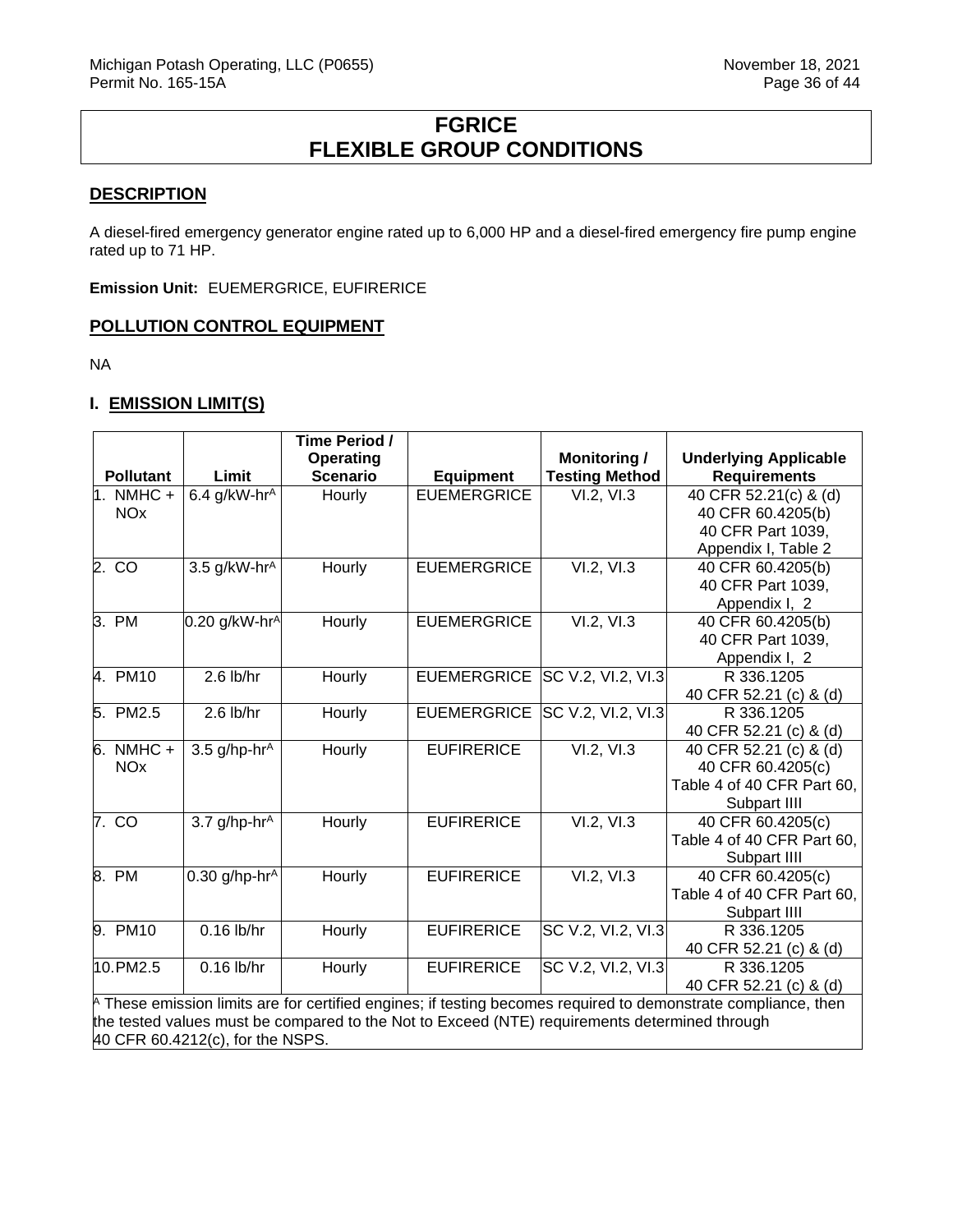### **II. MATERIAL LIMIT(S)**

1. The permittee shall burn only diesel fuel in FGRICE with the maximum sulfur content of 15 ppm (0.0015 percent) by weight, and a minimum Cetane index of 40 or a maximum aromatic content of 35 volume percent. **(R 336.1205, R 336.1402(1), 40 CFR 60.4207(b), 40 CFR 80.510(b))**

#### **III. PROCESS/OPERATIONAL RESTRICTION(S)**

- 1. The permittee shall not operate EUEMERGRICE or EUFIRERICE for more than 500 hours per engine per year on a 12-month rolling time period basis as determined at the end of each calendar month. These hours include the hours for the purpose of necessary maintenance checks and readiness testing as described in SC III.2. **(R 336.1205, R 336.1225, 40 CFR 52.21 (c) & (d))**
- 2. The permittee may operate each engine in FGRICE for no more than 100 hours per calendar year for the purpose of necessary maintenance checks and readiness testing, provided that the tests are recommended by Federal, State, or local government, the manufacturer, the vendor, the regional transmission organization or equivalent balancing authority and transmission operator, or the insurance company associated with the engine. The permittee may petition the Department for approval of additional hours to be used for maintenance checks and readiness testing. A petition is not required if the owner or operator maintains records indicating that Federal, State, or local standards require maintenance and testing of emergency internal combustion engines beyond 100 hours per calendar year. **(40 CFR 60.4211(f)(2))**
- 3. The permittee may operate each engine in FGRICE up to 50 hours per calendar year in non-emergency situations, but those 50 hours are counted towards the 100 hours per calendar year provided for maintenance and testing as provided in 40 CFR 60.4211(f)(2). Except as provided in 40 CFR 60.4211(f)(3)(i), the 50 hours per calendar year for non-emergency situations cannot be used for peak shaving or non-emergency demand response, or to generate income for the permittee to supply non-emergency power as part of a financial arrangement with another entity. **(40 CFR 60.4211(f)(3))**
- 4. The permittee shall not operate each engine in FGRICE for more than 4 hours per day, except during emergency conditions and required stack testing in SC V.1 and V.2. **(40 CFR 52.21 (c) & (d))**
- 5. If the permittee purchased a certified engine, according to procedures specified in 40 CFR Part 60, Subpart IIII, for the same model year, the permittee shall meet the following requirements for each engine in FGRICE:
	- a) Operate and maintain the certified engine and control device according to the manufacturer's emissionrelated written instructions,
	- b) Change only those emission-related settings that are permitted by the manufacturer, and
	- c) Meet the requirements as specified in 40 CFR 89, 94 and/or 1068, as they apply to the engine.

If you do not operate and maintain the certified engine and control device according to the manufacturer's emission-related written instructions, the engine will be considered a non-certified engine. **(40 CFR 60.4211(a), (b), (c), & (f))**

6. If the permittee purchased a non-certified engine or a certified engine operating in a non-certified manner, the permittee shall keep a maintenance plan for each of such engine in FGRICE and shall, to the extent practicable, maintain and operate each engine in a manner consistent with good air pollution control practice for minimizing emissions. **(40 CFR 60.4211(g)(1) & (3))**

#### **IV. DESIGN/EQUIPMENT PARAMETER(S)**

- 1. The permittee shall equip and maintain each engine in FGRICE with a non-resettable hours meter to track the operating hours. **(R 336.1205, R 336.1225, 40 CFR 52.21 (c) & (d), 40 CFR 60.4209)**
- 2. The maximum rated power output of EUEMERGRICE shall not exceed 6,000 HP, as certified by the equipment manufacturer. **(R 336.1205, 40 CFR 60.4205(b), 40 CFR 60.4202(b)(2))**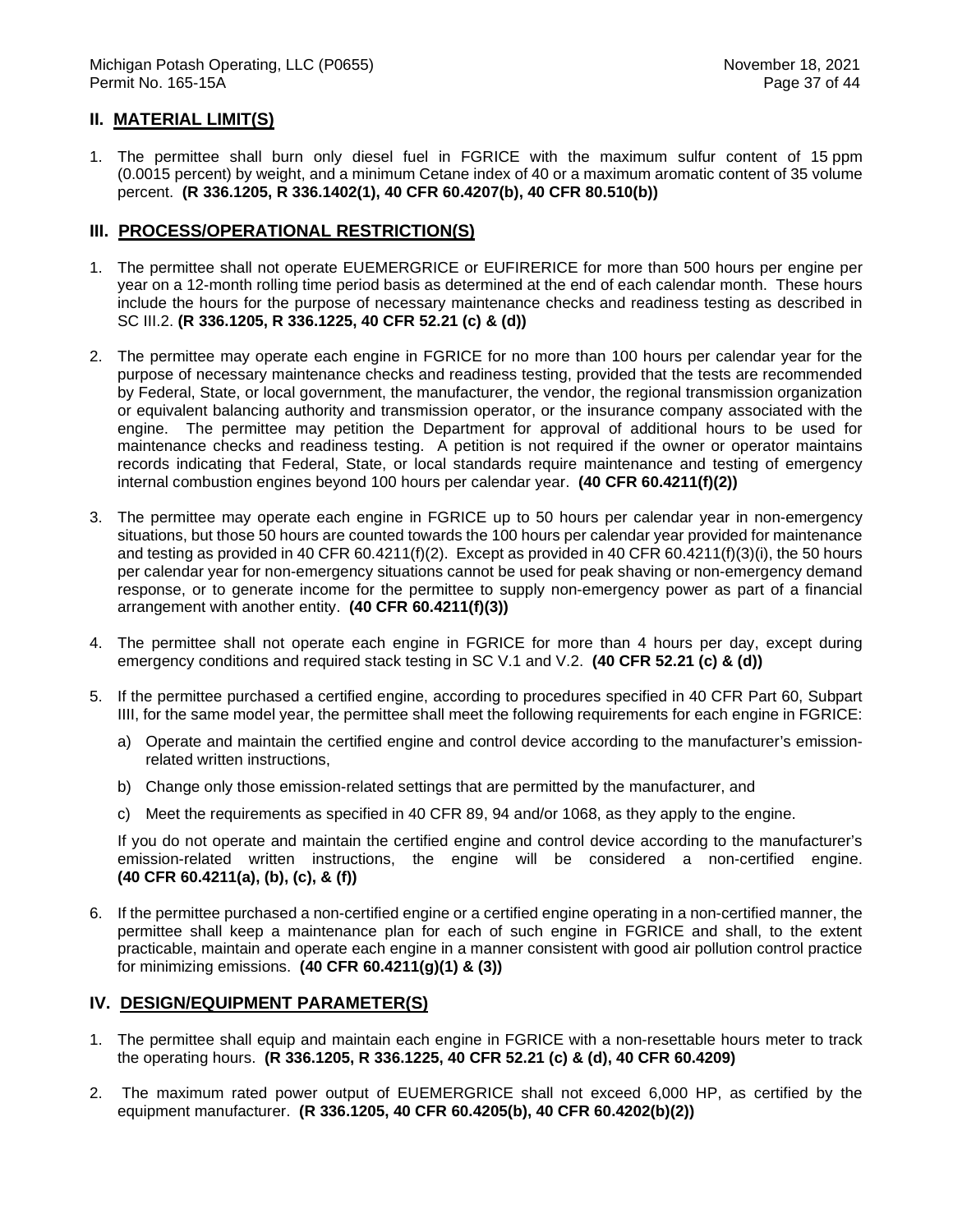3. The maximum rated power output of EUFIRERICE shall not exceed 71 HP, as certified by the equipment manufacturer. **(R 336.1205, R 336.1225, 40 CFR 60.4205(c))**

### **V. TESTING/SAMPLING**

Records shall be maintained on file for a period of five years. **(R 336.1201(3))**

- 1. If the any engine in FGRICE is not installed, configured, operated, and maintained according to the manufacturer's emission-related written instructions, or the permittee changes emission-related settings in a way that is not permitted by the manufacturer, the permittee must demonstrate compliance as follows:
	- a) Conduct an initial performance test to demonstrate compliance with the applicable emission standards within 1 year of startup, or within 1 year after an engine and control device is no longer installed, configured, operated, and maintained in accordance with the manufacturer's emission-related written instructions, or within 1 year after you change emission-related settings in a way that is not permitted by the manufacturer.
	- b) If a performance test is required, the performance tests shall be conducted according to 40 CFR 60.4212.
	- c) Conduct subsequent performance testing every 8,760 hours of engine operation or every 3 years thereafter, whichever comes first, to demonstrate compliance with the applicable emission standards.

No less than 30 days prior to testing, a complete test plan shall be submitted to the AQD. The permittee must submit a complete report of the test results to the AQD Technical Programs Unit and District Office within 60 days following the last date of the test. **(40 CFR 60.4211(g)(1)& (3), 40 CFR 60.4212)**

2. Upon request of the AQD District Supervisor, the permittee shall verify the PM10 and/or PM2.5 emission rates from one or both the engines in FGRICE by testing at owner's expense, in accordance with Department requirements. Testing shall be performed using an approved EPA Method listed in the table below.

| <b>Pollutant</b>            | <b>Test Method Reference</b>             |  |  |
|-----------------------------|------------------------------------------|--|--|
| PM <sub>10</sub> ,<br>PM2.5 | 40<br>CER<br>51<br>Appendix<br>Part<br>M |  |  |

The emission rate during testing shall be determined by the average of the acceptable test runs performed in accordance with the method requirements. An alternate method, or a modification to the approved EPA Method, may be specified in an AQD-approved Test Protocol and must meet the requirements of the federal Clean Air Act, all applicable state and federal rules and regulations, and be within the authority of the AQD to make the change. No less than 30 days prior to testing, the permittee shall submit a complete test plan to the AQD Technical Programs Unit and District Office. The AQD must approve the final plan prior to testing, including any modifications to the method in the test protocol that are proposed after initial submittal. The permittee must submit a complete report of the test results to the AQD Technical Programs Unit and District Office within 60 days following the last date of the test. **(R 336.1205, R 336.2001, R 336.2003, R 336.2004, 40 CFR 52.21(c) & (d))** 

#### **VI. MONITORING/RECORDKEEPING**

Records shall be maintained on file for a period of five years. **(R 336.1201(3))**

- 1. The permittee shall complete all required calculations/records in a format acceptable to the AQD District Supervisor and make them available by the last day of the calendar month, for the previous calendar month, unless otherwise specified in any monitoring/recordkeeping special condition. **(R 336.1205, R 336.1225, 40 CFR 52.21(c) & (d))**
- 2. The permittee shall keep, in a satisfactory manner, the following records for each engine in FGRICE:
	- a) For each certified engine: The permittee shall keep records of the manufacturer certification documentation.
	- b) For each uncertified engine: The permittee shall keep records of testing required in SC V.1.

The permittee shall keep all records on file and make them available to the Department upon request. **(40 CFR 52.21(c) & (d), 40 CFR 60.4211)**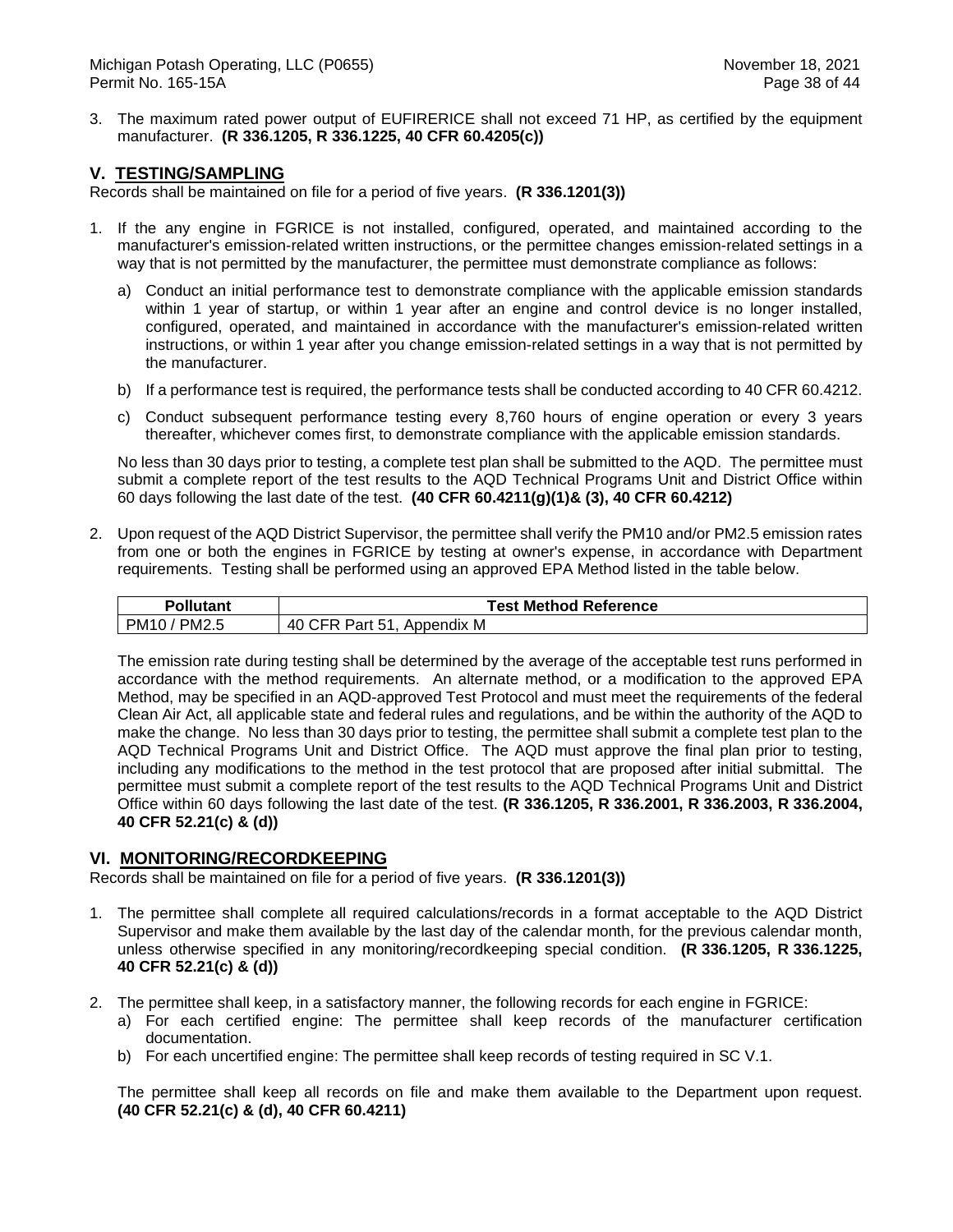- 3. The permittee shall keep, in a satisfactory manner, the following records of maintenance activity for each engine in FGRICE:
	- a) For each certified engine: The permittee shall keep records demonstrating that the engine has been maintained according to the manufacturer's emission-related written instructions, as specified in SC III.5.
	- b) For each uncertified engine: The permittee shall keep records of a maintenance plan, as required by SC III.5, and maintenance activities.

The permittee shall keep all records on file and make them available to the Department upon request. **(40 CFR 52.21(c) & (d), 40 CFR 60.4211)**

- 4. The permittee shall monitor and record the total hours of operation and the hours of operation during nonemergencies for each engine in FGRICE, on a daily, monthly, calendar year, and 12-month rolling time period basis, in a manner acceptable to the District Supervisor, Air Quality Division. The permittee shall document how many hours are spent for emergency operation of each engine in FGRICE, including what classified the operation as emergency. The permittee shall keep all records on file and make them available to the Department upon request. **(R 336.1205, R 336.1225, 40 CFR 52.21(c) & (d), 40 CFR 60.4211, 40 CFR 60.4214)**
- 5. The permittee shall keep, in a satisfactory manner, fuel supplier certification records or fuel sample test data, for each delivery of diesel fuel oil used in FGRICE, demonstrating that the fuel meets the requirement of 40 CFR 80.510(b). The certification or test data shall include the name of the oil supplier or laboratory, the sulfur content, and cetane index or aromatic content of the fuel oil. The permittee shall keep all records on file and make them available to the Department upon request. **(R 336.1205, R 336.1402(1), 40 CFR 60.4207(b))**

### **VII. REPORTING**

- 1. Within 30 days after completion of the installation, construction, reconstruction, relocation, or modification authorized by this Permit to Install, the permittee or the authorized agent pursuant to Rule 204, shall notify the AQD District Supervisor, in writing, of the completion of the activity. Completion of the installation, construction, reconstruction, relocation, or modification is considered to occur not later than commencement of trial operation of either engine in FGRICE. **(R 336.1201(7)(a))**
- 2. The permittee shall submit a notification specifying whether each engine of FGRICE will be operated in a certified or a non-certified manner to the AQD District Supervisor, in writing, within 30 days following the initial startup of the engine and within 30 days of switching the manner of operation. **(40 CFR 60.4214(a))**

#### **VIII. STACK/VENT RESTRICTION(S)**

The exhaust gases from the stacks listed in the table below shall be discharged unobstructed vertically upwards to the ambient air unless otherwise noted:

| <b>Stack &amp; Vent ID</b> | <b>Maximum Exhaust</b><br>Diameter /<br><b>Dimensions</b><br>(inches) | <b>Minimum Height</b><br><b>Above Ground</b><br>(feet) | <b>Underlying Applicable</b><br><b>Requirements</b> |
|----------------------------|-----------------------------------------------------------------------|--------------------------------------------------------|-----------------------------------------------------|
| 1. SVEMERGRICE             | 40                                                                    | 45                                                     | R 336.1225,                                         |
|                            |                                                                       |                                                        | 40 CFR 52.21(c) & (d)                               |
| 2. SVFIRERICE              |                                                                       | 10                                                     | R 336.1225,                                         |
|                            |                                                                       |                                                        | 40 CFR 52.21(c) & (d)                               |

## **IX. OTHER REQUIREMENT(S)**

1. The permittee shall comply with the provisions of the federal Standards of Performance for Stationary Compression Ignition Internal Combustion Engines as specified in 40 CFR Part 60, Subparts A and IIII, as they apply to each engine of FGRICE. **(40 CFR Part 60, Subparts A & IIII, 40 CFR 63.6590(c))**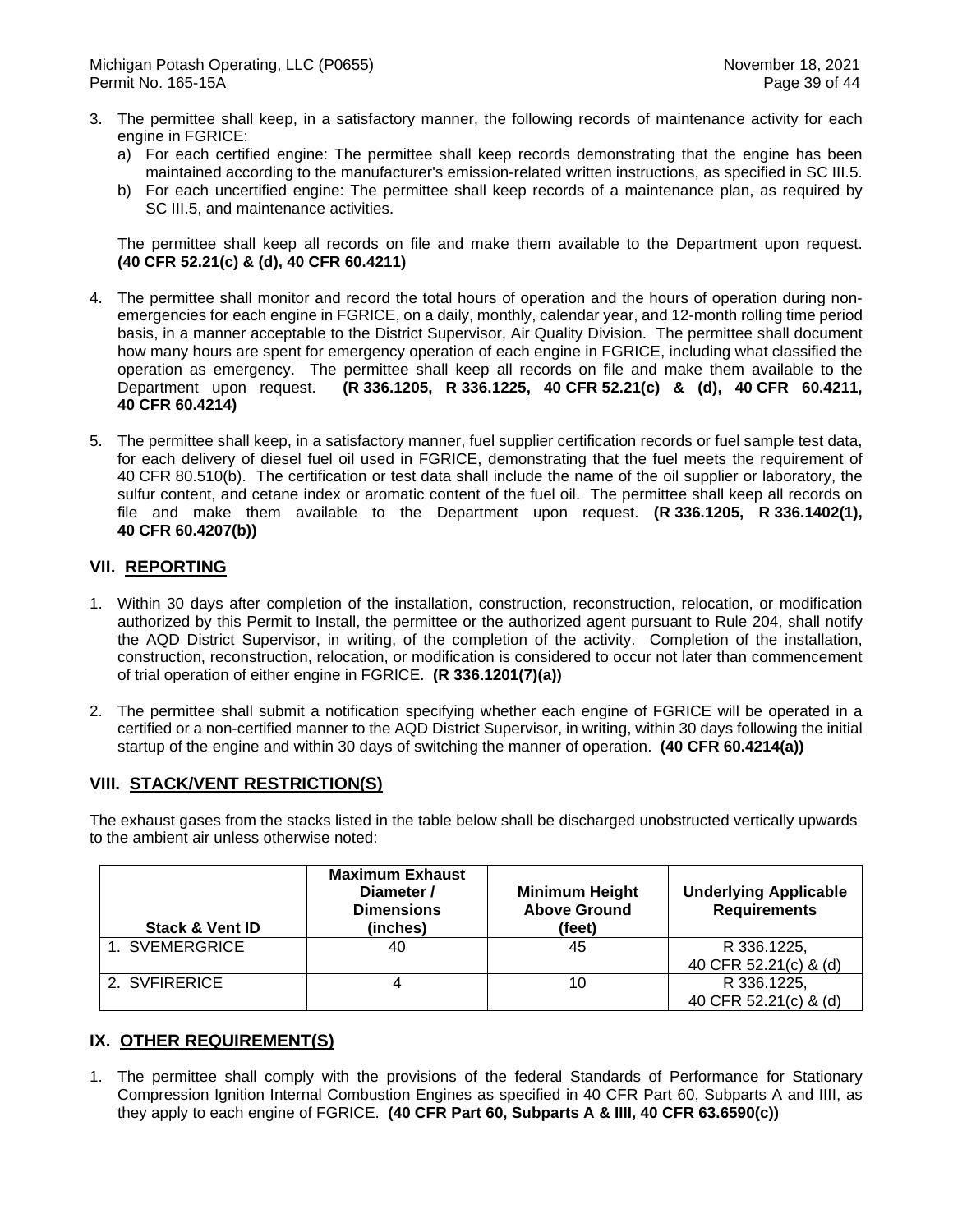2. The permittee shall comply with the provisions of the National Emission Standards for Hazardous Air Pollutants, as specified in 40 CFR Part 63, Subpart A and Subpart ZZZZ for Stationary Reciprocating Internal Combustion Engines, as they apply to each engine of FGRICE. **(40 CFR Part 63, Subparts A & ZZZZ, 40 CFR 63.6595)**

#### **Footnotes:**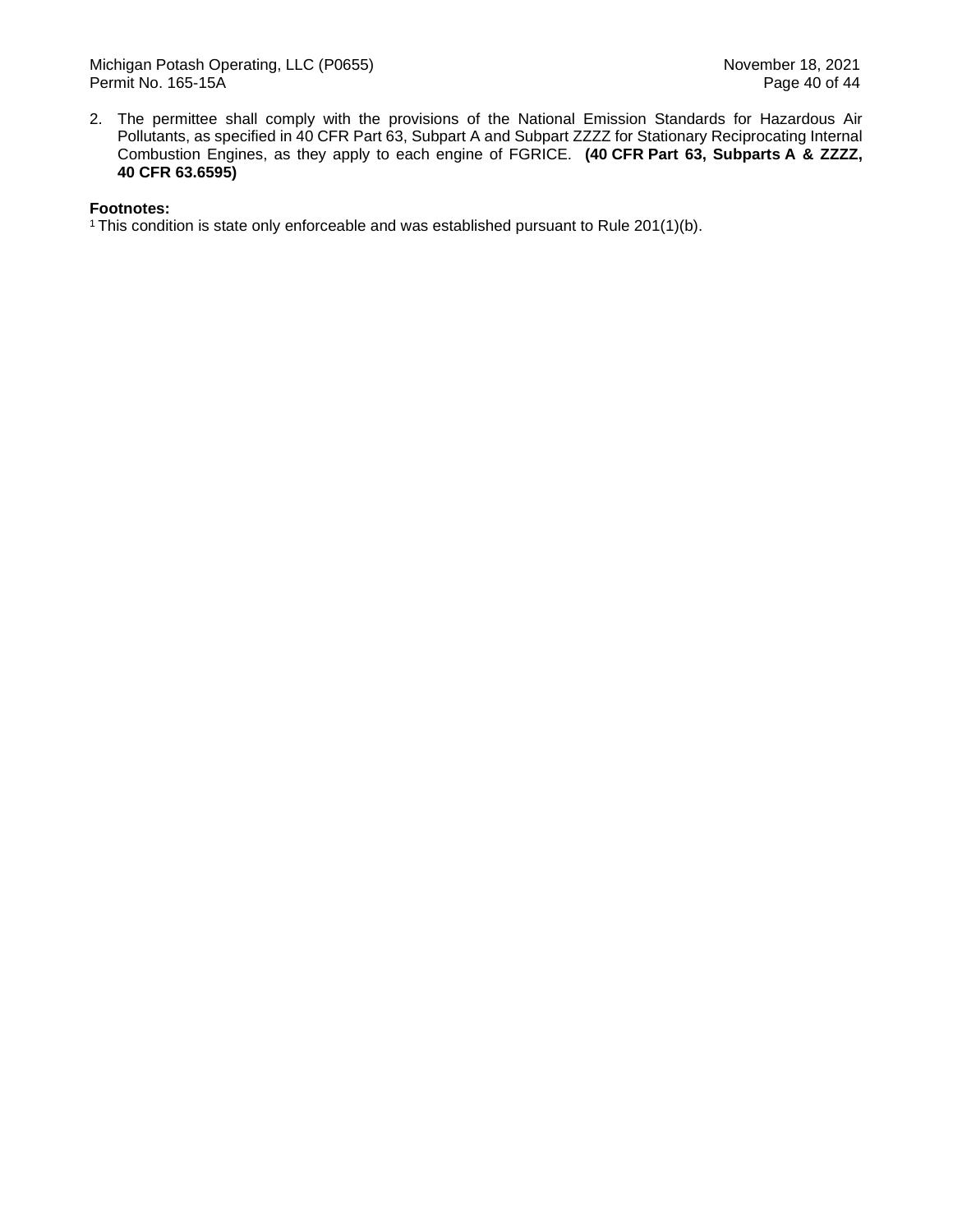## **FGTANKS FLEXIBLE GROUP CONDITIONS**

#### <span id="page-41-0"></span>**DESCRIPTION**

Liquid storage tanks equipped with breather vents and submerged fill piping as necessary.

**Emission Unit:** EUDIESELTANK1, EUDIESELTANK2, EUPROCESSTANKS, EUACIDTANK, EUACIDCIRCTK, EUCITRICTKS, EUBLR-CTTANKS

#### **POLLUTION CONTROL EQUIPMENT**

Breather vents and submerged fill piping as necessary.

#### **I. EMISSION LIMIT(S)**

NA

### **II. MATERIAL LIMIT(S)**

NA

### **III. PROCESS/OPERATIONAL RESTRICTION(S)**

NA

#### **IV. DESIGN/EQUIPMENT PARAMETER(S)**

- 1. The permittee shall equip and maintain each tank in FGTANKS containing volatile organic compounds with breather vents and submerged fill piping. **(R 336.1702(a))**
- 2. The permittee shall equip and maintain each tank in FGTANKS containing acids with breather vents and submerged fill piping. **(R 336.1224, R 336.1225)**

#### **V. TESTING/SAMPLING**

Records shall be maintained on file for a period of five years. **(R 336.1201(3))**

NA

#### **VI. MONITORING/RECORDKEEPING**

Records shall be maintained on file for a period of five years. **(R 336.1201(3))**

NA

**VII. REPORTING**

NA

#### **VIII. STACK/VENT RESTRICTION(S)**

NA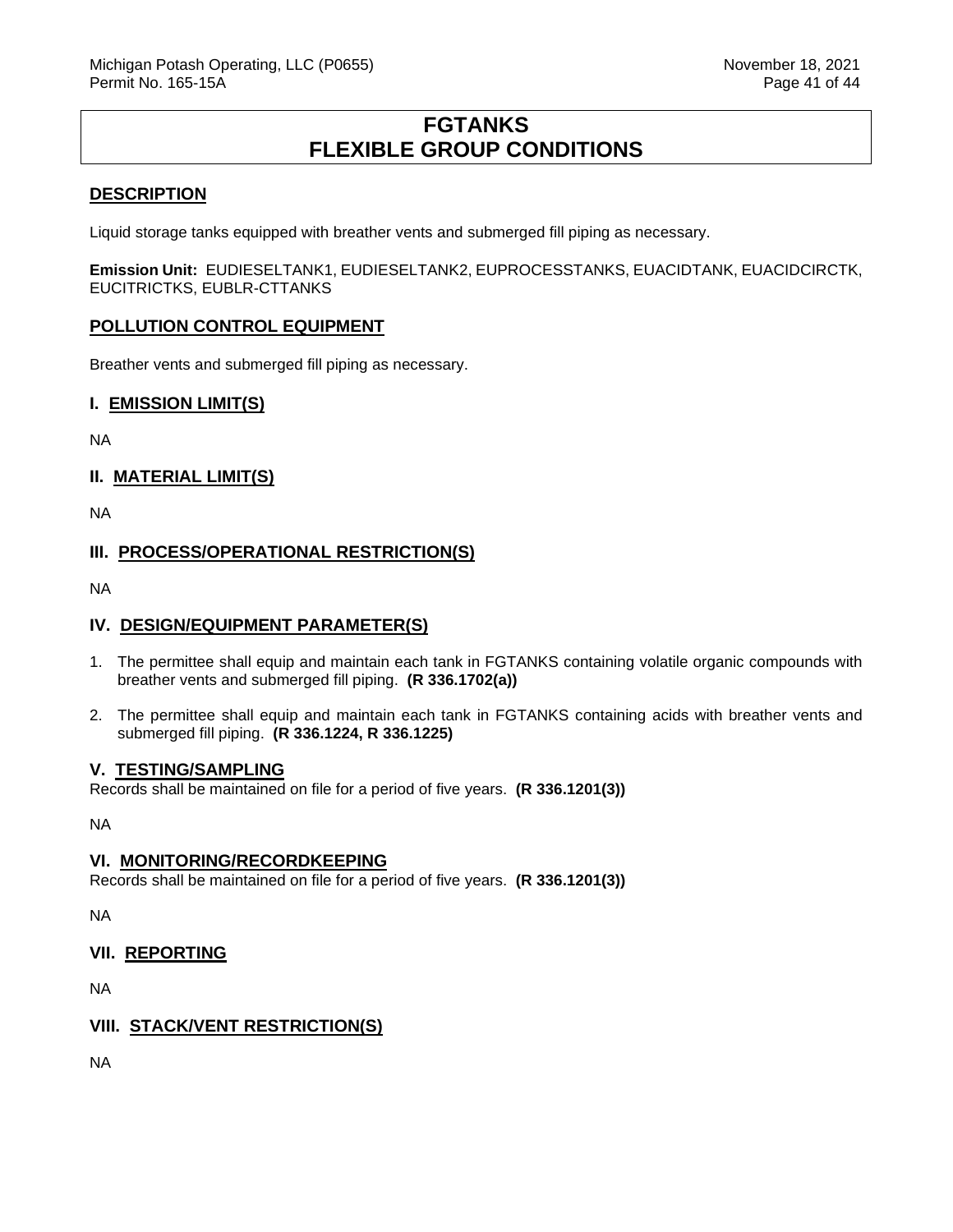## **IX. OTHER REQUIREMENT(S)**

NA

#### **Footnotes:**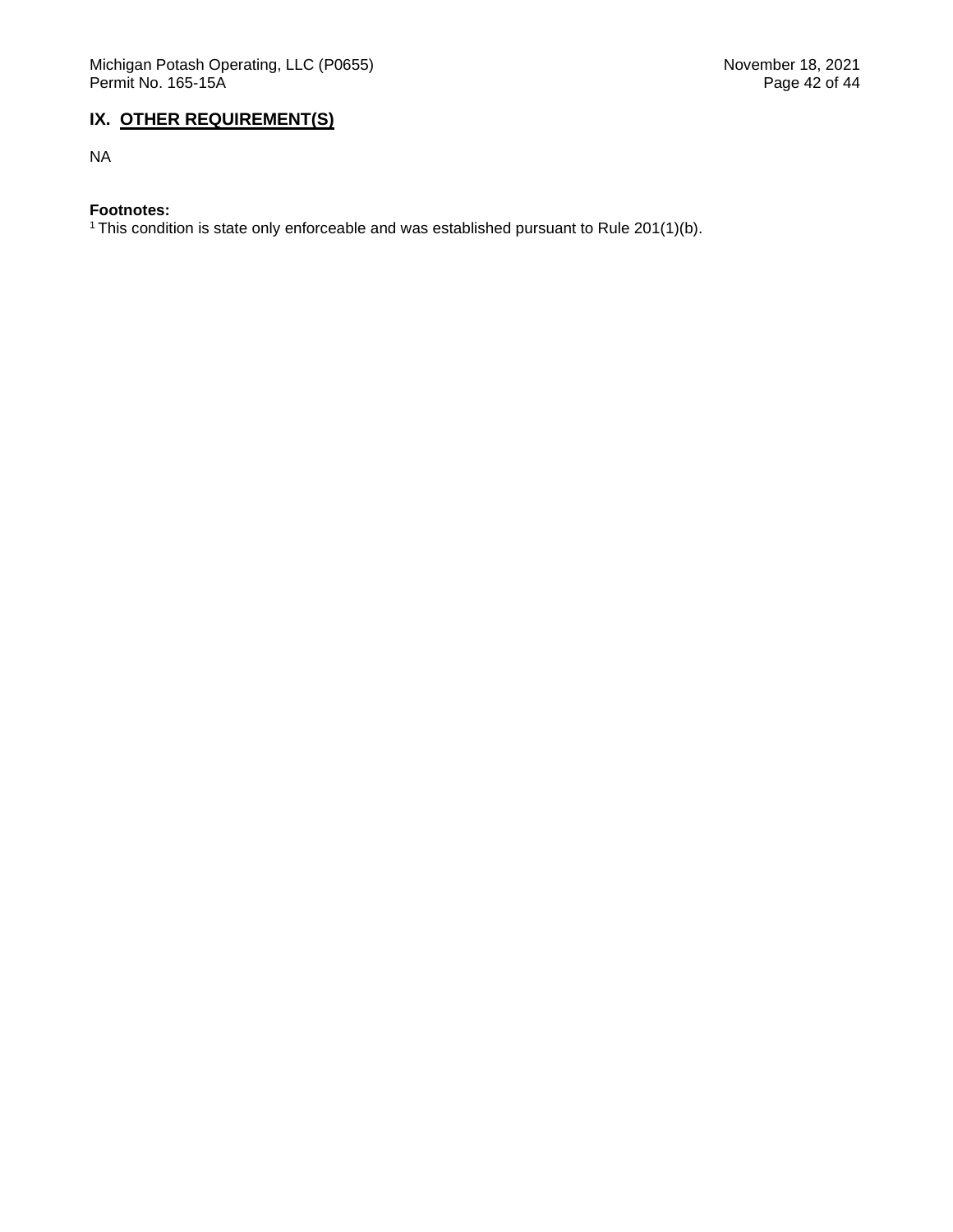# **FGFACILITY CONDITIONS**

#### <span id="page-43-0"></span>**DESCRIPTION**

The following conditions apply source-wide to all process equipment including equipment covered by other permits, grand-fathered equipment, and exempt equipment.

#### **POLLUTION CONTROL EQUIPMENT**

See emission unit and flexible group conditions

#### **I. EMISSION LIMIT(S)**

|                  |        | Time Period /                                                                         |                   | <b>Monitoring/</b><br><b>Testing</b> | <b>Underlying</b><br><b>Applicable</b> |
|------------------|--------|---------------------------------------------------------------------------------------|-------------------|--------------------------------------|----------------------------------------|
| <b>Pollutant</b> | Limit  | <b>Operating Scenario</b>                                                             | <b>Equipment</b>  | <b>Method</b>                        | <b>Requirements</b>                    |
| 1. PM10          | 88 tpy | 12-month rolling time<br>period as determined at<br>the end of each<br>calendar month | <b>FGFACILITY</b> | SC VI.2                              | R 336.1205                             |
| 2. PM2.5         | 88 tpy | 12-month rolling time<br>period as determined at<br>the end of each<br>calendar month | <b>FGFACILITY</b> | SC VI.2                              | R 336.1205                             |

#### **II. MATERIAL LIMIT(S)**

NA

#### **III. PROCESS/OPERATIONAL RESTRICTION(S)**

- 1. The permittee shall not operate EUWATERSWEETENING, EUSALTDRYING, EUSALTCOMPACTION, EUPOTASHDRYING, or EUPOTASHCOMPACTION unless a MAP as described in Rule 911(2), for each associated emission control device, has been submitted prior to startup of the respective emission unit (EUWATERSWEETENING, EUSALTDRYING, EUSALTCOMPACTION, EUPOTASHDRYING, or EUPOTASHCOMPACTION), and is implemented and maintained. The MAP shall, at a minimum, specify the following:
	- a) A complete preventative maintenance program including identification of the supervisory personnel responsible for overseeing the inspection, maintenance, and repair of air-cleaning devices, a description of the items or conditions that shall be inspected, the frequency of the inspections or repairs, and an identification of the major replacement parts that shall be maintained in inventory for quick replacement.
	- b) An identification of the source and air-cleaning device operating variables that shall be monitored to detect a malfunction or failure, the normal operating range of these variables, and a description of the method of monitoring or surveillance procedures.
	- c) A description of the corrective procedures or operational changes that shall be taken in the event of a malfunction or failure to achieve compliance with the applicable emission limits.
	- d) A description of how emissions will be minimized during all startups, shutdowns, and malfunctions.